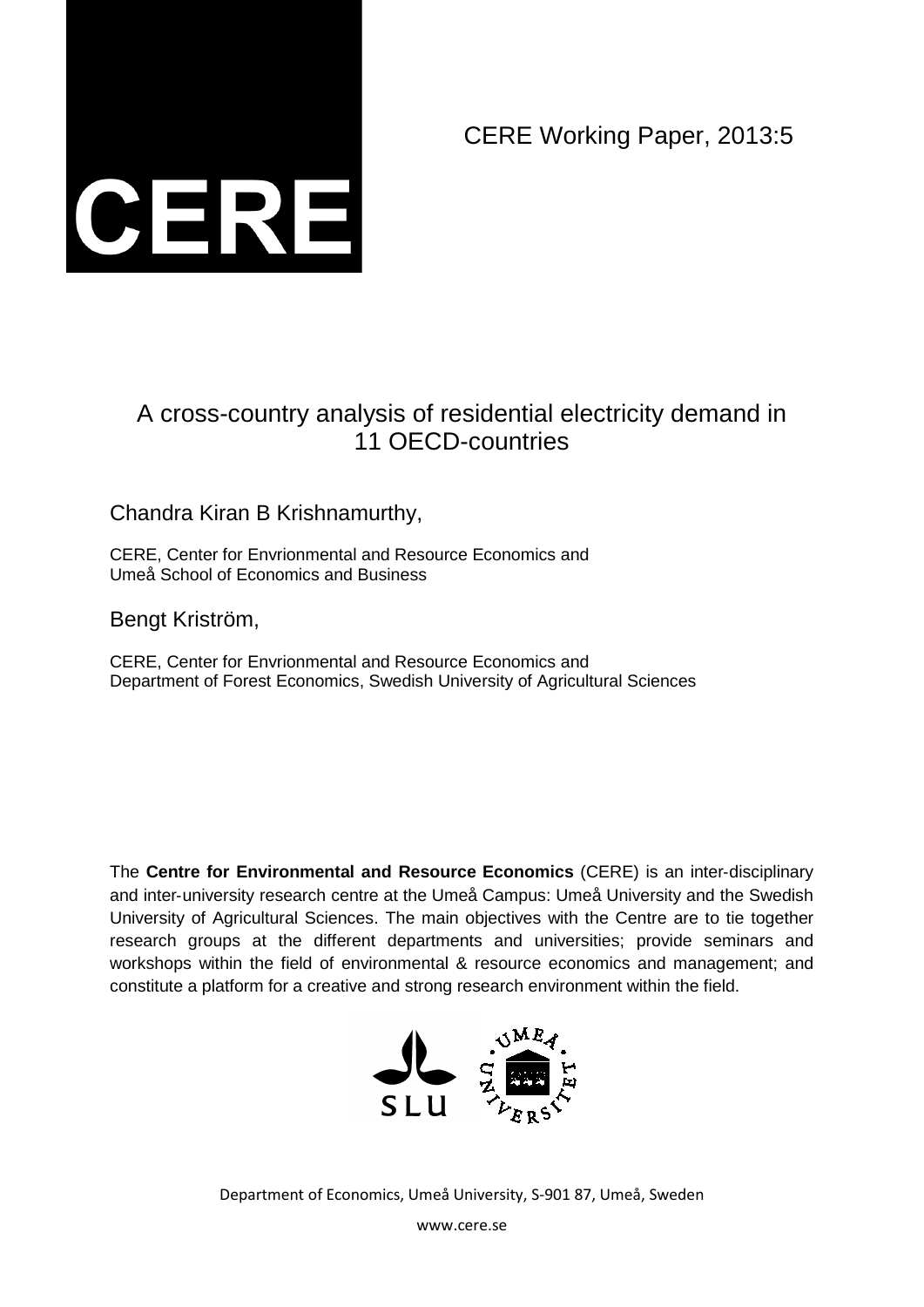# <span id="page-1-0"></span>A cross-country analysis of residential electricity demand in 11 OECD-countries<sup>\*</sup>

Chandra Kiran Krishnamurthy $^{\dagger}$  and Bengt Kriström  $^{\ddagger}$ 

### February 23, 2014 Abstract

We provide consistent, cross-country estimates of price and income elasticity for the residential sector of 11 OECD countries. Using survey data from 2011 on annual consumption of electricity and sample-derived average electricity price, we provide country-specific price elasticity estimates and average income elasticity estimates. For most countries in our sample, we find strong price responsiveness, with elasticities varying between −0.27 for South Korea and −1.4 for Australia, with most countries elasticity being above (in absolute value)  $-0.5$ . Exploiting the presence of many attitudinal indicators, we find evidence for non-price related factors, in particular households' self-reported energy saving behavior, to reduce energy demand between 2 and 4%. In contrast, we find very weak income response, with income elasticities varying from 0.07 to 0.14 and no evidence for heterogeneity across the countries in our sample. Our results regarding price elasticity are in contrast with many existing studies which find low-to-moderate price responsiveness, and adds to a few recent studies indicating more policy space for demand reduction than previously thought.

#### Keywords: Residential Electricity Demand, Price Elasticity

#### <span id="page-1-1"></span>JEL Classification: Q4, Q41, C5, D12

<sup>∗</sup>The data used in this work come from an survey on Environmental Policy and Individual Behaviour Change (EPIC) periodically conducted by the Environment Directorate. The views expressed here do not necessarily reflect those of the Organisation for Economic Cooperation and Development (OECD) or its member countries.

<sup>†</sup>Corresponding Author: Center for Environmental and Resource Economics (CERE)  $\&$ Umeå School of Business and Economics, Umeå University, Umeå Sweden 90187. E-mail: [chandra.kiran@econ.umu.se](mailto:chandra.kiran@econ.umu.se)

‡CERE & Department of Forest Economics, Swedish Agricultural University (SLU), Umeå. Email: [Bengt.Kristrom@sekon.slu.se](mailto:Bengt.Kristrom@sekon.slu.se)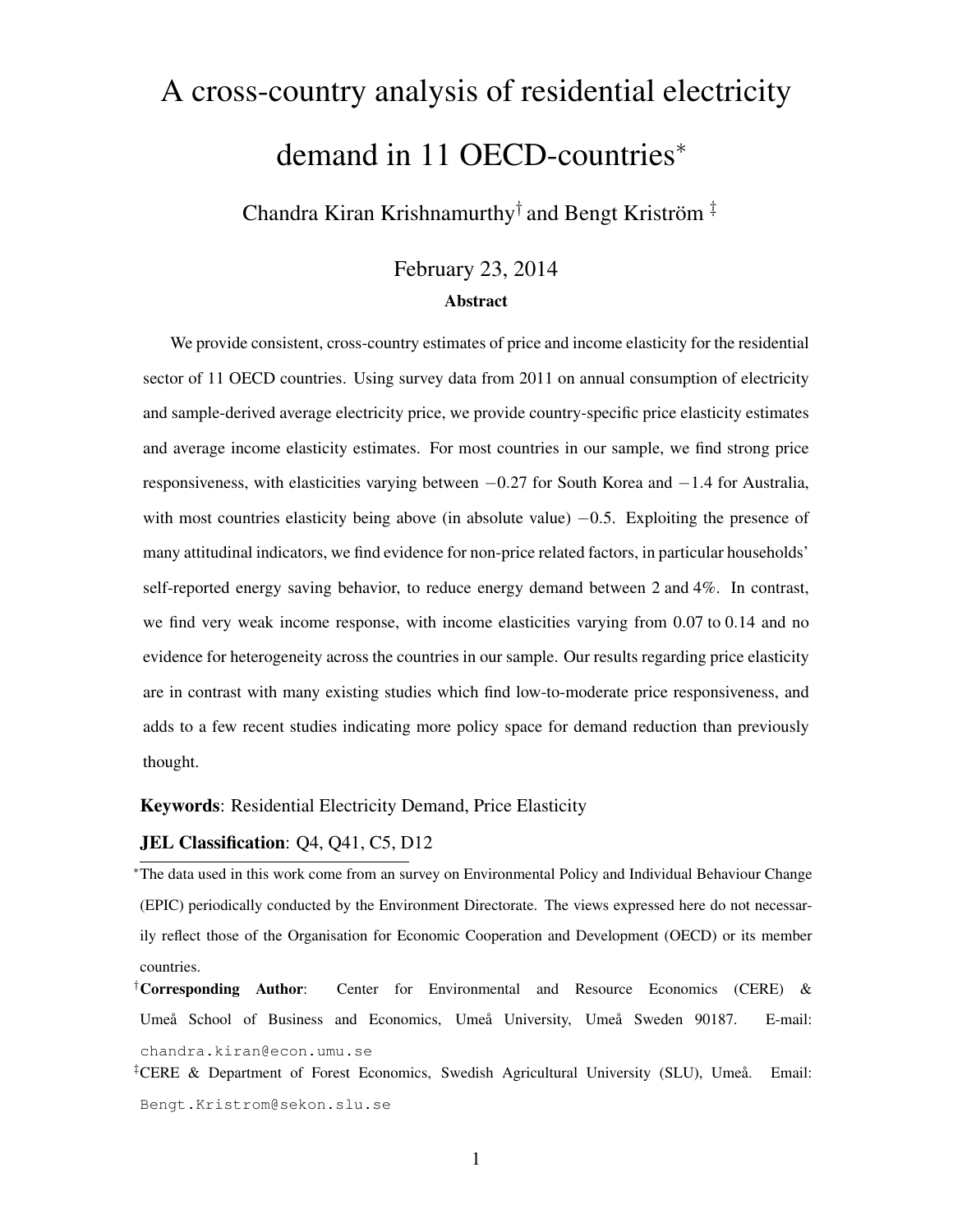# 1 Introduction

The issue of climate change mitigation has led to a resurgence of studies regarding household electricity demand. Such studies have focused on three distinct issues; understanding price responsiveness, appliance choice and the impact of policy on energy demand, including the issue of "rebound" effects. Most studies on the first and third issue work with two types of data, household level or aggregate (local, regional or state/province/country-level). Aggregate data are able to distinguish larger-scale patterns, such as regional variation in key parameters, which household data typically do not allow one to infer (primarily due to the lack of panel household data sets). On the other hand, parameters estimated from such aggregate studies are difficult to interpret or apply to policy, in addition to suffering from well known aggregation and other biases (see e.g. [Fell et al.](#page-36-0) [\(2011\)](#page-36-0)).

Household data sets, however, are being increasingly used in recent studies in the US [\(Fell et al.](#page-36-0) [\(2011\)](#page-36-0); [Alberini et al.](#page-35-0) [\(2011\)](#page-35-0)) to provide detailed estimates of household-level parameters at the regional level. In general, the substantial heterogeneity which exists in consumption behaviour across space is acknowledged but rarely addressed in much of the existing literature.

The current study addresses, for 11 OECD countries, the issue of estimation of priceand income-elasticity of electricity demand, using a cross-section of survey data. This is, to our knowledge, the first systematic attempt at assessing important demand parameters from *household data* in a *cross-country* setting. In particular, this study addresses the following issue: estimation of income and price elasticities, exploring both the commonly used double-log and a more reasonable alternative, the trans-log functional form. In addition, the issue of possible parameter heterogeneity is addressed by estimating countryspecific coefficients on income and price, using the double-log functional form. Finally, the study also provides some indications of the potential empirical significance regarding non-price-related factors ("attitudinal" factors), preference heterogeneity and the issue of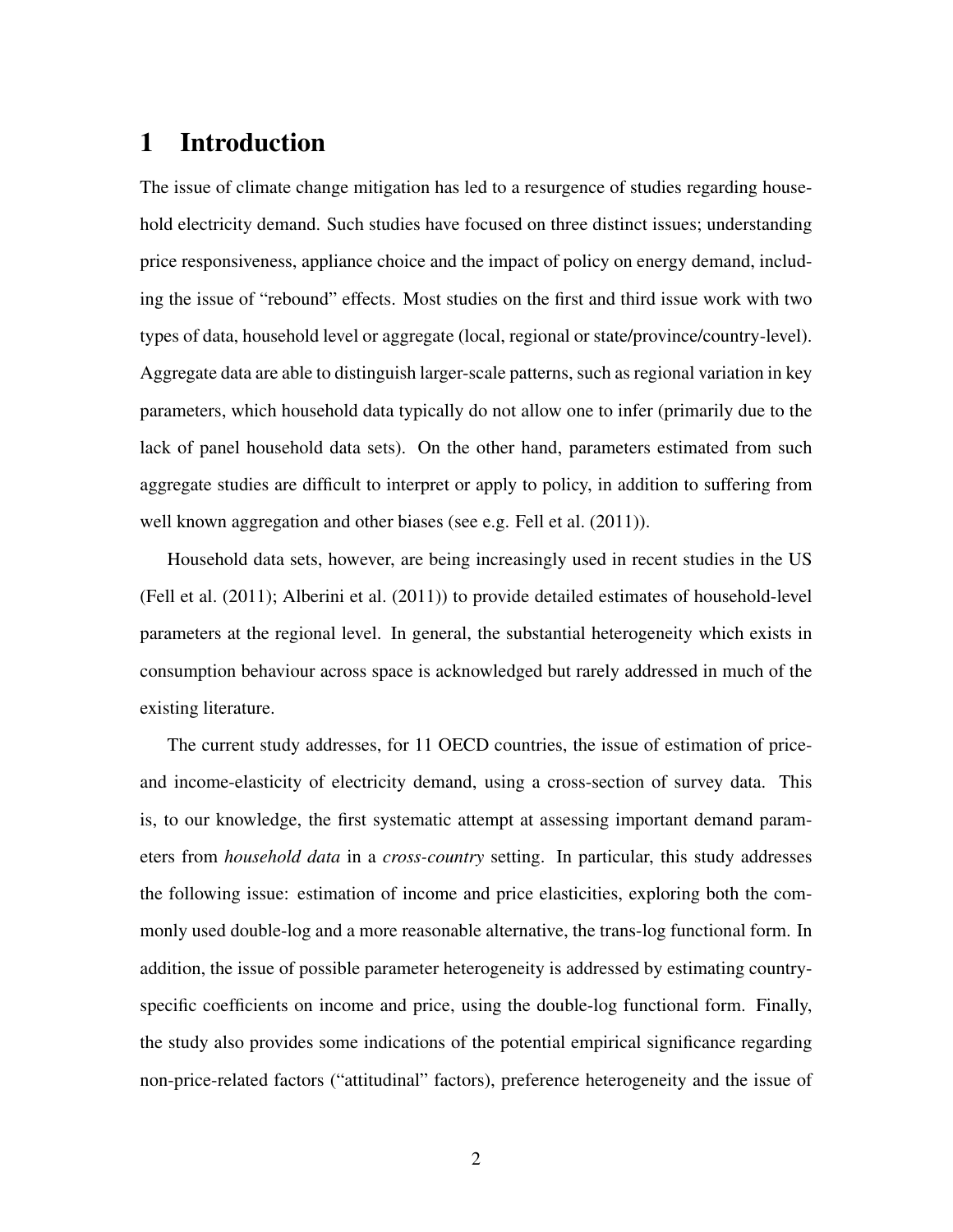split incentives.

It is important to mention at the outset that the price elasticities are estimated here based on a moderate-sized sample, with *average prices* derived from the survey data; as a result, these elasticity estimates need further validation. Unlike in recent papers which have used either utility-level aggregate data [\(Fell et al.](#page-36-0) [\(2011\)](#page-36-0), [Alberini et al.](#page-35-0) [\(2011\)](#page-35-0)) or instruments [\(Alberini & Filippini](#page-35-1) [\(2011\)](#page-35-1)), our data set does not provide information regarding either utility-level or region-level price (or other utility data), and we can use neither of the above strategies. We therefore derive the household-specific average price from survey-reported annual quantity estimates. We note that consumers in our survey are in general billed on a per-unit basis, and indicate that they are aware of the marginal price (about 90% of the sample, see [Kriström](#page-36-1) [\(2013\)](#page-36-1)); nonetheless, there is little empirical evidence regarding the basis (marginal or average price) upon which consumption decisions are made.

In using average price data (at the household level) we assume, explicitly as in some of the recent literature (e.g. [Borenstein](#page-35-2) [\(2009\)](#page-35-2), [Fell et al.](#page-36-0) [\(2011\)](#page-36-0) and [Ito](#page-36-2) [\(2012\)](#page-36-2)) and implicitly in others (e.g. [Metcalf & Hassett](#page-37-0) [\(1999\)](#page-37-0)), that consumers make consumption decisions based on *average*, not *marginal* prices. In our case, in common with [Alberini et al.](#page-35-0) [\(2011\)](#page-35-0), we resort to using average price due to missing data on marginal price. We are unable to obtain data regarding marginal price (and fixed components of price) both due to the magnitude of the task (of collecting utility-region level prices for different countries, a point emphasized in [\(Alberini et al. 2011\)](#page-35-0) for the US), as well as due to lack of data regarding the utility serving the surveyed households.

An increasingly important topic of current research has been in understanding which prices are actually used by consumers in their decision making [\(Ito](#page-36-2) [\(2012\)](#page-36-2) and [Borenstein](#page-35-2) [\(2009\)](#page-35-2)). The most common approach to estimating electricity demand, beginning at least with [Taylor](#page-37-1) [\(1975\)](#page-37-1), is to model a consumer who is perfectly informed about the marginal price (or price schedules) and can adjust consumption to the optimal costlessly, an assumption which "...seems to be at odds with the way nearly everyone thinks about residential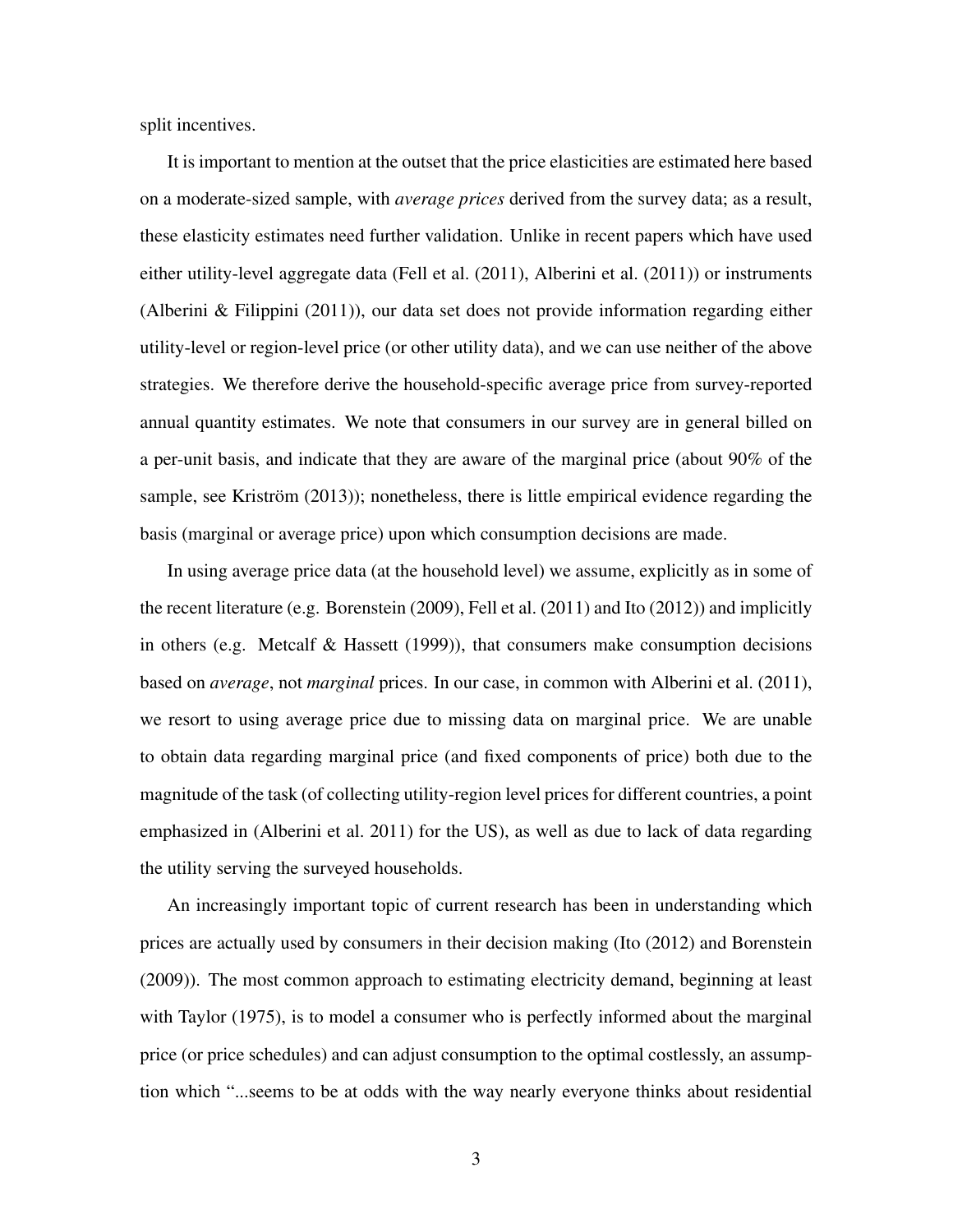(water and) electricity consumption" ([\(Borenstein 2009,](#page-35-2) pp 3)). In particular, given the restrictions on consumers' ability (or willingness) to respond to every price change, many studies report average prices to be more consistent with observed consumer demand [\(Shin](#page-37-2) [\(1985\)](#page-37-2), [Bushnell & Mansur](#page-35-3) [\(2005\)](#page-35-3), [Borenstein](#page-35-2) [\(2009\)](#page-35-2), [Ito](#page-36-2) [\(2012\)](#page-36-2)).

We stress that we do not take any position regarding which measure of price, marginal or average, is actually used by individuals in our sample to make their decision. Nonetheless, we believe that there are a few reasons for consumers to be unable to optimize as commonly used approaches assume (see also [\(Fell et al. 2011,](#page-36-0) pp 2-3) and [Borenstein](#page-35-2) [\(2009\)](#page-35-2)). First, the billing period is variable across consumers (typically a month, but as much as 3 months or more in certain cases); second, the marginal price, while constant, is typically unknown when consumption decisions are made (except for countries with highly regulated prices e.g. France) and finally, given the aggregation to an annual level, consumers are more likely to have either a certain share of income or a fixed amount of nominal value of consumption in mind.

As indicated in [Borenstein](#page-35-2) [\(2009\)](#page-35-2), there are at least three measures of prices available: ex-post marginal price<sup>[1](#page-1-0)</sup>, expected marginal price and an average price based on the ex-post quantity consumed<sup>[2](#page-1-0)</sup>. Observe that whenever the marginal price schedule is non-linear (as for the US, and a few countries in our sample) or there is a fixed component to the price (e.g. network charges)–as in our case–the average price differs from the marginal. Given constant marginal price and moderately large consumption (as in our case when annual consumption is used), the difference between the marginal and average price is likely much less than the fixed cost as a fraction of the bill. As a result, numerically, the effect of using average price when marginal price is the correct one, is likely small.

We briefly summarize the main results from our base specification, a double-log de-

<sup>&</sup>lt;sup>1</sup>Marginal price paid by the consumer at the end of the consumption period, as opposed to one known before making consumption decisions, as is commonly implicitly assumed.

<sup>&</sup>lt;sup>2</sup>Here on in, our references to "marginal price" and "average price", unless otherwise indicated, are to the ex-post marginal price and the average price based on observed ex-post consumption.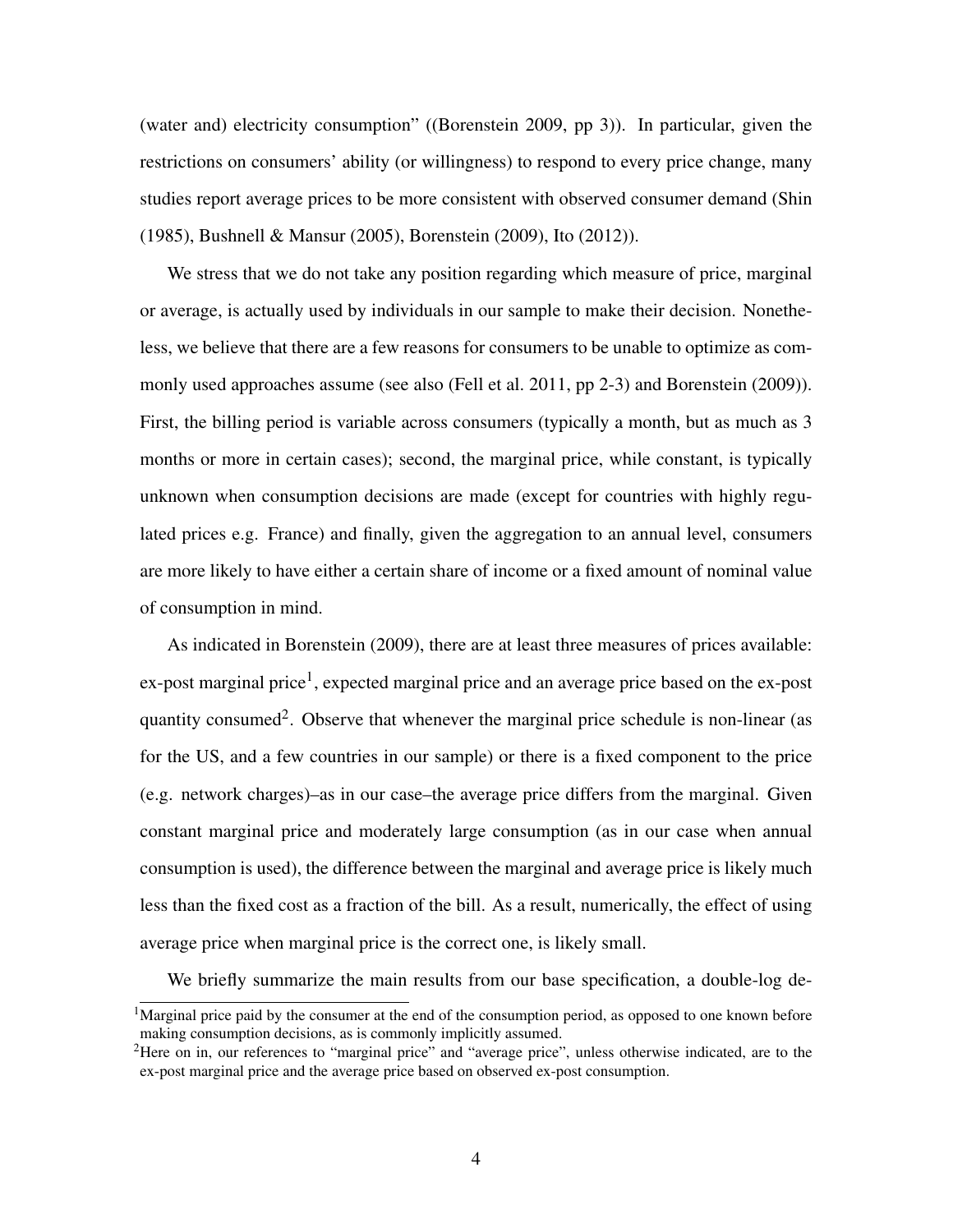mand function with country-specific fixed effects. We find a very high, in certain cases unitary, price elasticity for most countries in the sample (ranging from −0.25 for Korea to −1.4 for Australia), with most countries having a high price elasticity. Netherlands and South Korea are the only countries with an elasticity below  $-0.5$ , at about  $-0.25$  and  $-0.26$  respectively. We also find low, between 0.05 and 0.14, and rarely significant, income elasticity. Further, in our main specification, we find no evidence for variation of income elasticity across countries. In addition, we find only modest differences in elasticity between home owners and renters in terms of electricity demand, after controlling for other observables including total number of appliances. We find that an increase in the energy behaviour index reduces energy consumption by 2 to 4%, while membership in an environmental organization has no significant impact on demand.

We also find the usual relationships to hold with the control variables: households with greater size, larger homes, more appliances and electric space heating (or cooling) use more electricity. While the income elasticity estimated here is well within the range of estimates for other settings in the literature, we find the price elasticities to be very large in comparison to most of the recent literature. Only [Fell et al.](#page-36-0) [\(2011\)](#page-36-0) and [Alberini et al.](#page-35-0) [\(2011\)](#page-35-0), among recent studies, report elasticities as high as we do.

Our results are robust to a range of potential issues, including: possible endogeneity of price for a few countries in the sample which follow the increasing-block-pricing structure, regional differences in policies (accounted for by using country-region-specific fixed effects) and outliers. Since the double log functional form, in addition to its well documented drawbacks (see for instance Plourde  $\&$  Ryan [\(1985\)](#page-37-3)), cannot be consistent with any utility function when price (or income) elasticities are close to unity<sup>[3](#page-1-0)</sup>, we also provide

 $3$ To see this, note that the indirect utility function for an individual with the double-log demand function can be written [\(Hausman](#page-36-3) [\(1981,](#page-36-3) equation (21))) as:  $v(p, y) = -e^{\Gamma X} \frac{p + \gamma}{1 + \gamma}$  $\frac{p+\gamma}{1+\gamma} + \frac{y^{1-\beta}}{1-\beta}$  $\frac{f}{1-\beta}$ , using notation from eq. [\(2\)](#page-7-0). It is evident that, for  $\gamma \to -1$ , this utility function is infinite,  $\forall (p, y)$ . We note that [Fell et al.](#page-36-0) [\(2011\)](#page-36-0) ignore this issue in their estimation using the double-log form, an issue particularly relevant for them due to their finding of a unitary price elasticity.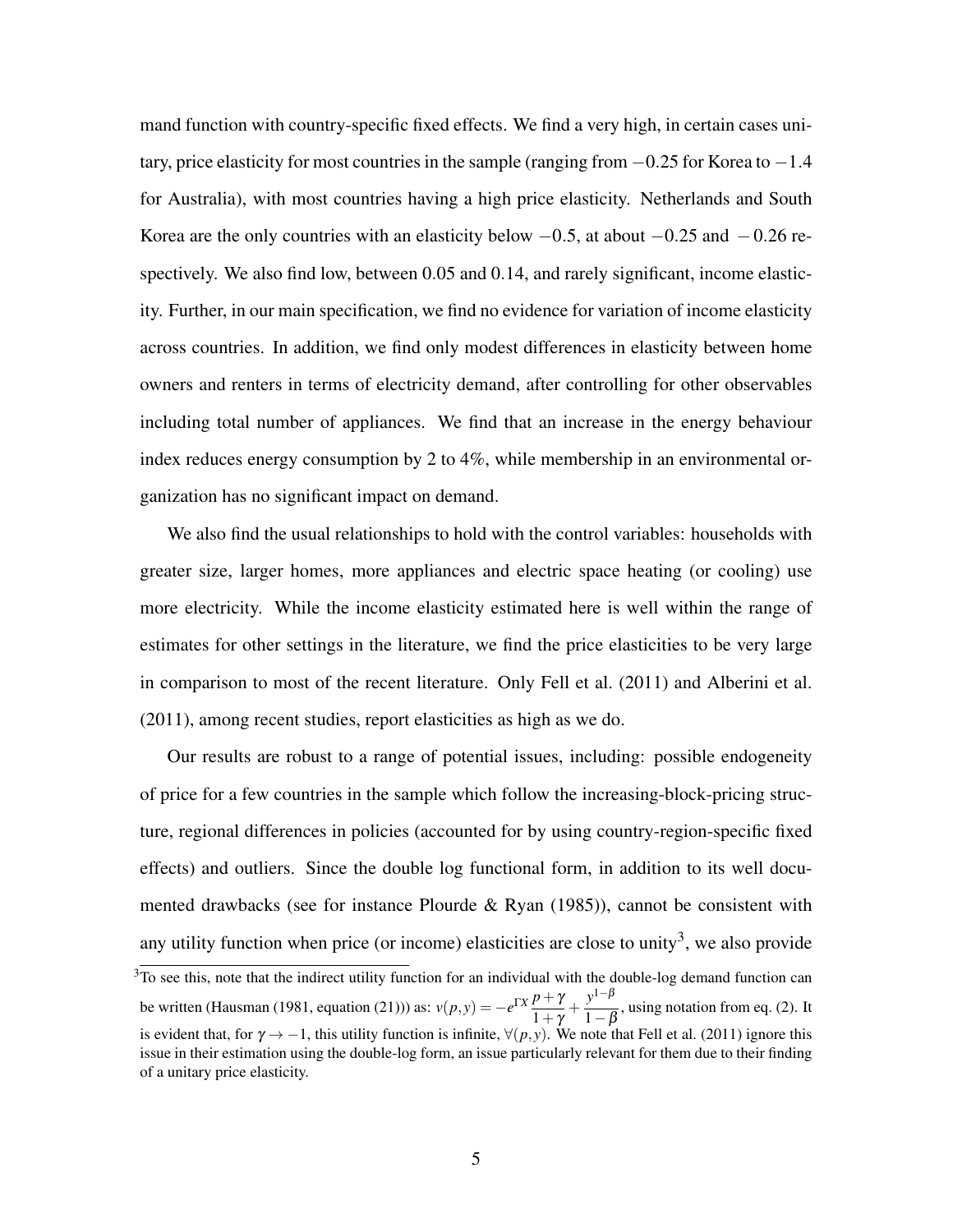elasticity estimates from an alternative and encompassing functional form, the translog, which does not suffer from such drawbacks. Thus, our results are also robust to usual criticisms pertaining to choice of functional form. Finally, we emphasize that our identification of the income elasticity does not depend upon which price is used by consumers to make these decisions in our main specification, the double-log functional form (see section [2\)](#page-7-1).

We briefly comment on the issue of endogeneity of average prices, when computed based on actual consumption. Note that in a specification with quantity of electricity as the dependent and price as an independent variable, endogeneity of price arises whenever average price (computed as ratio of expenditure to actual usage) is used as the measure of price<sup>[4](#page-1-0)</sup>. This type of endogeneity is essentially mechanical, and is independent of the nonlinearity of the marginal pricing scheme. However, using the case of the double-log demand function, it can be shown for our case (see section [2\)](#page-7-1) that the degree of bias depends nonlinearly upon (marginal) prices, and is likely not large enough to explain away our results.

To summarize, if consumers make consumption decisions based upon marginal prices, instead of average as we assume, then the magnitude of bias on our estimated price (and income) elasticity is unlikely to be sufficient to explain the magnitude of the price elasticity we find. Finally, given that the magnitude of bias in price- and income-elasticity is likely dependent upon functional form and data configuration, the fact that our main findings–of high price elasticity and low income elasticity–are identical across functional forms (translog) and a variety of data configurations (exclusion of a group of countries, pooling all countries, accounting for regional variation and outliers; see section [4.2\)](#page-25-0) provides some confidence that our results are not severely biased <sup>[5](#page-1-0)</sup>.

<sup>4</sup>There is another, more common, reason for endogeneity of the marginal price, whenever marginal price is used on the r.h.s of a demand equation with observed quantity on the l.h.s. In the face of increasing-blockpricing, when the full schedule of marginal prices are unavailable, when any single measure of marginal price (such as average marginal price) is used as a regressor, the price variable is "endogenous" due to being simultaneously determined with quantity. See [Reiss & White](#page-37-4) [\(2005\)](#page-37-4) for an approach to estimation of price elasticity with this type of endogeneity.

<sup>5</sup>Whenever household-level (marginal or average) prices are unavailable, some aggregation of price is used instead of the actual price (a very common procedure is to use state- or utility-level aggregate prices; e.g. [Branch](#page-35-4) [\(1993\)](#page-35-4), [Alberini et al.](#page-35-0) [\(2011\)](#page-35-0) and [Fell et al.](#page-36-0) [\(2011\)](#page-36-0) or most of the studies cited in section [4.3\)](#page-31-0), leading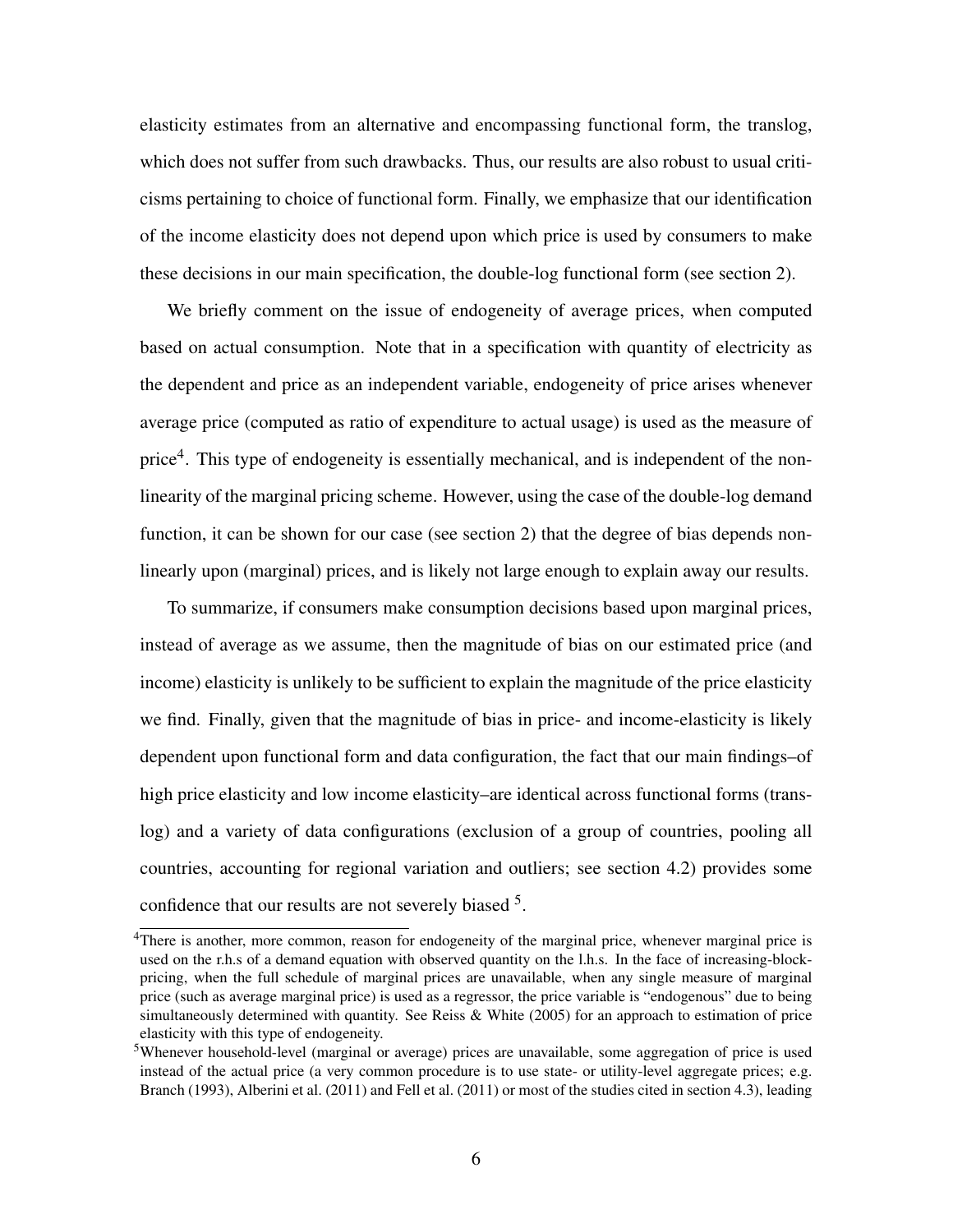The plan of the paper is as follows. We lay out the econometric approach in section [2,](#page-7-1) discuss the data and summary statistics in section [3](#page-13-0) and present our results in the context of existing literature in section [4.](#page-19-0) Section [5](#page-32-0) provides a discussion and concluding remarks.

# <span id="page-7-1"></span>2 Econometric Approach

Denote by  $E_{i,j}, Q_{i,j} \& P_{i,j}$  the levels of (annual) expenditure (euro), quantity consumed (KwH) and (marginal) price of electricity (euro) faced by consumer  $j = 1, \ldots, J_i$  in country  $i = 1, \ldots, I$ . Data on  $E_{i,j}$  is available, while that on one of  $Q_{i,j}, P_{i,j}$  is not. Posit the usual relationship between  $Q_{i,j}$  and  $P_{i,j}$ 

<span id="page-7-2"></span>
$$
\ln(Q_{i,j}) = \beta \ln I_{i,j} + \gamma \ln P_{i,j} + \Gamma X_{i,j} + \varepsilon_{i,j}
$$
\n(1)

where *X* is a vector of control variables, including appliance holdings, individual characteristics and other relevant non-economic factors. Writing out explicitly the equation for expenditure,  $E_{ij} = Q_{ij}P_{ij}$ , in log and substituting eq. [\(1\)](#page-7-2), we have

<span id="page-7-0"></span>
$$
\ln(E_{i,j}) = \beta \ln I_{i,j} + \underbrace{(1+\gamma)}_{\tilde{\gamma}} \ln(P_{i,j}) + \Gamma X_{i,j} + \varepsilon_{i,j}
$$
\n(2)

Thus, eq. [\(2\)](#page-7-0) is easily estimable, with data on *P* and *E*. In a large number (seven) of the countries sampled here, endogeneity of marginal price is not an issue (see footnote [4\)](#page-1-1), given the constant marginal price (with substantial variation at the region and home-type level). Presuming data on quantity consumed (KwH) are available (as in our case), it is possible to compute  $\bar{P}_{i,j} := \frac{Q_{i,j}}{F}$  $E_{i,j}$ . Provided a sample of data on  $E_{i,j}$  and  $\bar{P}_{i,j}$  is available,

to measurement errors. Only recently [\(Alberini & Filippini](#page-35-1) [\(2011\)](#page-35-0); see also [Alberini et al.](#page-35-0) (2011)) has this issue been investigated in some detail (in panel data settings); the tentative conclusion of these US-based studies–which assume classical measurement error– is that the resulting bias is modest, at about 10-15%. Given the lack of additional data at the country-level, obtaining valid instruments in our cross-section setting is infeasible. Nonetheless, the findings in [Alberini et al.](#page-35-0) [\(2011\)](#page-35-0) provide some comfort that the large price elasticity (and very small income elasticity) found in our setting is unlikely to be an artifact of measurement errors in price.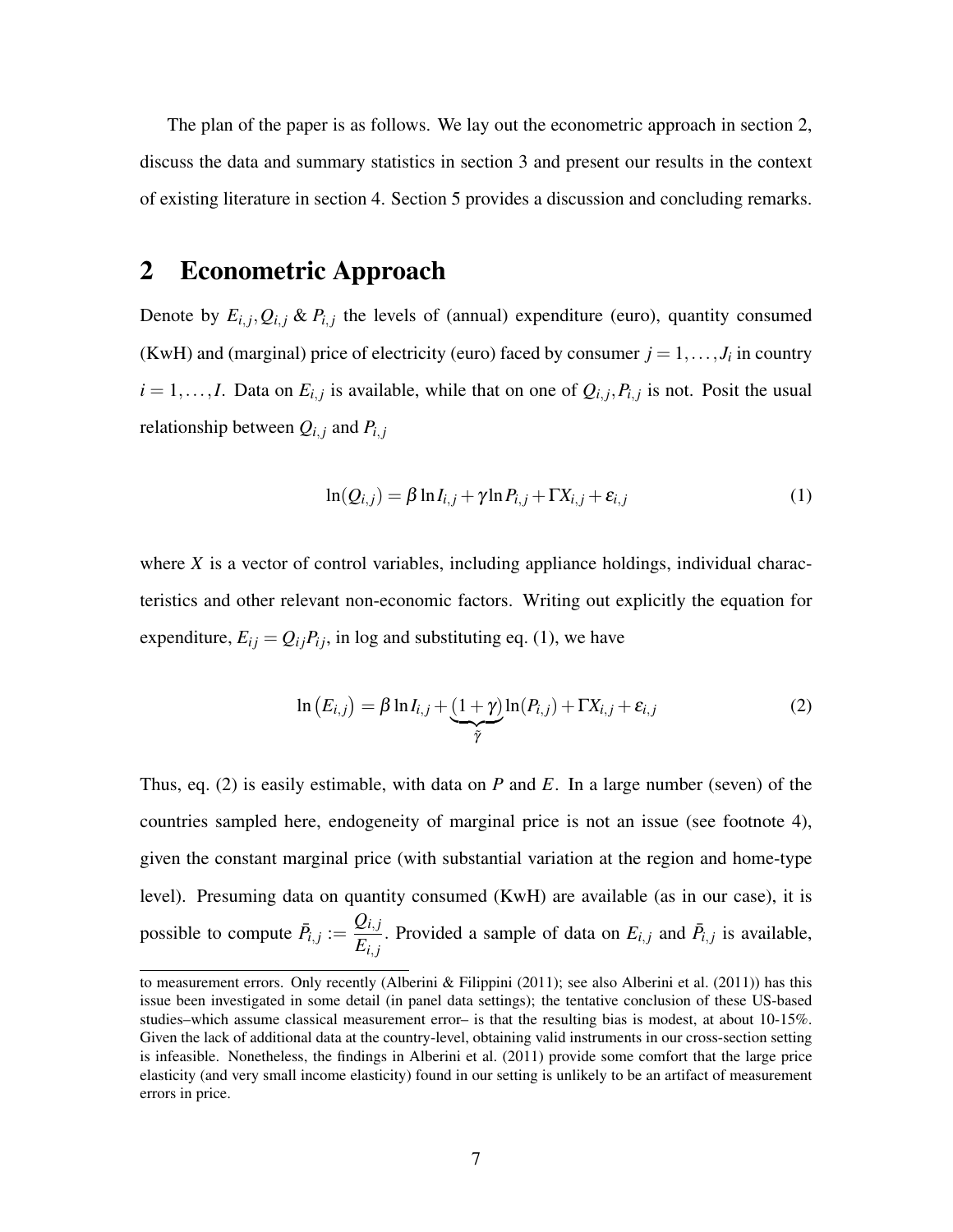it is straightforward to estimate the parameters of interest,  $\gamma$  and  $\beta$ , the price and income elasticity<sup>[6,7](#page-1-0)</sup>.

We note here that we have not indexed any of the coefficients with *i*, but that is purely for notational convenience; in the setting above, equations  $(1)-(2)$  $(1)-(2)$  $(1)-(2)$  may well be thought of as being country-specific, with country-specific coefficients. This speaks to our issue of addressing (observed) heterogeneity; estimated elasticities vary substantially over countries, even within a similar methodology. In addition, for the larger countries, there is likely to be substantial heterogeneity within a country, and finally, heterogeneity in preferences across individuals.

Our strategy for addressing this issue is the following: we do not wish to impose parameter homogeneity in our estimation of eq. [\(2\)](#page-7-0) (eq. [\(1\)](#page-7-2)) above. Instead, we take the approach of testing for parameter homogeneity. The strategy is to test for similarity of coefficients between the unrestricted model, with many coefficients being country-specific, and a restricted model with only country-fixed-effects, a traditional approach to addressing heterogeneity.

In more detail, we consider testing between the following two models:

<span id="page-8-0"></span>
$$
\ln(E_{i,j}) = \alpha_i + \beta_i \ln I_{i,j} + \tilde{\gamma}_i \ln P_{i,j} + \Gamma X_{i,j} + \varepsilon_{i,j}
$$
 (Unrestricted)

and

$$
\ln(E_{i,j}) = \alpha_i + \beta \ln I_{i,j} + \tilde{\gamma} \ln P_{i,j} + \Gamma X_{i,j} + \varepsilon_{i,j}
$$
 (Restricted)

It is then straightforward to estimate the two models and to test the following hypothesis:

$$
H_0: \tilde{\gamma}_i = \tilde{\gamma} \& \beta_i = \beta \ \forall i \tag{3}
$$

<sup>&</sup>lt;sup>6</sup>Note that the coefficient on  $\ln P_{i,j}$  in the equation for expenditure, denoted  $\tilde{\gamma}$ , is not the elasticity of interest, γ; evidently,  $\gamma = \tilde{\gamma} - 1$ , and its standard error can be computed from that of  $\tilde{\gamma}$ .

<sup>&</sup>lt;sup>7</sup>Using data on *E* and *Q* to estimate *P*, as we do, it is evident that both eq. [\(1\)](#page-7-2) and eq. [\(2\)](#page-7-0) yield identical estimates. We write out both equations for purposes of comparability to other frameworks, including that in [Fell et al.](#page-36-0) [\(2011\)](#page-36-0). In subsequent developments, we will always estimate the quantity equation, eq. [\(1\)](#page-7-2).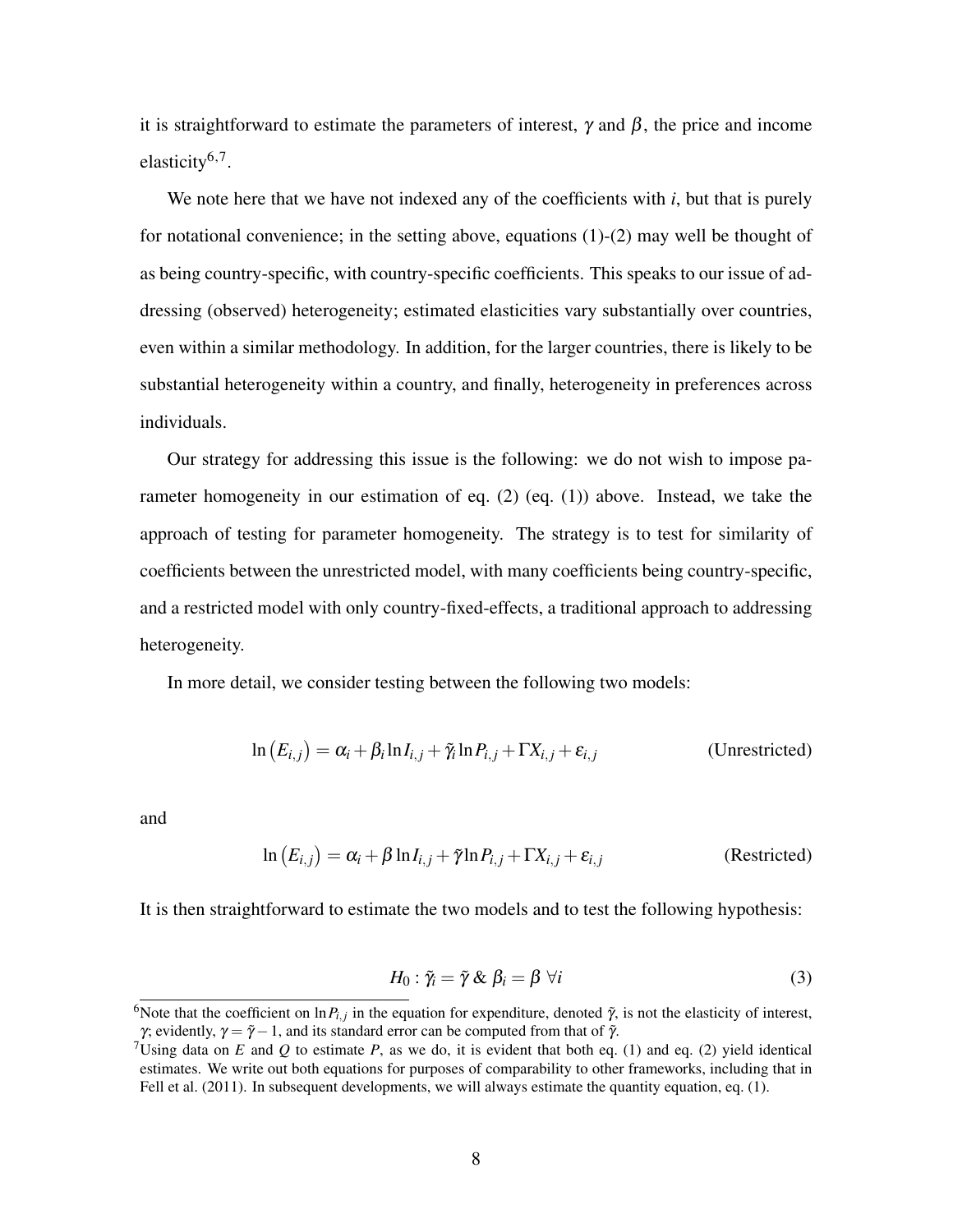This approach, while intuitive, also illustrates the limitation of this framework. There is no reason to restrict differences in elasticities to be only dependent on the country; any other observed characteristic (such as possession of an energy efficient appliance, of being a home owner, or belonging to an environmental organization etc) can, in addition, be envisaged as giving rise to differences. At the extreme, such an approach would lead to an estimation of a very large number of parameters, one for each country-category combination. In order to obtain interpretable and usable results, we restrict such testing to only country-specific coefficients, although interactions between other key variables and countries were not found to be significant<sup>[8](#page-1-0)</sup>.

<span id="page-9-0"></span>It is to be noted that the coefficients estimated in eq. [\( Unrestricted\)](#page-8-0) are not equivalent to country-by-country estimation, for two reasons: there are many cross-equation restrictions (most coefficients are restricted to be equal across countries) and the error variance is identical across countries. An important advantage of estimating demand parameters for many different countries in the same framework and using comparable data is the consistency in estimation and resulting comparability of parameters across countries. In addition, in the context of our data, the small and highly variable sample sizes at the country-level (varying from 85 for Australia to 218 for Sweden, see table [1\)](#page-15-0), the estimation of country-by-country regressions lead to difficulties in both estimation and interpretation.

Note that while price elasticity is not estimated using country-by-country regressions, country-specific price elasticities are identified based on within-country variation in price (when country-specific fixed effects are used). Country-specific sample sizes (varying between 85 and 218, see section [3.2\)](#page-14-0) are moderate on average, by modern demand estimation standards. Nonetheless, identification challenges are considerably mitigated in our case by two factors: the substantial within-country variation in price (documented in section [3.2\)](#page-14-0) and the rich source of preference-related data, allowing for more controls than are typi-

<sup>&</sup>lt;sup>8</sup>Two other indicators were postulated as being of some interest, in this context: possession of an energy efficient appliance and of belonging to an environmental organization, one at a time.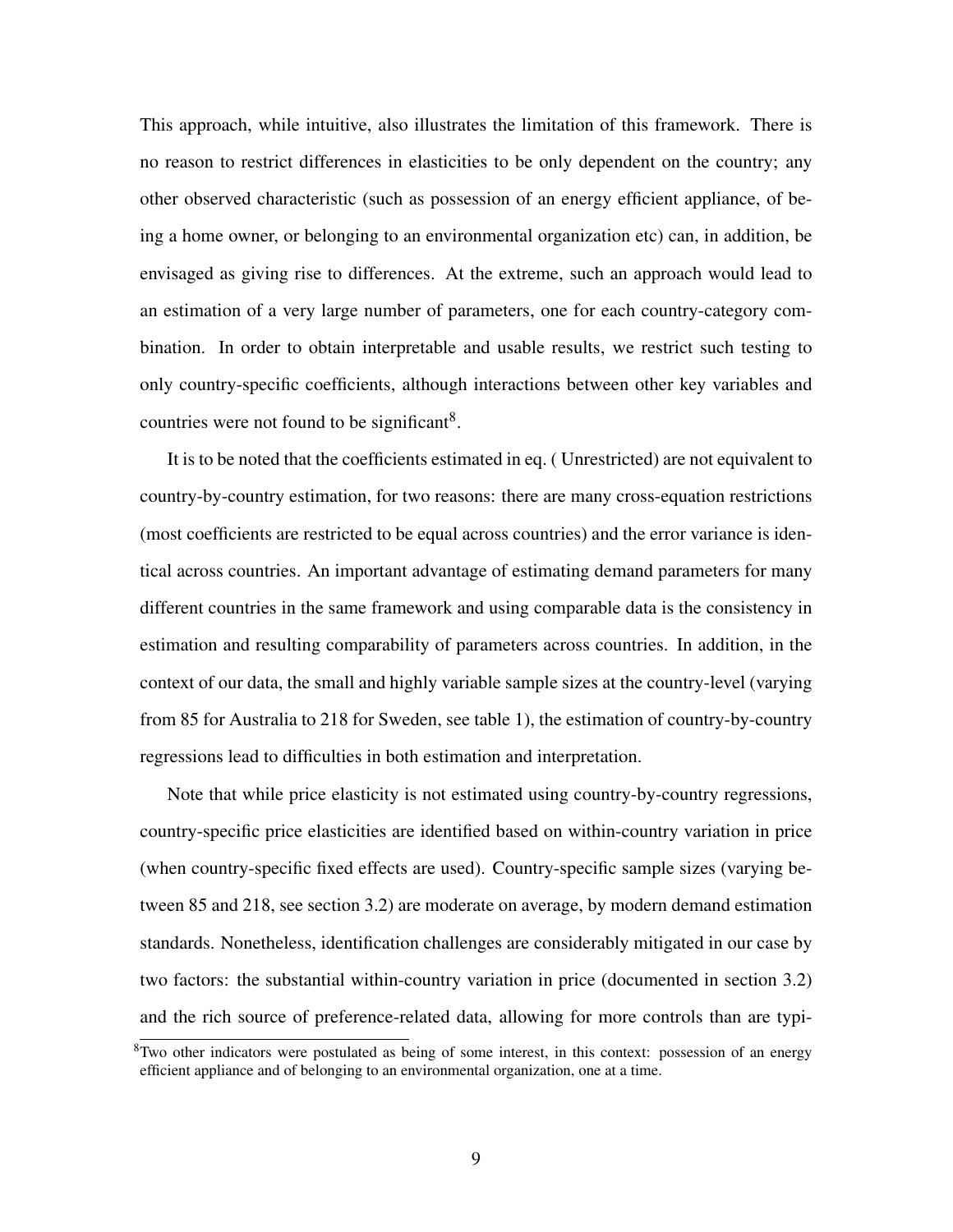cal in demand estimation. In addition, price elasticity estimated from the regression with country-specific effects is very similar to that obtained from a variety of data configurations (see section [4.2\)](#page-25-0), including from the pooled model with 1410 observations (a much larger sample size), mitigating any such concerns.

<span id="page-10-1"></span>Yet another issue worth highlighting is the dependence of interpretation on functional form: for a general functional form (even, for instance, a linear form), elasticities are a function of the level of a variable, as well as possibly of all other variables in the model. As a result, we present estimates of elasticity using an alternative and encompassing functional form, the translog, both as a check of robustness of results using the double-log form and for behavioral validity .

<span id="page-10-0"></span>We provide results using the trans- $log<sup>9</sup>$  $log<sup>9</sup>$  $log<sup>9</sup>$  functional form:

$$
\ln(Q_{i,j}) = \beta_0 \ln I_{i,j} + \gamma_0 \ln P_{i,j} + \Gamma X_{i,j} + \beta_1 \left(\ln I_{i,j}\right)^2 +
$$
  

$$
\gamma_1 \left(\ln P_{i,j}\right)^2 + \delta \left(\ln P_{i,j} \ln I_{i,j}\right) + \varepsilon_{i,j}
$$
 (4)

Even in the absence of country-specific coefficients, the elasticities of price and income each depend on all other parameters and variables and, in particular, on each other. The price and income elasticities, denoted  $\eta_P,\,\eta_I$  respectively, are:  $\eta^P_{ij}=\gamma_0+2\gamma_1\ln P_{i,j}+\delta\ln I_{i,j}$ and  $\eta_{ij}^I = \beta_0 + 2\beta_1 \ln I_{i,j} + \delta \ln P_{i,j}$ . Thus, each observation has its own elasticity.

In this functional form, on the other hand, there is no consistent and parsimonious way of allowing for country-specific *coefficients*[10](#page-1-0). Therefore, for this specification, we do not allow for country-specific coefficients on any variable; nonetheless, since the price (income) elasticities are, in addition to their own levels, a function of income (price), there is

<sup>&</sup>lt;sup>9</sup>Note that the term "trans-log", as used here, refers to the quadratic-in-prices-and-income aspect of the demand function for electricity. Unlike in the case of demand system estimation, there are no restrictions on the parameters for consistency with theory. Essentially, this form is simply viewed, in much of the literature on electricity and other fuel demand (see [Wadud et al.](#page-38-0) [\(2010\)](#page-38-0), [Liu](#page-37-5) [\(2011\)](#page-37-5) and references therein), as a quadratic approximation to an arbitrary functional form in *I* , *P*.

<sup>&</sup>lt;sup>10</sup>If country-specific coefficients are postulated on price and income, then all transformations of price and income, including the squared and interaction terms, must also have country-specific coefficients, for sake of consistency. Given the significant increase in the number of parameters which results (an additional 30 parameters, compared to equation [\(2\)](#page-7-0)), we do not pursue this route here.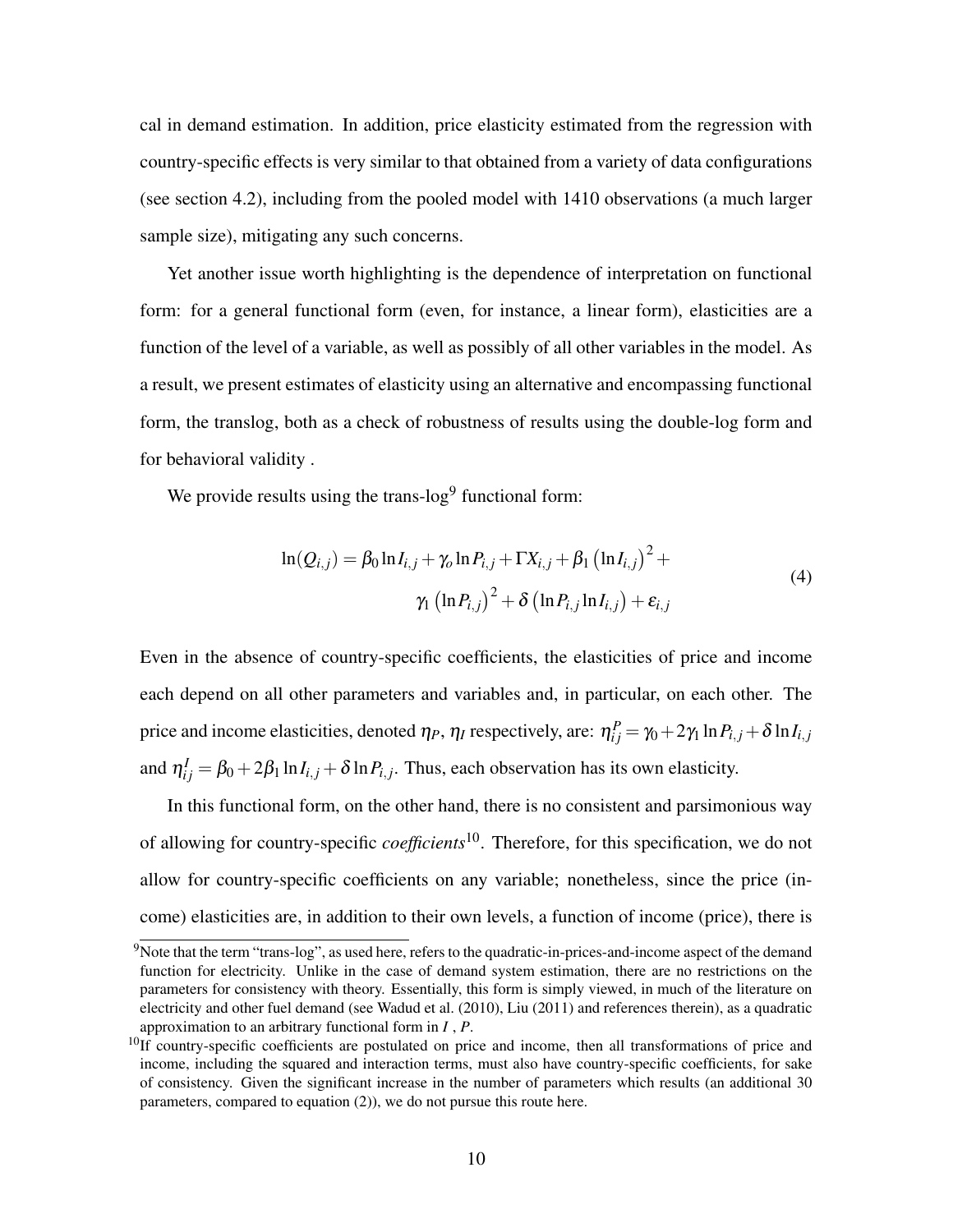substantial variation in country-specific price (income) elasticities. This variation is essentially a reflection of the country-specific variation in price (income).

We report, for eq. [\(4\)](#page-10-0), country-specific (and overall) mean elasticities, computed at the country-specific mean of price and grand mean of income (with standard errors computed using the delta-method). More precisely,  $\eta_i^P = \hat{\gamma}_0 + 2\hat{\gamma}_1 \ln \overline{P}_i + \hat{\delta} \ln \overline{I}$  and  $\overline{\eta'} = \hat{\beta}_0 + 2\hat{\beta}_1 \ln \overline{I} + \hat{\delta}$  $\widehat{\delta} \ln \overline{P}$  are reported. Finally, since for four countries (South Korea, Australia, Japan and Israel) in the sample, certain regions (or all of South Korea, which is served by a single utility), use increasing-block-pricing, we exclude these countries and re-estimate eq. [\(1\)](#page-7-2) and eq.  $(4)^{11}$  $(4)^{11}$  $(4)^{11}$  $(4)^{11}$ . We emphasize that this is in the nature of a robustness check.

To summarize, for the double-log form of the demand function, separate price coefficient (price-elasticity) is estimated across countries while for the trans-log form in eq. [\(4\)](#page-10-0), coefficients on all variables are restricted to be identical across countries. The non-linearity of the functional form (and country-specific variation in income and prices), however, yields country-specific price elasticity estimates.

We briefly turn to the task of speculating, for our main specification in eq. [\(1\)](#page-7-2), about the possible magnitude of bias from using average price, which is endogenous. Define  $\overline{P}$ , computed as  $\overline{P}_{i,j} =$  $P_{i,j} \times Q_{i,j} + \kappa$  $\frac{Q_{i,j}}{Q_{i,j}}$ , as the average price, with  $\kappa$  a fixed component of the electric bill, potentially as high as 30% of the total bill. We rewrite eq. [\(1\)](#page-7-2) below in terms of average (instead of marginal) price, as:

<span id="page-11-0"></span>
$$
\ln(Q_{i,j}) = \gamma \ln \overline{P}_{i,j} + \Gamma X_{i,j} + \varepsilon_{i,j}
$$
\n(5)

<sup>&</sup>lt;sup>11</sup>These countries have relatively complicated residential consumer pricing schemes. The block-pricing structure in South Korea is sophisticated, with non-linear block-pricing for low and high-voltage consumers while for Japan, block-pricing schemes depend upon Ampere contracted, time-of-day, and a so-called "fuel cost adjustment" that varies by month. Finally, in Australia, pricing of electricity is complex, eg. rebates are available for certain types of consumers.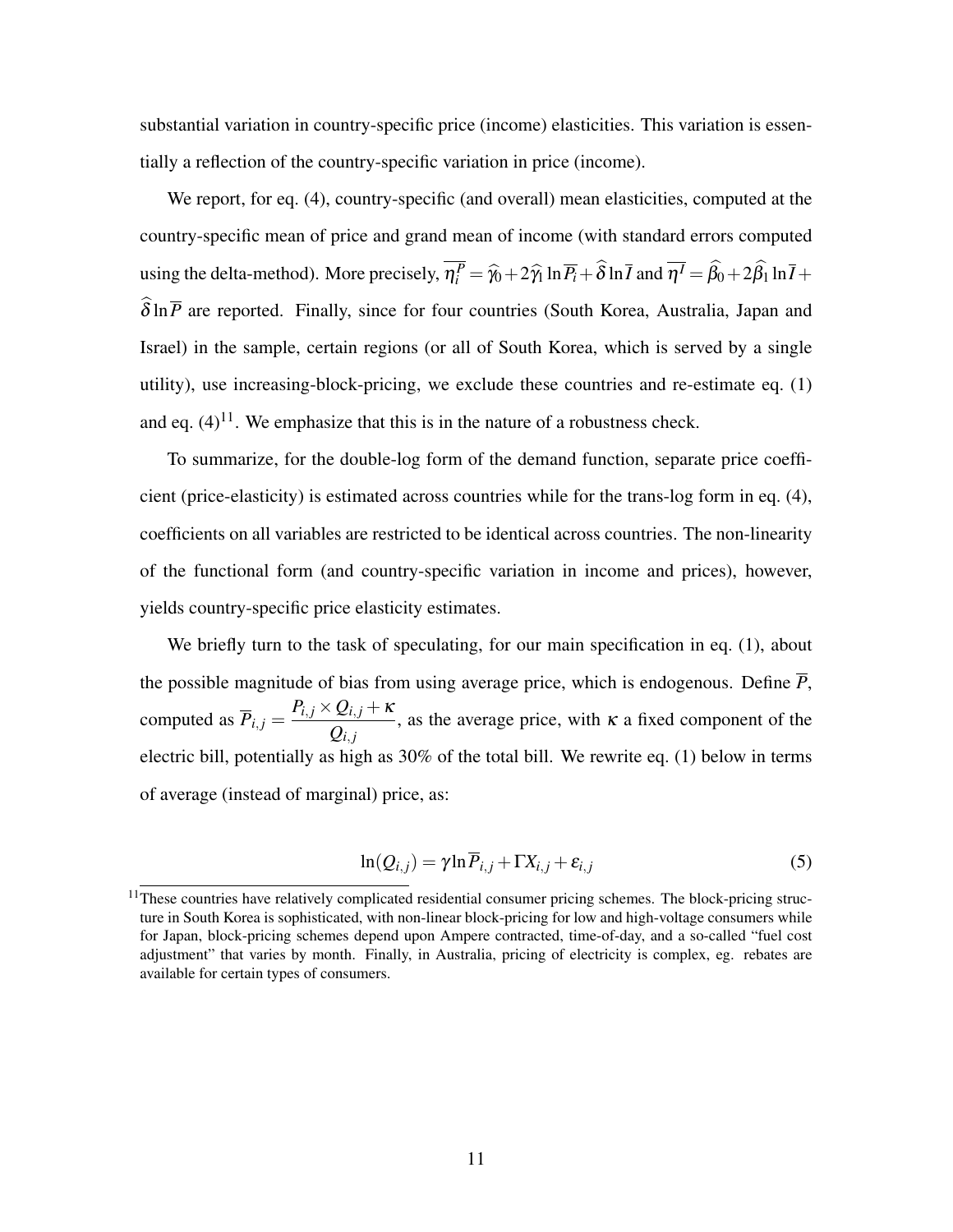Using the definition of  $\overline{P}$ , the following version of eq. [\(1\)](#page-7-2) is obtained<sup>[12](#page-1-0)</sup>:

<span id="page-12-0"></span>
$$
\ln(Q_{i,j}) = \gamma \ln P_{i,j} + \Gamma X_{i,j} + \underbrace{\left(\varepsilon_{i,j} + \frac{\gamma \kappa}{P_{i,j} \times Q_{i,j}}\right)}_{v_{i,j}}
$$
(6)

A few points about eq. [\(6\)](#page-12-0) are worth noting. First, unlike in the cases considered in [\(Fell et al. 2011,](#page-36-0) eq. (2)) (where both *Q* and *P* are estimated), we have information on two components, *E* and *Q*, mitigating the degree to which we use estimated information. Second, assuming the true value of  $\gamma$  is far from 0 (else the bias is likely insignificant), while the composite error term,  $v_{i,j}$ , is correlated with both  $\ln P_{i,j}$  and (via *Q*)  $X_{i,j}$ , the correlation is likely low for a variety of reasons, including the highly non-linear nature of the relation-ship<sup>[13](#page-1-0)</sup>. Finally, as shown in [Halvorsen](#page-36-4) [\(1975\)](#page-36-4), if both supply and demand equations–based on average prices– are specified in the double-log form for a consumer who makes decisions based on marginal price, the coefficient on average price in a regression such as that in eq. [\(5\)](#page-11-0), is unbiased.

To summarize, while we are unable to either use instrumental variables approaches or estimate supply and demand jointly to address endogeneity (due to data limitations), the impact of endogeneity on our estimated price- and income-elasticity is likely small. We also emphasize again that an important reason for this conclusion is the constant marginal price faced by most consumers in our sample<sup>[14](#page-1-0)</sup>, as opposed to the increasing-marginal-<sup>12</sup>Substituting  $\overline{P}_{i,j} = \frac{P_{i,j} \times Q_{i,j} + \kappa}{Q}$ 

 $Q_{i,j}$  in eq. [\(5\)](#page-11-0), using the decomposition of  $\ln(PQ+\kappa)$  into  $\ln(PQ)$  +  $\ln\left(1+\frac{\kappa}{PQ}\right)$  and then, noting that  $\kappa < P \times Q$ , using the first order Taylor series expansion of  $\ln\left(1+\frac{\kappa}{PQ}\right)$ as  $\frac{\kappa}{R}$  $\frac{1}{PQ}$ , results in eq. [\(6\)](#page-12-0).

 $13$ The non-linear relationship obtained here is in contrast to the results in [Fell et al.](#page-36-0) [\(2011,](#page-36-0) eq. (2), pp 5). Due to the fact that both *Q* and *P* are estimated there, the final equation has a residual which is a linear function of the included average price, leading to potentially higher bias as a result.

<sup>&</sup>lt;sup>14</sup>The nature of the marginal price significantly affects the interpretation and magnitude of endogeneity. To see this, note that the discussion in [Taylor](#page-37-1) [\(1975\)](#page-37-1) regarding endogeneity assumes a positive correlation between average and marginal price. While this is true when price schedules are of increasing-block type, for constant marginal price with a fixed cost, the correlation is actually negative, since average prices fall (limiting to the marginal) with consumption.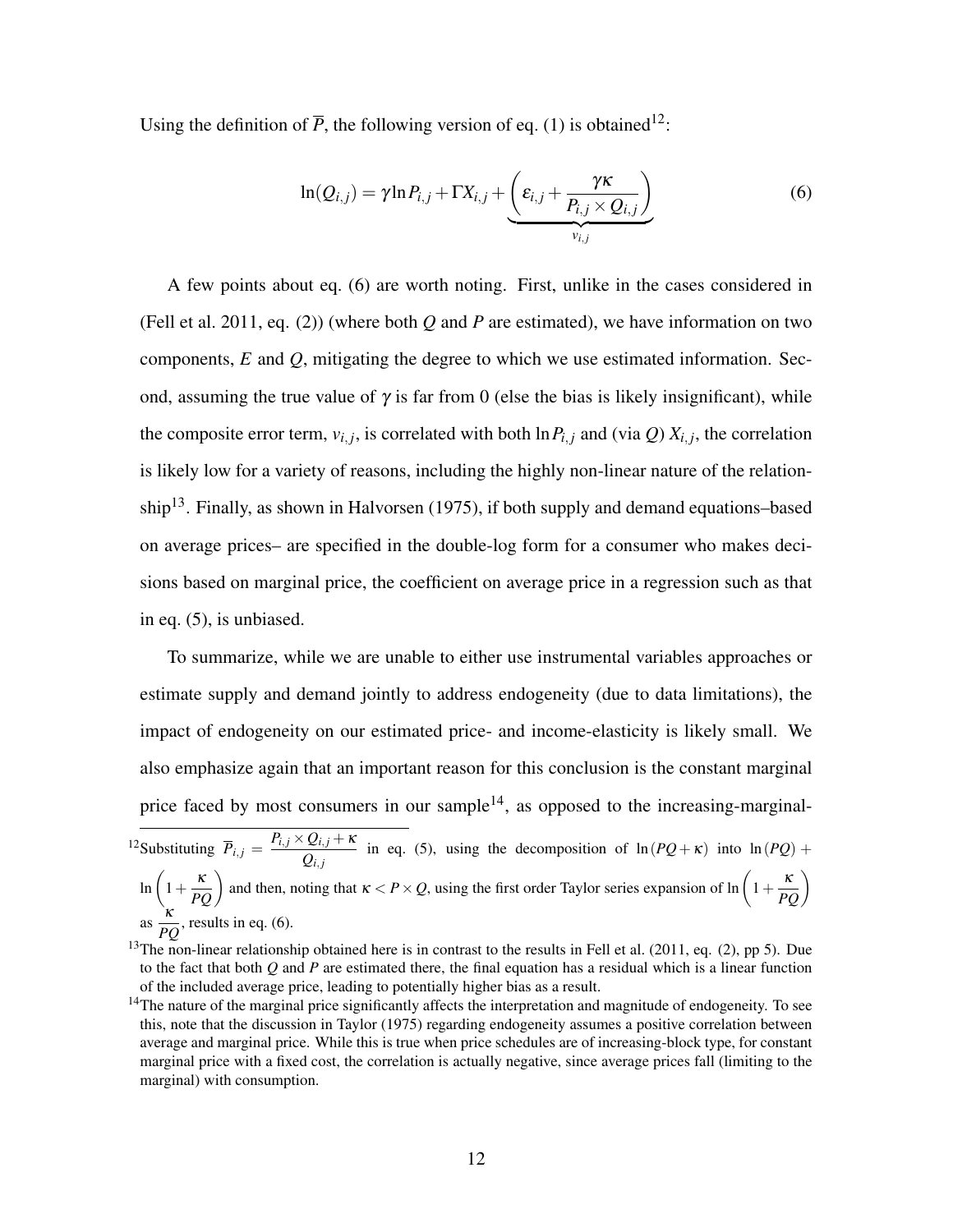price scenario typically considered for the case of the US (e.g. [Taylor](#page-37-1) [\(1975\)](#page-37-1), [Halvorsen](#page-36-4) [\(1975\)](#page-36-4) among the earlier studies, and [Fell et al.](#page-36-0) [\(2011\)](#page-36-0) and [Alberini et al.](#page-35-0) [\(2011\)](#page-35-0) among the more recent ones).

# <span id="page-13-0"></span>3 Data Description and Summary Statistics

#### 3.1 The Survey

Data for the analysis was drawn from the OECD's project on *Greening Household Behaviour*, as part of which a periodic survey on Environmental Policy and Individual Behaviour Change (EPIC), covering a number of countries and areas, is carried out. The second survey was conducted in 2011 and included 11 countries: Australia, Canada, Chile, France, Israel, South Korea, Japan, the Netherlands, Spain, Sweden and Switzerland. We provide a very brief description of the survey and refer to [OECD](#page-37-6) [\(2013,](#page-37-6) Annex B) for details.

About 1100 individuals in each country were surveyed using an internet-based questionnaire, for a total sample size of 12,200 households. The questionnaire collected information regarding household behaviours in five distinct areas (apart from household characteristics and environmental attitudes): residential energy use, waste generation and recycling, food consumption, personal transport, and water consumption. The present analysis uses data from the energy section.

Sample selection followed a strategy of stratification based on income, age-group, region and gender. In order to account for non-random sampling, ex-post probability weights were provided, which are used to render estimation results using this sample comparable to those using random samples from country-level population distributions.

We note that individuals were requested to provide data on their electricity bill (annual) and quantity consumed in Kwh (annual). Very few individuals provided billing data, and of those, a few provided quantity data, allowing computation of the average price. As a result,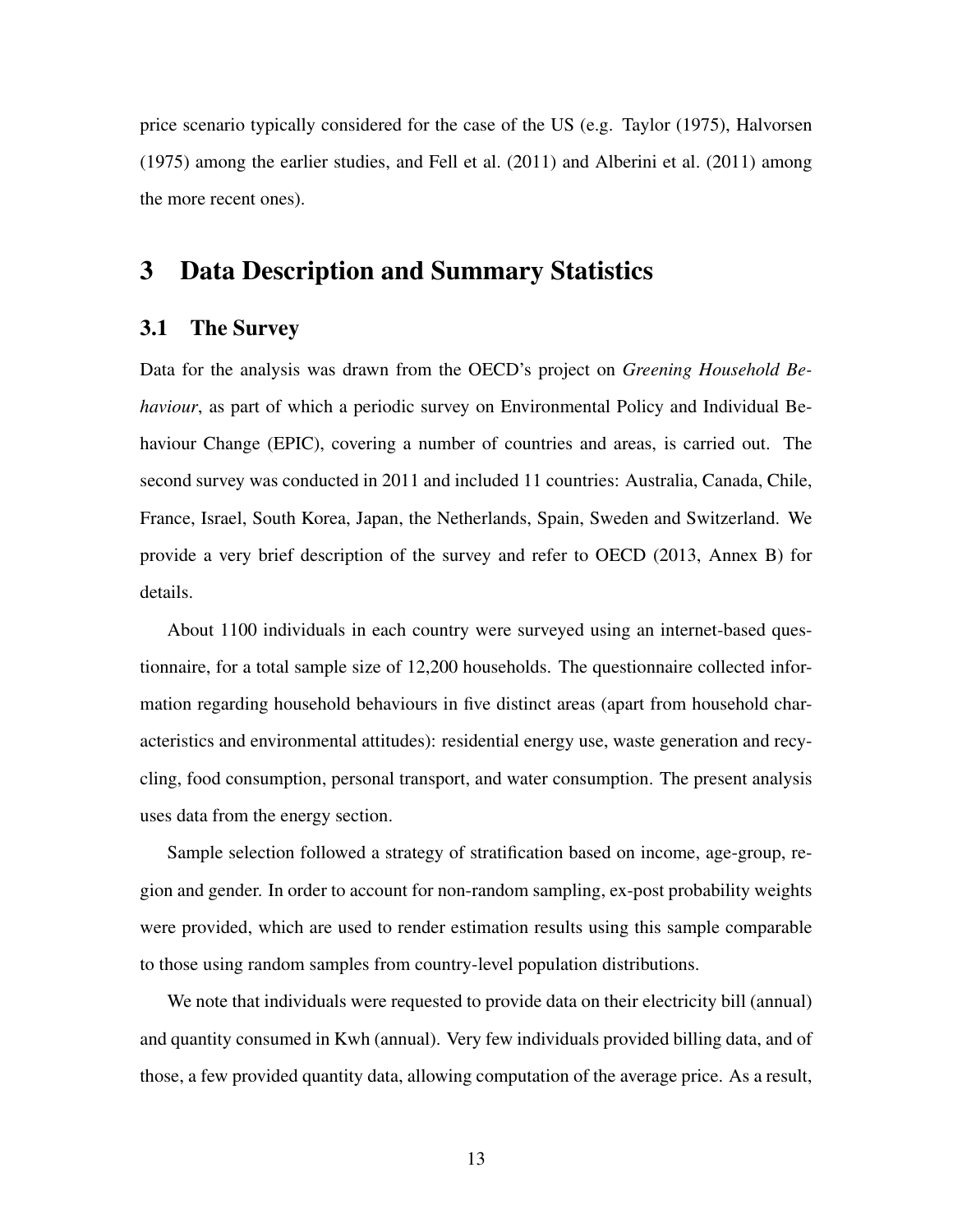the final sample size, about 1100, is a fraction of the usable responses of approximately  $11,000$  households<sup>[15](#page-1-0)</sup>.

#### <span id="page-14-0"></span>3.2 Variable Descriptions and Summary Statistics

We provide a brief discussion of selected summary statistics for the regression sample, as well as discuss prior expectations (based on existing literature) regarding the signs of many of the control variables appearing in eq. [\(1\)](#page-7-2).

We begin with summarizing the reported electricity usage and billing data. The mean expenditure varies widely across countries, from a low of  $175\epsilon$  in South Korea to a high of 1950 $\epsilon$  in Sweden, which is consistent with the variance in usage, South Korea being the lowest and Sweden, the highest. The derived average price mirrors the variation above; noteworthy however is the relatively low Swedish electricity prices, at 16 (euro) cents, compared to both the Netherlands and Spain, at 27 and 28 (of the EU members). Overall, while colder countries (Canada, Sweden and Switzerland) appear to consume more electricity, cross-country variation in prices and possible existence of substitute sources of energy render such comparisons tricky. All of these figures are consistent with country-reported data (see [Kriström](#page-36-1) [\(2013\)](#page-36-1) for a more detailed analysis of the EPIC 2011 data on energy).

Finally, given that obtaining meaningful price variation is typically a challenge in studies of electricity demand, we check to see that there is indeed sufficient variation in within-

<sup>&</sup>lt;sup>15</sup>We note that concerns regarding sample selection in our context are unlikely to be important. This follows from the fact that only if households do not report expenditure (quantity consumed) based on *unobserved* factors unrelated to the explanatory variables (i.e. selection on *unobservables*) are the estimates biased. In the case of electricity demand, expenditure (quantity) is a function of exogenous price, the individual's income and other household characteristics, as well as unobserved habits/preferences. In our case, both because there is no reason to believe that (unobserved) preferences are related to the unobserved factors in the demand equation (eq. [\(1\)](#page-7-2)) and because we have many preference-related variables at the household level, selection on *observables* is a more likely scenario, in which case OLS estimation of eq. [\(1\)](#page-7-2) has the usual properties (see e.g. [\(Wooldridge 2010,](#page-38-1) §19.4.1)). It is likely, in our sample, that individuals who did not present expenditure data differ from those who do on *observable* characteristics, a fact confirmed by an inspection of the summary statistics by response status (tables available upon request). Individuals who did not respond differ from those who do in terms of having lower income and home owning rates, smaller homes and larger families, lower rates of environmental membership. Thus, inclusion of these controls in the main regression is very likely sufficient to account for the effects of non-response.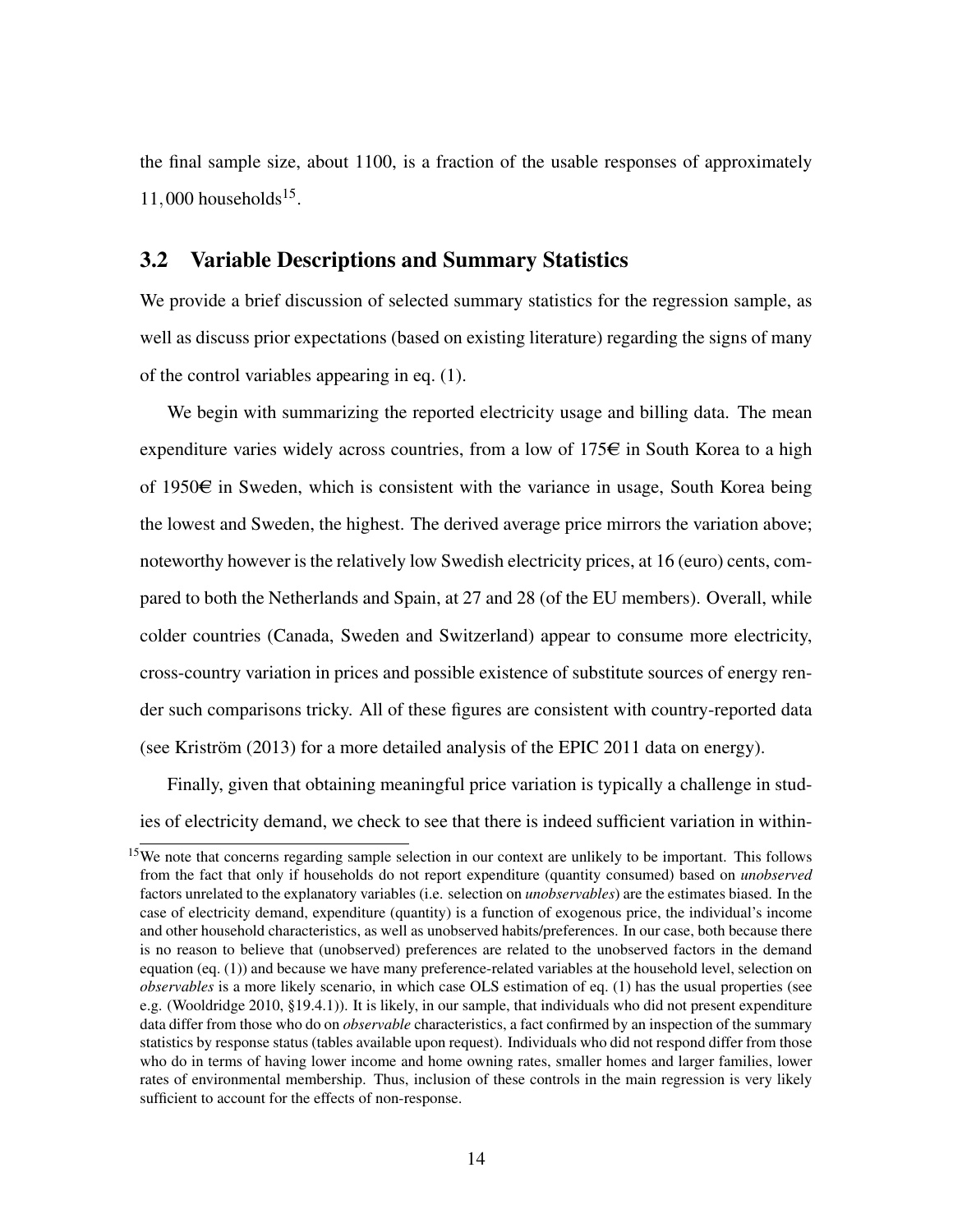<span id="page-15-0"></span>

|                                                                                         | Australia                 | Canada         | Chile                                   | France                                                     | Israel                     | Japan                                                                                       | South Korea                                               | Netherlands                                                                                                                                                  | Spain                                                                       | Sweden                         | Switzerland                                                | Overal                                                                                                                                                          |
|-----------------------------------------------------------------------------------------|---------------------------|----------------|-----------------------------------------|------------------------------------------------------------|----------------------------|---------------------------------------------------------------------------------------------|-----------------------------------------------------------|--------------------------------------------------------------------------------------------------------------------------------------------------------------|-----------------------------------------------------------------------------|--------------------------------|------------------------------------------------------------|-----------------------------------------------------------------------------------------------------------------------------------------------------------------|
| Income (euro)                                                                           | 50990.99                  | 47066.         | 14654.1                                 | 38811.58                                                   | 25922.6                    | 41989.08                                                                                    | $\frac{1}{20724.24}$                                      | 41048                                                                                                                                                        | 32550.74                                                                    | 46587.7                        | 69201.1                                                    | 39089.53                                                                                                                                                        |
|                                                                                         | $(2828.436)$ $(3158.455)$ |                | (1030.951)                              | 1424.585                                                   | 1626.451                   | 2193.368                                                                                    |                                                           | 1302.828                                                                                                                                                     | 1811.545                                                                    | 1379.915                       | 3119.411                                                   | 1077.377                                                                                                                                                        |
| Electricity price (euro/kwh)                                                            | 0.222                     | 0.13           | 0.239                                   |                                                            | 0.14                       | 0.213                                                                                       | $(1768)$<br>0.057<br>0.01)<br>0.01)<br>175.504            |                                                                                                                                                              | 0.284                                                                       | 0.164                          | 0.166                                                      | 0.200                                                                                                                                                           |
|                                                                                         | (0.028)                   | (0.012)        | (0.018)                                 | $\begin{array}{c} 0.150 \\ (0.011) \\ 826.638 \end{array}$ | (0.009)                    |                                                                                             |                                                           | $0.274$<br>$(0.016)$                                                                                                                                         |                                                                             | (0.009)                        |                                                            |                                                                                                                                                                 |
| Electricity expenditure (euro)                                                          | 785.409                   | 873.34         | 503.397                                 |                                                            | 891.746                    | $\frac{(0.013)}{901.320}$                                                                   |                                                           | 918.451                                                                                                                                                      | $(0.028)$<br>703.780                                                        | 948.849                        | $(0.008)$<br>760.370                                       | $(0.007)$<br>840.299                                                                                                                                            |
|                                                                                         | (63.612)                  | (61.578)       | (41.405)                                | (44.595)                                                   | (68.844)                   | (60.222)                                                                                    | (33.995)                                                  | (51.662)                                                                                                                                                     |                                                                             | (98.488)                       | (84.058)                                                   | (30.077)                                                                                                                                                        |
| Electricity Consumption (khw)                                                           | 4978.372                  | 10097.         | 3561.876                                | 7167.865<br>(473.498)                                      | 1529.249                   | 1971.78                                                                                     | \$961.33                                                  | 3816.945                                                                                                                                                     | (38.237)<br>3840.819                                                        | 3795.3                         | i402.35                                                    | 5625.268                                                                                                                                                        |
|                                                                                         | (457.588)                 | (1225.294      |                                         |                                                            | 656.548                    |                                                                                             | (485.625)                                                 |                                                                                                                                                              |                                                                             | 808.825                        | 594.964                                                    | 196.699)                                                                                                                                                        |
| Members in household                                                                    | 2.712                     | 2.37           | (575.835)<br>3.991<br>(0.188)<br>96.329 | 2.536                                                      |                            | $\begin{array}{c} (322.187) \\ 2.534 \\ (0.118) \\ 93.875 \\ (4.672) \\ 52.344 \end{array}$ | $\begin{array}{c} 3.453 \\ (0.148) \\ 89.893 \end{array}$ | $(205.651)$<br>$2.722$<br>$(0.095)$<br>$133.211$                                                                                                             | $(325.312)$<br>$2.948$<br>$(0.095)$<br>$113.129$<br>$(5.223)$<br>$(49.458)$ | $2.388$<br>(0.075)<br>119.448  |                                                            |                                                                                                                                                                 |
|                                                                                         | (0.129)                   | (0.143)        |                                         | $\frac{(0.098)}{108.705}$                                  | 3.331<br>(0.18)<br>105.208 |                                                                                             |                                                           |                                                                                                                                                              |                                                                             |                                | $\begin{array}{c} 2.780 \\ (0.141) \\ 124.269 \end{array}$ |                                                                                                                                                                 |
| Size of primary residence (sqr. mtr.)                                                   | 179.760                   | 133.524        |                                         |                                                            |                            |                                                                                             |                                                           |                                                                                                                                                              |                                                                             |                                |                                                            |                                                                                                                                                                 |
|                                                                                         | (13.423)                  | $\overline{C}$ | (4.713)                                 | (3.906)                                                    |                            |                                                                                             |                                                           |                                                                                                                                                              |                                                                             |                                | (5.984)                                                    |                                                                                                                                                                 |
| Age of respondent                                                                       | 47.504                    | 52.14          | 49.240                                  | 51.732                                                     | $(5.522)$<br>43.833        |                                                                                             | $(4.569)$<br>$44.658$                                     | $(4.964)$<br>47.096                                                                                                                                          |                                                                             | $(2.991)$<br>51.950            | 46.877                                                     |                                                                                                                                                                 |
|                                                                                         | (1.851)                   | (1.321)        | $(1.49)$<br>4.006                       | $(1.026)$<br>2.449                                         | (1.698)                    | (1.277)                                                                                     | $(3.506)$<br>$2.759$<br>$(0.458)$                         | (1.004)                                                                                                                                                      |                                                                             | $(0.93)$<br>$2.421$<br>$0.157$ | 1.265)                                                     | $\begin{array}{c} 2.730 \\ (0.065) \\ (0.05.781) \\ (0.542) \\ (0.673) \\ (0.673) \\ (0.673) \\ (0.137) \\ (0.137) \\ (0.089) \\ (0.089) \\ (1.543 \end{array}$ |
| Years of post-secondary education                                                       | 3.184                     | 3.06i          |                                         |                                                            | 3.239                      | 3.814                                                                                       |                                                           | 4.325                                                                                                                                                        |                                                                             |                                | 3.134                                                      |                                                                                                                                                                 |
|                                                                                         | (0.302)                   | (0.246)        | (0.262)                                 | (0.182)                                                    | (0.245)                    | $(0.28)$<br>7.166                                                                           |                                                           | (0.186)                                                                                                                                                      | 3382<br>3382<br>3.92                                                        |                                | $(0.27)$<br>7.203                                          |                                                                                                                                                                 |
| Energy behaviour index                                                                  | 7.939                     | 7.40           | 8.562                                   | 7.944                                                      | 7.613                      |                                                                                             | 8.078                                                     | 7.097                                                                                                                                                        |                                                                             | 5.571<br>0.114)                |                                                            |                                                                                                                                                                 |
|                                                                                         | (0.19)                    | (0.183)        | (0.118)                                 | $(0.131)$<br>13.339                                        | $\frac{(0.165)}{15.816}$   | (0.18)                                                                                      | 0.277                                                     | 0.141                                                                                                                                                        | 0.132)<br>14.536                                                            |                                | $\frac{0.168}{12.782}$                                     |                                                                                                                                                                 |
| Number of appliances                                                                    | 15.199                    | 16.26          | 14.032                                  |                                                            |                            | 16.588                                                                                      | 13.722                                                    | 14.492                                                                                                                                                       |                                                                             | 15.006                         |                                                            |                                                                                                                                                                 |
|                                                                                         | (0.897)                   | (0.764         | 0.565                                   | (16t)                                                      | (0.758)                    | 0.716                                                                                       | 1.149)                                                    | (0.407)                                                                                                                                                      | 0.686                                                                       | (124)                          | 0.537                                                      | 0.347                                                                                                                                                           |
| Observations                                                                            | 85                        |                | 153                                     | 147                                                        | $\overline{5}$             | 175                                                                                         | 53                                                        | 163                                                                                                                                                          |                                                                             | 218                            | $\widetilde{5}$                                            | 1410                                                                                                                                                            |
| Notes: Mean (standard error) reported above using probability weig<br>(standard errors) |                           |                |                                         |                                                            |                            |                                                                                             |                                                           | thts to account for survey sampling. The use of probability weights implies that the means (standard errors) reported above differ from the raw sample means |                                                                             |                                |                                                            |                                                                                                                                                                 |
|                                                                                         | $\frac{1}{1}$             |                |                                         |                                                            |                            |                                                                                             |                                                           |                                                                                                                                                              |                                                                             |                                |                                                            |                                                                                                                                                                 |

| CONTRACTOR CONTRACTOR CONTRACTOR CONTRACTOR CONTRACTOR CONTRACTOR CONTRACTO<br>į |
|----------------------------------------------------------------------------------|
|                                                                                  |
|                                                                                  |
|                                                                                  |
| :                                                                                |
| ١                                                                                |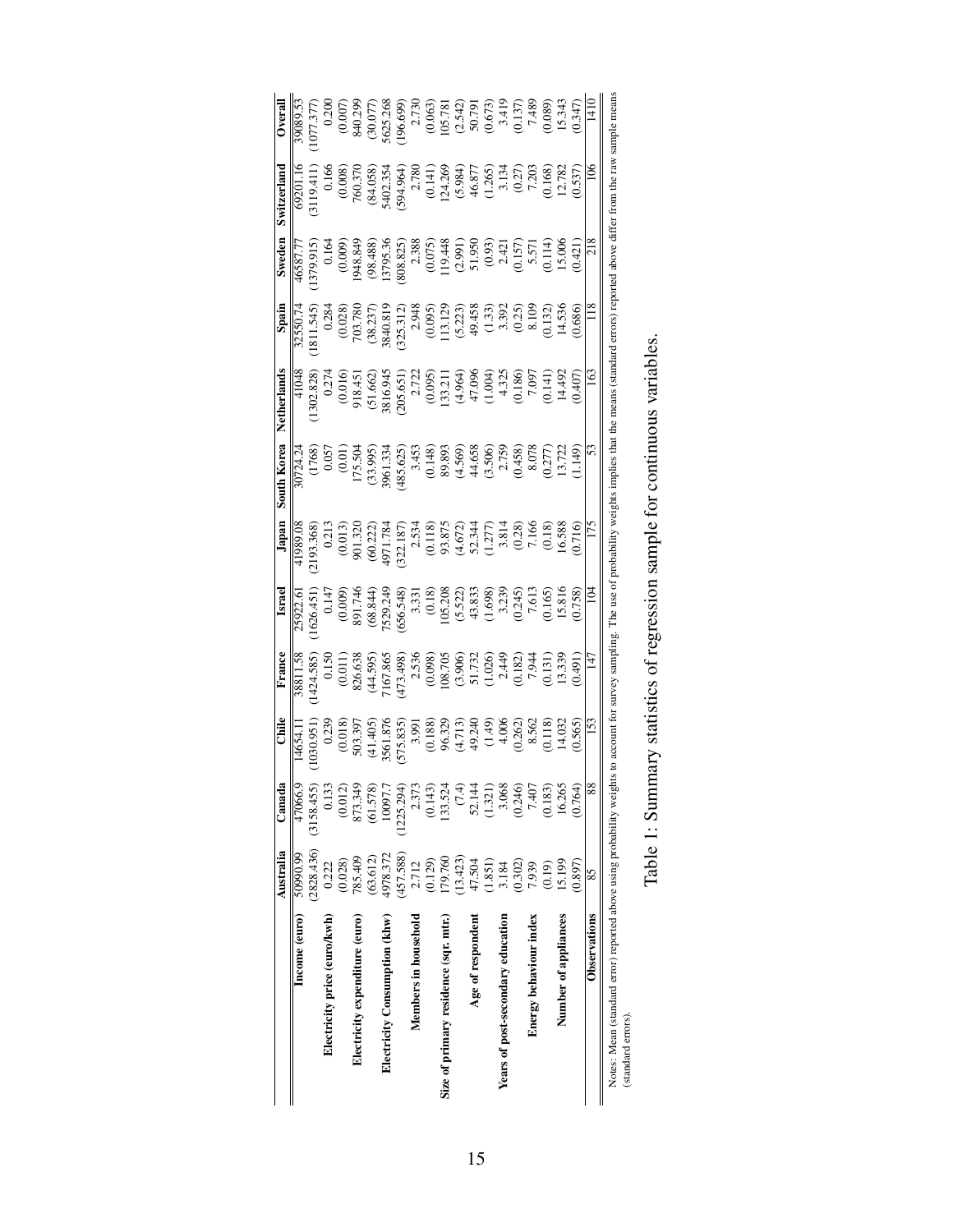<span id="page-16-0"></span>

|                                                                                                                                                                                    | Australia Canada |                  | Chile                                                                            | France                                                                        | <b>Israel</b>                                                                                              | Japan                                                                                                                                                                                                                                                            | South Korea                                                                                                                 | Netherlands                                                                                                                                                                                                                 | Spain                                                                                                                                       | Sweden                                                                                                                                | Switzerland                                                                                                                                                                 | <b>Dverall</b>                                                                                                                                                                                                                                                                             |
|------------------------------------------------------------------------------------------------------------------------------------------------------------------------------------|------------------|------------------|----------------------------------------------------------------------------------|-------------------------------------------------------------------------------|------------------------------------------------------------------------------------------------------------|------------------------------------------------------------------------------------------------------------------------------------------------------------------------------------------------------------------------------------------------------------------|-----------------------------------------------------------------------------------------------------------------------------|-----------------------------------------------------------------------------------------------------------------------------------------------------------------------------------------------------------------------------|---------------------------------------------------------------------------------------------------------------------------------------------|---------------------------------------------------------------------------------------------------------------------------------------|-----------------------------------------------------------------------------------------------------------------------------------------------------------------------------|--------------------------------------------------------------------------------------------------------------------------------------------------------------------------------------------------------------------------------------------------------------------------------------------|
| Home Owner (1=Owner)                                                                                                                                                               | 0.777            | 0.879            | 0.697                                                                            | 0.767                                                                         | 0.734                                                                                                      | 0.614                                                                                                                                                                                                                                                            | 0.802                                                                                                                       |                                                                                                                                                                                                                             |                                                                                                                                             | 0.859                                                                                                                                 | 0.575                                                                                                                                                                       | 0.714                                                                                                                                                                                                                                                                                      |
|                                                                                                                                                                                    | (0.05)           | (35)             | 0.052)                                                                           | 0.037                                                                         | 0.046                                                                                                      |                                                                                                                                                                                                                                                                  |                                                                                                                             |                                                                                                                                                                                                                             |                                                                                                                                             | 0.024                                                                                                                                 |                                                                                                                                                                             |                                                                                                                                                                                                                                                                                            |
| Home $Type(1=Nulti-dwelling)$                                                                                                                                                      | 0.050            | 0.134            |                                                                                  |                                                                               |                                                                                                            |                                                                                                                                                                                                                                                                  |                                                                                                                             |                                                                                                                                                                                                                             |                                                                                                                                             |                                                                                                                                       |                                                                                                                                                                             |                                                                                                                                                                                                                                                                                            |
|                                                                                                                                                                                    | 0.023)           | 0.382<br>S       |                                                                                  | $\frac{0.253}{0.038}$                                                         |                                                                                                            |                                                                                                                                                                                                                                                                  |                                                                                                                             |                                                                                                                                                                                                                             |                                                                                                                                             |                                                                                                                                       |                                                                                                                                                                             |                                                                                                                                                                                                                                                                                            |
| Urban area $(1=U$ rban)                                                                                                                                                            | 0.180            |                  |                                                                                  |                                                                               |                                                                                                            |                                                                                                                                                                                                                                                                  |                                                                                                                             |                                                                                                                                                                                                                             |                                                                                                                                             |                                                                                                                                       |                                                                                                                                                                             |                                                                                                                                                                                                                                                                                            |
|                                                                                                                                                                                    | (0.042)          | (055)<br>$\circ$ |                                                                                  |                                                                               |                                                                                                            |                                                                                                                                                                                                                                                                  |                                                                                                                             |                                                                                                                                                                                                                             |                                                                                                                                             |                                                                                                                                       |                                                                                                                                                                             |                                                                                                                                                                                                                                                                                            |
| Gender (1=Male)                                                                                                                                                                    | 0.514            |                  |                                                                                  |                                                                               |                                                                                                            |                                                                                                                                                                                                                                                                  |                                                                                                                             |                                                                                                                                                                                                                             |                                                                                                                                             |                                                                                                                                       |                                                                                                                                                                             |                                                                                                                                                                                                                                                                                            |
|                                                                                                                                                                                    | (0.059)          | 0.526<br>0.057)  | $(0.170$<br>$(0.04)$<br>$(0.745$<br>$0.53)$<br>$(0.57)$<br>$(0.57)$<br>$(0.273)$ | $\begin{array}{c} 0.200 \\ 0.035) \\ 0.541 \\ 0.043) \\ 0.123 \\ \end{array}$ | $\begin{array}{c} 0.720 \\ 0.046) \\ 0.675 \\ 0.649) \\ 0.519 \\ 0.519 \\ 0.054) \\ 0.054) \\ \end{array}$ | $\begin{array}{l} 0.048)\\ 0.386\\ 0.386\\ 0.048)\\ 0.048)\\ 0.048\\ 0.048\\ 0.048)\\ 0.0048)\\ 0.0048)\\ 0.0040\\ 0.0034)\\ 0.0034)\\ 0.0034)\\ 0.0034)\\ 0.0034)\\ 0.0034)\\ 0.0034)\\ 0.0034)\\ 0.0034)\\ 0.0034)\\ 0.0034)\\ 0.0034)\\ 0.0034)\\ 0.0034)\\ $ | $\begin{array}{c} (0.06) \\ 0.531 \\ 0.118) \\ 0.776 \\ 0.068) \\ 0.0498 \\ 0.113) \\ 0.372 \\ 0.033) \\ 0.022 \end{array}$ | $\begin{array}{l} 0.816 \\ 0.032) \\ 0.186 \\ 0.033) \\ 0.034) \\ 0.034) \\ 0.034) \\ 0.034) \\ 0.034) \\ 0.034) \\ 0.037) \\ 0.037 \\ 0.037 \\ 0.037 \\ 0.037 \\ 0.037 \\ 0.037 \\ 0.037 \\ 0.04) \\ 0.04) \\ \end{array}$ | $\begin{array}{c} 0.866\\ 0.033)\\ 0.744\\ 0.6044)\\ 0.606)\\ 0.605)\\ 0.059\\ 0.039\\ 0.030\\ 0.031)\\ 0.031)\\ 0.031)\\ 0.031\end{array}$ | $\begin{array}{l} 0.235 \\ (0.03) \\ 0.176 \\ 0.026) \\ 0.614 \\ 0.035) \\ 0.035) \\ 0.050 \\ 0.000 \\ 0.000 \\ 0.014 \\ \end{array}$ | $\begin{array}{l} (165) \\ 0.549 \\ 0.659 \\ 0.059 \\ 0.059 \\ 0.039 \\ 0.034 \\ 0.034 \\ 0.034 \\ 0.034 \\ 0.031 \\ 0.031 \\ 0.031 \\ 0.034 \\ 0.039 \\ 0.04) \end{array}$ | $\begin{array}{l} (0.024)\\ 0.367\\ 0.025)\\ (0.025)\\ (0.026)\\ (0.025)\\ (0.025)\\ (0.026)\\ (0.011)\\ (0.004)\\ (0.024)\\ (0.0024)\\ (0.003)\\ (0.004)\\ (0.0024)\\ (0.003)\\ (0.008)\\ (0.008)\\ (0.008)\\ (0.008)\\ (0.008)\\ (0.008)\\ (0.008)\\ (0.008)\\ (0.008)\\ (0.008)\\ (0.0$ |
| Member of Envt. Org. (1=Yes)                                                                                                                                                       | 0.194            | 0.140            |                                                                                  |                                                                               |                                                                                                            |                                                                                                                                                                                                                                                                  |                                                                                                                             |                                                                                                                                                                                                                             |                                                                                                                                             |                                                                                                                                       |                                                                                                                                                                             |                                                                                                                                                                                                                                                                                            |
|                                                                                                                                                                                    | 0.054)           | (650)<br>$\circ$ |                                                                                  |                                                                               | (0.037)                                                                                                    |                                                                                                                                                                                                                                                                  |                                                                                                                             |                                                                                                                                                                                                                             |                                                                                                                                             |                                                                                                                                       |                                                                                                                                                                             |                                                                                                                                                                                                                                                                                            |
| Energy efficient appliances (1=Yes)                                                                                                                                                | 0.734            | 0.673            | 0.446                                                                            | 0.786                                                                         | 0.698                                                                                                      |                                                                                                                                                                                                                                                                  |                                                                                                                             |                                                                                                                                                                                                                             |                                                                                                                                             |                                                                                                                                       |                                                                                                                                                                             |                                                                                                                                                                                                                                                                                            |
|                                                                                                                                                                                    | (0.051)          | (54)             | 0.055                                                                            | 0.035)                                                                        | 0.048)                                                                                                     | (140)                                                                                                                                                                                                                                                            | 0.114)                                                                                                                      |                                                                                                                                                                                                                             | 0.036)                                                                                                                                      | 0.031                                                                                                                                 |                                                                                                                                                                             |                                                                                                                                                                                                                                                                                            |
| Space heat/cool (1=Yes)                                                                                                                                                            | 0.748            | 0.544            | 0.566                                                                            | 0.486                                                                         | 000.1                                                                                                      | 0.872                                                                                                                                                                                                                                                            | 0.288                                                                                                                       |                                                                                                                                                                                                                             | 0.639                                                                                                                                       | 0.421                                                                                                                                 |                                                                                                                                                                             |                                                                                                                                                                                                                                                                                            |
|                                                                                                                                                                                    | 0.055            | 056)<br>$\in$    | 0.054                                                                            | 0.043                                                                         |                                                                                                            | 0.028                                                                                                                                                                                                                                                            | (6L)                                                                                                                        |                                                                                                                                                                                                                             | 0.049                                                                                                                                       | 0.035                                                                                                                                 |                                                                                                                                                                             | 0.021)                                                                                                                                                                                                                                                                                     |
| Notes: (i) Mean (standard error) reported above, using pro<br>(ii) Mean value for categorical variables (i.e. all variables<br>differ from the raw sample means (standard errors). |                  |                  |                                                                                  |                                                                               | obability weights to account for survey sampling.<br>above) are interpreted as the proportion of "1s"      |                                                                                                                                                                                                                                                                  |                                                                                                                             | The use of probability weights implies that the means (standard errors) reported above                                                                                                                                      |                                                                                                                                             |                                                                                                                                       |                                                                                                                                                                             |                                                                                                                                                                                                                                                                                            |
| (iii) "Energy efficient appliances" is an indicator variable<br>(cooling) source.                                                                                                  |                  |                  |                                                                                  |                                                                               |                                                                                                            |                                                                                                                                                                                                                                                                  |                                                                                                                             | for having access to a top-rated energy efficient appliance; "space heat" is an indicator for having electricity as the main space heating                                                                                  |                                                                                                                                             |                                                                                                                                       |                                                                                                                                                                             |                                                                                                                                                                                                                                                                                            |

| $\Gamma$ and $\Gamma$ . Then $\Gamma$ and $\Gamma$ and $\Gamma$ and $\Gamma$ and $\Gamma$ and $\Gamma$ and $\Gamma$ and $\Gamma$ and $\Gamma$ and $\Gamma$ and $\Gamma$ and $\Gamma$ and $\Gamma$ and $\Gamma$ and $\Gamma$ and $\Gamma$ and $\Gamma$ and $\Gamma$ and $\Gamma$ and $\Gamma$ and $\Gamma$ and $\Gamma$ and $\$<br>A cacher in<br>١ |
|----------------------------------------------------------------------------------------------------------------------------------------------------------------------------------------------------------------------------------------------------------------------------------------------------------------------------------------------------|
|                                                                                                                                                                                                                                                                                                                                                    |
| 1                                                                                                                                                                                                                                                                                                                                                  |
| ١                                                                                                                                                                                                                                                                                                                                                  |
|                                                                                                                                                                                                                                                                                                                                                    |
|                                                                                                                                                                                                                                                                                                                                                    |
| $2.42$ . Definition is a set of $\sim$                                                                                                                                                                                                                                                                                                             |
| ;<br>.<br>[                                                                                                                                                                                                                                                                                                                                        |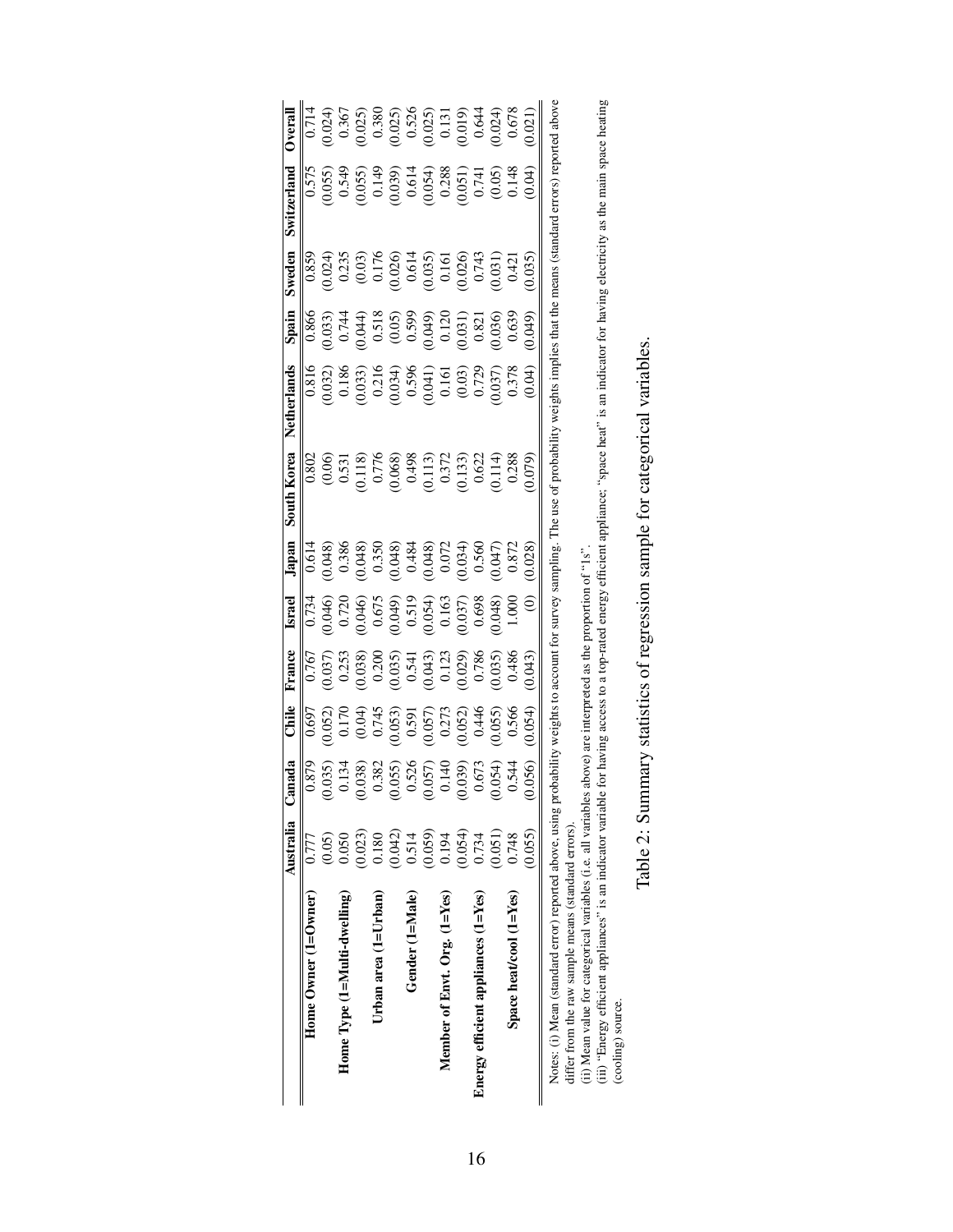country price. From fig. [1,](#page-41-0) it is evident that there is sufficient within-country price variation (except for South Korea) to assuage such concerns. This is an important point for our estimation, since identification of country-specific elasticities is based on within-country price variation (see section [2,](#page-7-1) page [10\)](#page-10-1).

Other key control variables in our regression include household characteristics such as household size, home size, age of respondent, years of post-secondary education, urban location, behavioral attributes such as energy behaviour index and membership in an environmental organization, appliance characteristics such as possession of at least one toprated energy efficient device (labelled "energy efficient device"), appliance stock and an indicator for electric space cooling/heating. We summarize them (in table [1](#page-15-0) and table [2\)](#page-16-0), by country in order to highlight the cross-country variation and exhibit country-specific characteristics which motivate us, in our regressions, to allow for (observed) heterogeneity in demand parameters across countries.

Average income, at  $39100\epsilon$ , is consistent with measures derived from national income statistics but certain countries, South Korea and Switzerland in particular, appear to have far higher income than respective country-averages. In addition to issues with exchange rate dynamics (a concern particularly for Switzerland over this period), this highlights a strong urban and high income bias for South Korea, with 77% of the respondents residing in urban areas. Chile has the lowest income in the sample countries (average of  $14700\epsilon$ ), but also suffers from a strong urban bias, with 75% of the sample located in urban areas, in addition to having higher-than-average years of education, at 4.1.

There are smaller variations in household size and years of education across countries, with Chile, Netherlands and Japan having households with more years of education of the respondent (above 3.5) and Chile, Israel and South Korea having larger family sizes (above 3.3). Israel and South Korea have the youngest responders, (average age below 45 years) while Sweden, Japan and Canada have the oldest (average age above 51). We note that the sample average age of 50 is likely marginally lower than in other surveys due to the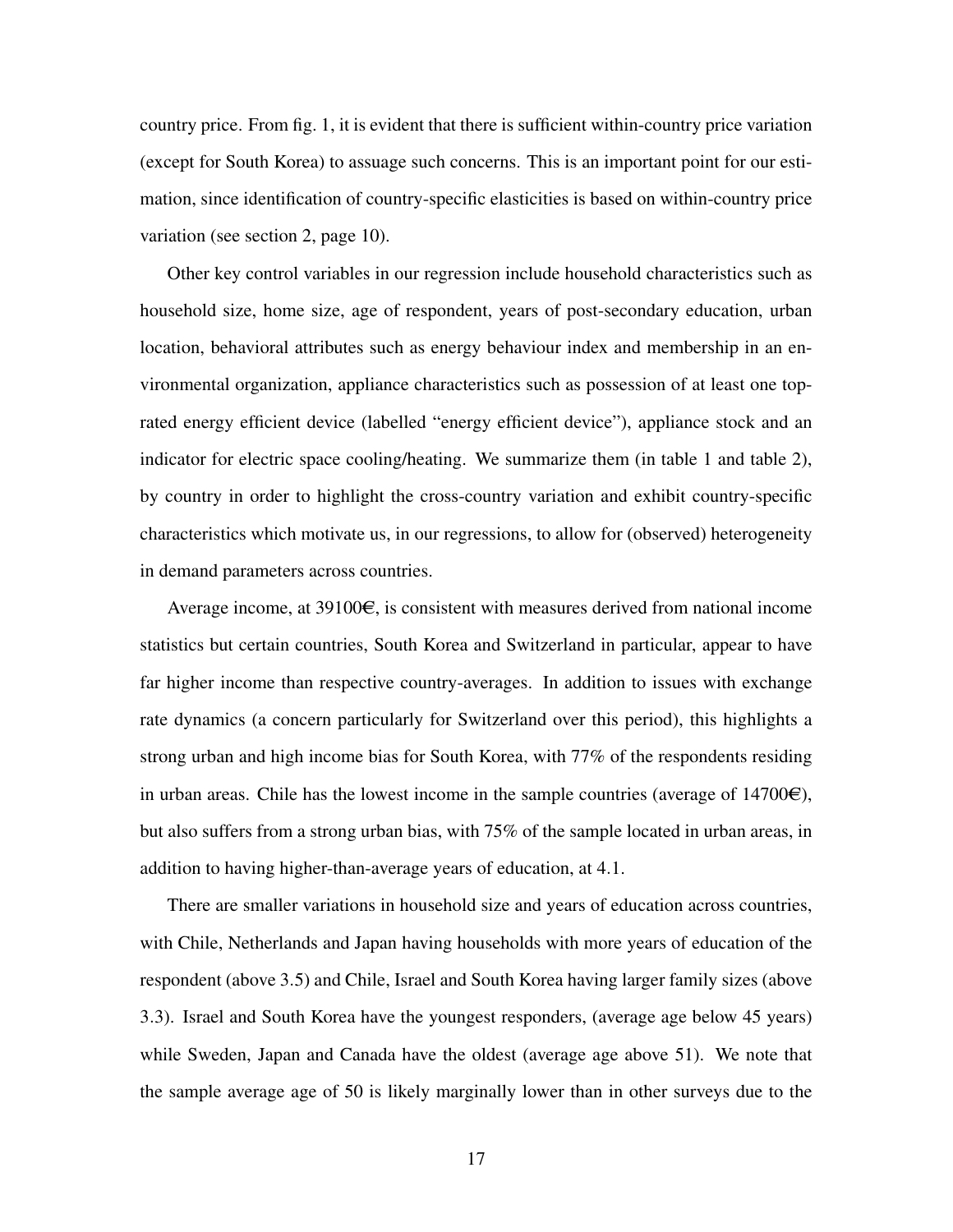exclusion of respondents older than 70 (65 for Korea) from the sample, as well as possibly due to an internet bias.

Home size (*size of primary residence*) varies widely across countries, with (as anticipated) South Korea, Japan (and Chile, to a lesser extent) having the smallest (less than 90 sqr. mtr.) and Australia by far the largest, at 179 sqr. mtr. Home ownership does not vary substantially, with only Japan and Switzerland having significantly lower rates than the average, of 71%. Turning next to urbanisation, we find that, apart from Chile, South Korea and Israel, there is not a substantial urban bias, with a mean urban residence of 38%; Australia is the least urban, at 18%. We categorize homes into two types focused on in the literature, flats or "multi-dwellings" and (semi-)detached houses, and find that there is substantial variation across countries along this dimension. Australia has the smallest proportion of households in flats (5%) and Spain the largest (74%).

Finally, membership in environmental organizations, postulated to be a key preference attribute impacting energy demand (see e.g. [Kotchen & Moore](#page-36-5) [\(2008\)](#page-36-5)), varies across countries, from very little participation in Japan (7%) to more than a quarter of the sample in Switzerland (28%). Overall, we find that many of the key variables such as price, consumption, income, membership and size of home, vary widely across countries and mostly as anticipated<sup>[16](#page-1-0)</sup>.

We turn, next, to summarizing our prior expectations, based on existing literature, regarding the effect of control variables on energy demand. Income, members in household and size of residence (in sq. mtrs) are typically thought of as positively related to electricity consumption, with price negatively related. Recent literature postulates electric space heating (cooling) and age to be positively related, the latter operating possibly through the channel of energy efficiency and habits, while urban residence, residence in apartments ("multi-dwelling") and home ownership are posited to negatively influence electricity de-

 $16$ This is not always true; e.g. the very low values of energy behaviour index–lowest of all countries–for Sweden, at 5.5, are unanticipated, see page [19.](#page-19-1)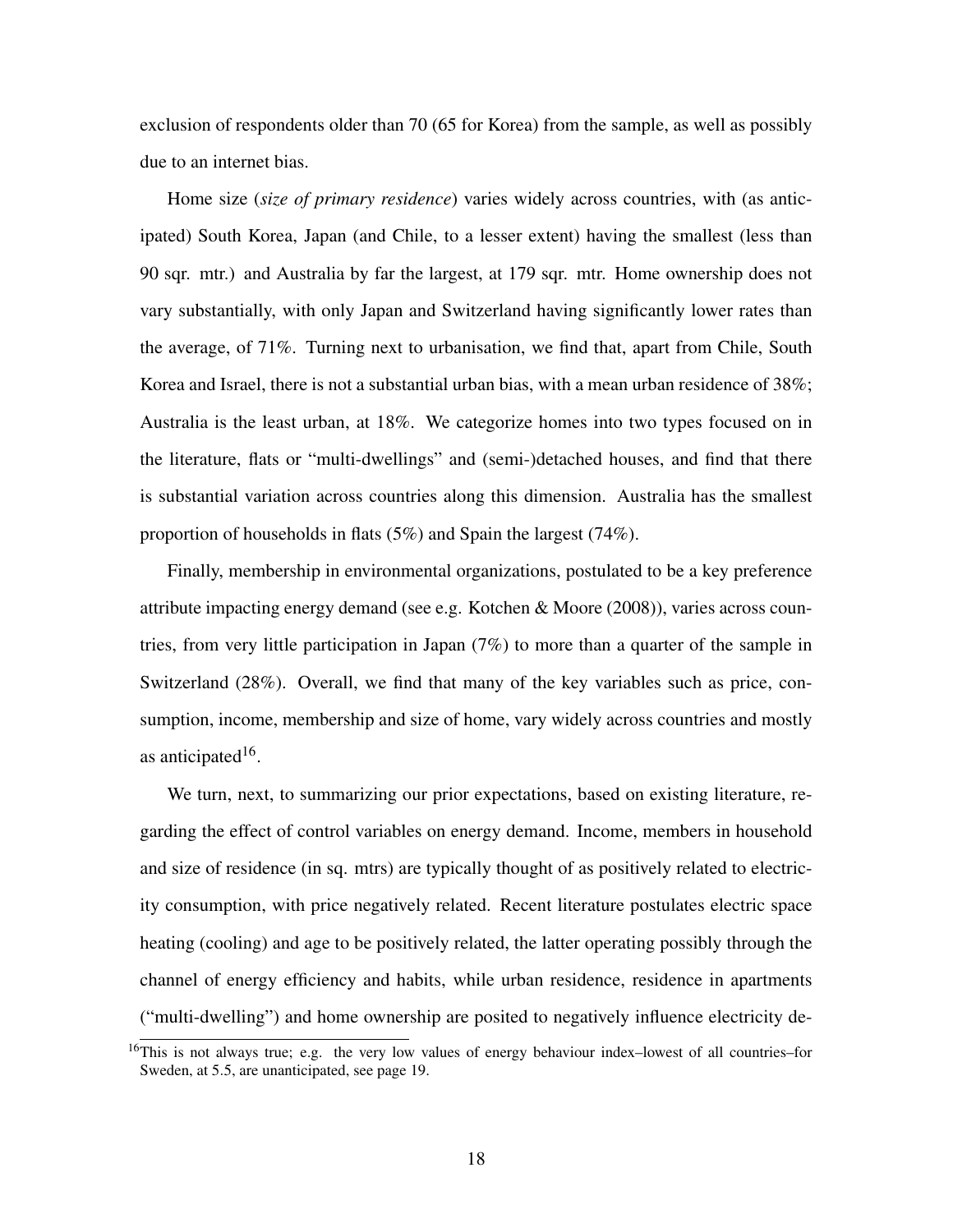mand.

These factors essentially reflect the spatial and incentive structures, since typically, urban residences have higher density and lower area while home ownership alters incentives for investment in energy efficient appliances, the so-called "split incentives" issue (see [Davis](#page-36-6) [\(2012\)](#page-36-6) for details and references). It is important to emphasize that some of the these indicators act through similar channels, and it is sometimes difficult to interpret these variables in isolation<sup>[17](#page-1-0)</sup>.

There has been a recent emphasis on the importance of non-price-related "attitudinal" characteristics determining energy demand (e.g. [Martinsson et al.](#page-37-7) [\(2011\)](#page-37-7), [Wilson](#page-38-2) [& Dowlatabadi](#page-38-2) [\(2007\)](#page-38-2)); all of these essentially involve some form of inertia ("habits") or "lock-in" and posit different behavior depending on attitude towards the environment (see also [Maréchal](#page-37-8) [\(2010\)](#page-37-8)). To account for these effects, the survey provides at least two in-dicators<sup>[18](#page-1-0)</sup>: membership in an environmental organization, and an energy behavior index. The former is an indicator for unobserved differences in behavior related to the environment and, presumably, to energy, while the latter is a more direct, self-reported measure of certain measures taken to save energy. This index is defined to lie between 1 and 10, with higher values indicating greater tendency to save energy.

<span id="page-19-1"></span>Energy behaviour index has comparatively lower variability than many other variables, with only Spain, Chile and South Korea having high scores, above 8; somewhat surprisingly, Sweden has the lowest score by far, at 5.7, the only country below 6. Both variables are anticipated to lead to reductions in total electricity usage, conditional on other factors.

<span id="page-19-0"></span> $17$ For instance, higher income households tend to have larger homes and to be more urban; thus, many of these variables can sometimes represent very similar effects. However, dropping certain variables which had identical channels of effect did not appreciably alter results, and therefore, we do not refer any further to this issue.

 $18$ There are many other indicators which can be used to indicate different attitudes to environmental issue, both general and specific, such as "importance of environmental issues", "importance of climate change" etc. None of these indicators, however, are directly related to the issue of energy; moreover, revealed measures, such as membership or energy behaviour index, are less ambiguous indicators of individual preferences than those based on (more vague) "importance" measures.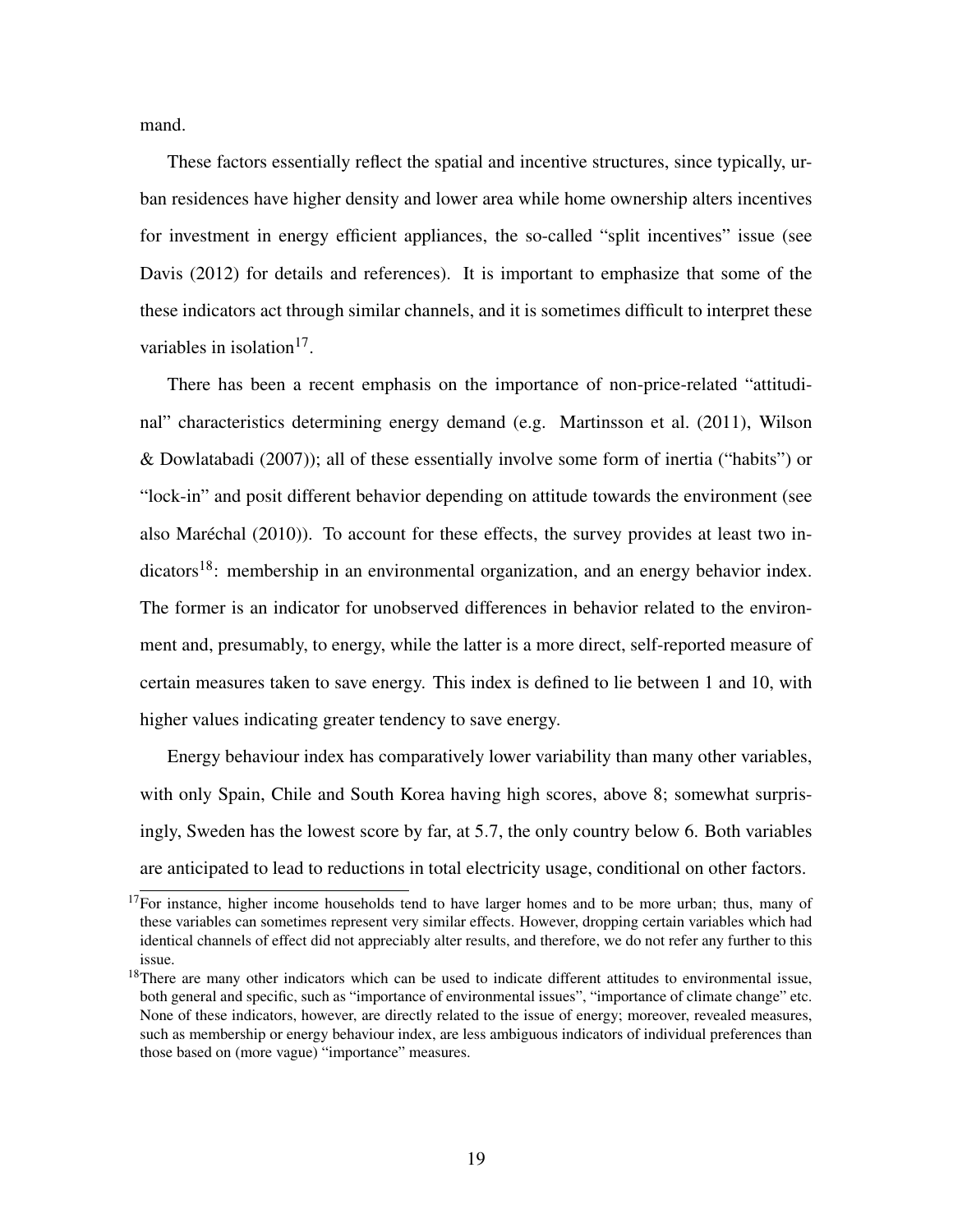# 4 Results

We begin with discussing the results from our preferred specification, the double-log with country-specific coefficients on price and all other coefficients restricted to be identical across countries, and subsequently turn to assessing the robustness of the results obtained to a variety of factors and data configurations.

#### <span id="page-20-0"></span>4.1 Preferred Specification

The regression results from our preferred specification are reported in table [3](#page-22-0) and table [4.](#page-23-0) For models with probability weights, the covariance matrix estimated is the standard Huber-White sandwich matrix while for the model without weights, we estimate the more robust bootstrap standard errors, with independent resampling within countries. We note that both approaches account for heteroscedasticity across countries.

In all tables below, the "Model Significance Test" reported is a (joint) Wald test of all coefficients except the country-specific fixed-effects; the test statistic is either  $\chi^2$ - or *F*−distributed for unweighted and weighted models respectively and, in all cases we report, is significant. The "Model Comparison Test statistic" reported is a (joint) Wald test of equality of all coefficients, i.e. the test indicated in eq. [\(3\)](#page-8-0); as for the Model Significance Test, the test statistic is either  $\chi^2$ - or *F*−distributed and, in all cases here, is significant.

The test results for individual coefficients indicated that, except for price and home ownership, all other coefficients, in particular income, were identical across countries. For brevity, we report results from a model in which only the price coefficient was allowed to vary over countries, noting that allowing home ownership to vary across countries does not substantively alter the results on price and other coefficients. The column reading "Exogenous Only", in all tables below, provides results from regressions restricted to only countries in which increasing-block-pricing is not applied for any region/utility (i.e. excludes Australia, Israel, Japan and South Korea). Finally, all regressions, except those columns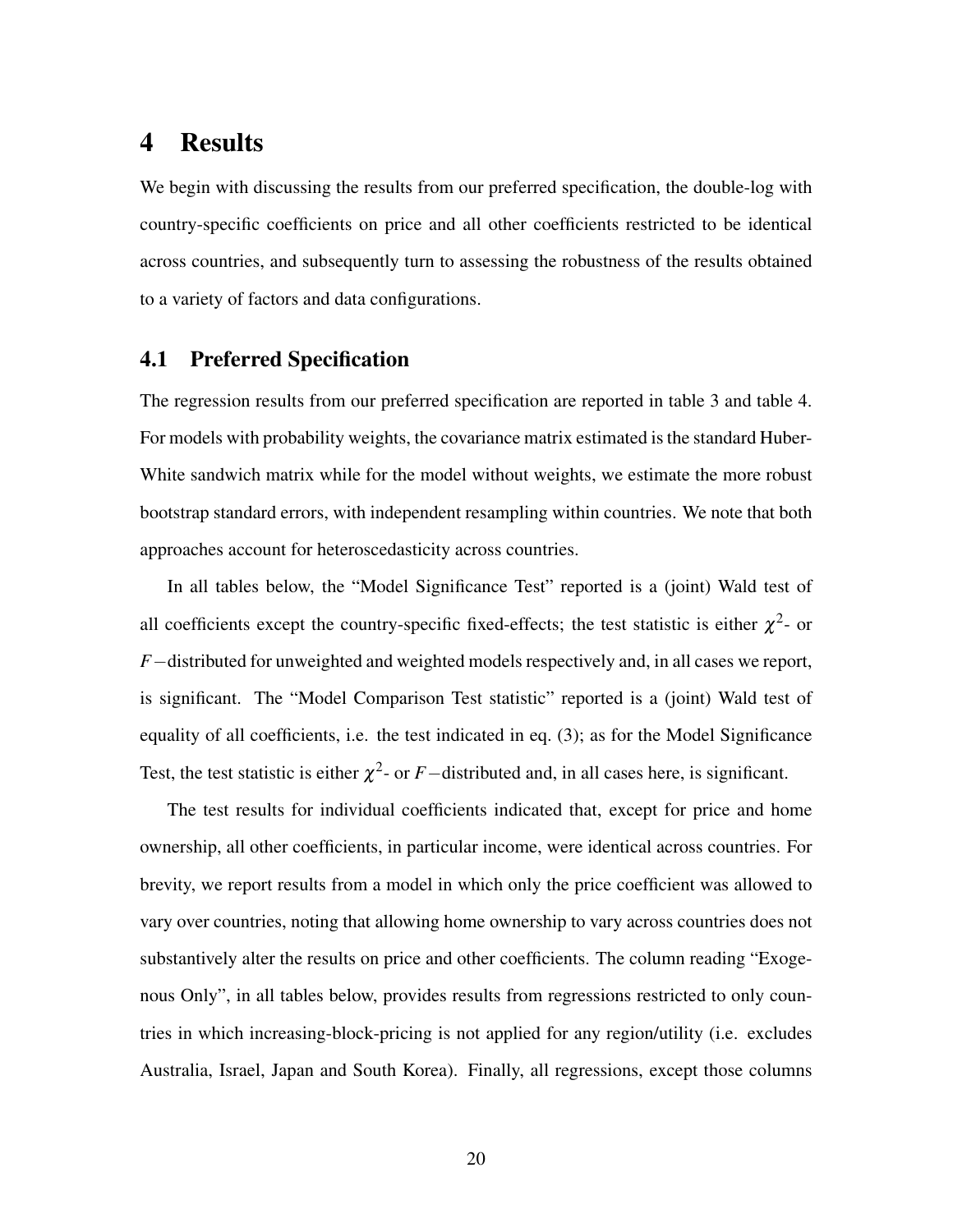labelled "unweighted" (in tables table [3](#page-22-0) and table [6\)](#page-27-0) use probability weights to account for survey sampling. The unweighted regressions essentially are used to highlight differences across coefficients for key variables when sampling does make a difference.

We turn next to discussing the results and begin with by noting that in double- (or semi-) logarithmic equations, the coefficient on dummy variables can be (approximately) interpreted as a proportional effect<sup>[19](#page-1-0)</sup>. We find, in most specifications (from table [3,](#page-22-0) table [6](#page-27-0)) and table [A.1\)](#page-39-0) that the coefficients on these control variables accord with both intuition and prior results, whenever significant. Household size and home size (not shown) are positively associated with energy demand, and so are the number of appliances. Urban residence is negatively associated with demand, with a coefficient which varies in magnitude depending upon the specification. In unweighted specifications, using the full sample, the effect is quite strong, about  $9 - 11\%$ , and significant; restricted to exogenous-only countries, the effect is a more modest 7% and not significant. Overall, it is clear that the impact of urban residence varies across countries and that larger sample sizes are possibly necessary before any definitive assessments can be made.

Age is positively associated, and significant, while education is never significant. Home ownership is never significant, for all samples and specifications, and we speculate that it is due to the inclusion of the channel through which it operates (energy efficient device(s)). It is curious that the dummy for presence of at least one top-rated energy efficient appliance, while of the correct sign in most specifications, is never significant. This result is similar to that in [Alberini et al.](#page-35-0) [\(2011,](#page-35-0) table 9).

A surprisingly strong result is that regarding the difference between apartments and

 $19\overline{7}$  o see this, let *D* be a dummy variable for urbanisation (for instance), and the effect of urbanisation on electricity demand as a proportion be  $u = \frac{Q_1 - Q_0}{Q_0}$  $\frac{z_0}{Q_1}$  where <sub>1</sub> and <sub>0</sub> indicate respectively urban and non-urban data points, and *c* be the estimated coefficient on *D* in eq. [\(1\)](#page-7-2). Then, as indicated in [Halvorsen & Palmquist](#page-36-7) [\(1980\)](#page-36-7),  $c \neq u$ , in general; to be more precise,  $u = \exp(c) - 1$ . In our case, the difference between *c* and *u* (computed from the regression results), for all dummy variables included in the regression, were found to be very small, and we therefore discuss and interpret *c* (the estimated coefficient) as if it were *u* (the proportional effect of interest).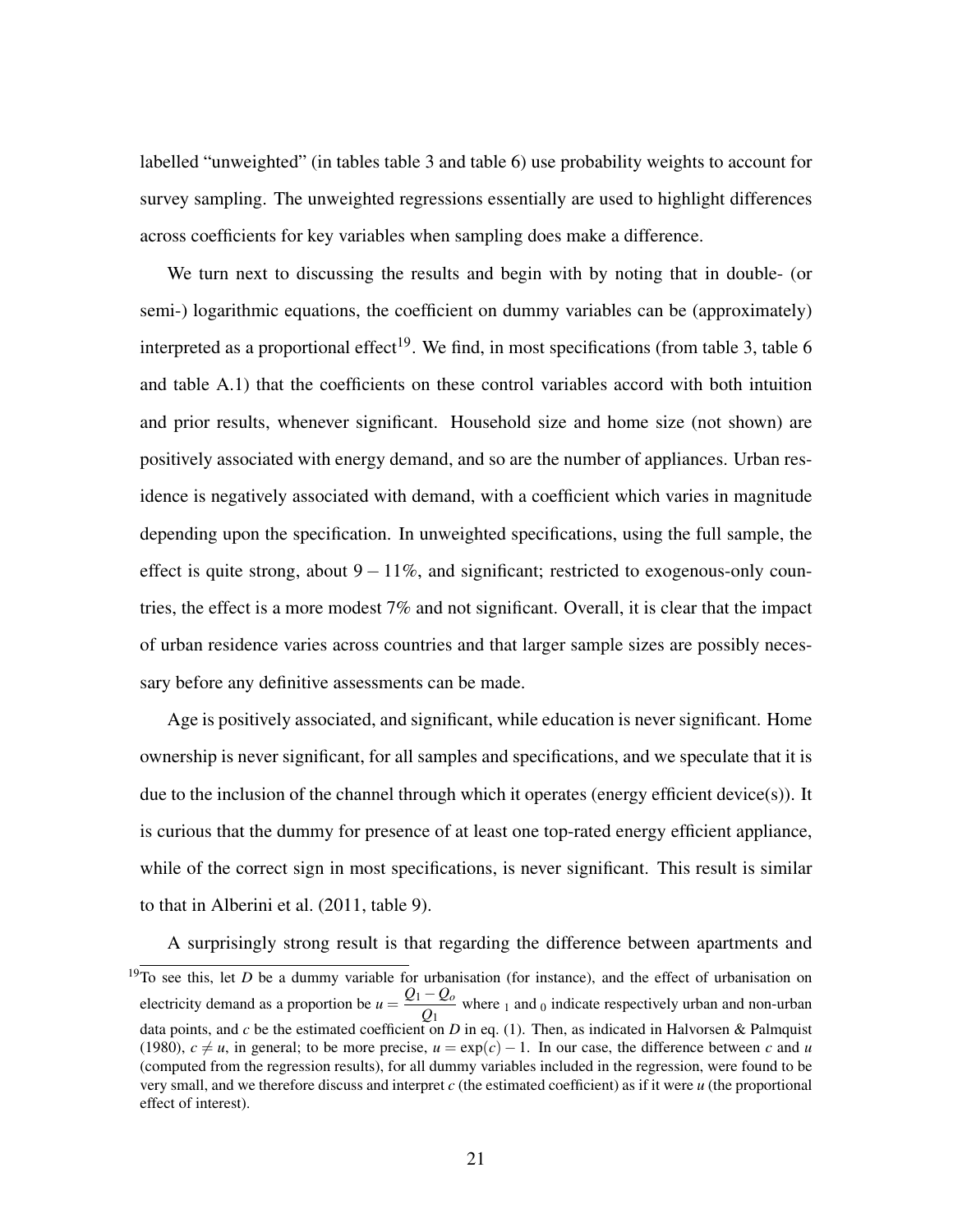<span id="page-22-0"></span>

|                                                                                                                  |                                | <b>Full Sample</b> |                         | <b>Exogenous only Sample</b> |
|------------------------------------------------------------------------------------------------------------------|--------------------------------|--------------------|-------------------------|------------------------------|
|                                                                                                                  | weighted                       | unweighted         | weighted                | unweighted                   |
| Income elasticity                                                                                                | 0.0669                         | $0.0941***$        | $0.151***$              | $0.131**$                    |
|                                                                                                                  | (0.0528)                       | (0.0392)           |                         | (0.0531)                     |
| house hold size (number of members)                                                                              | $0.0949***$                    | $0.107***$         | $0.0683***$<br>(0.0614) | $0.0930***$                  |
|                                                                                                                  |                                |                    |                         |                              |
|                                                                                                                  | (0.0283)                       | (0.0180)           | (0.0241)                | (0.0203)                     |
| Home Ownership $(1 = Yes)$                                                                                       | $-0.0103$                      | 0.0579             | 0.121                   | 0.0326                       |
|                                                                                                                  | (0.0959)                       | (0.0588)           | (0.0849)                | (0.0691)                     |
| Home $Type(1=Multi\text{-}dwelling)$                                                                             | $-0.284***$                    | $-0.352***$        | $-0.220**$              | $-0.386***$                  |
|                                                                                                                  | (0.104)                        | (0.0595)           | (0.0869)                | (0.0769)                     |
| Urban Area (1=Urban)                                                                                             | $-0.233***$                    | $-0.0921*$         | $-0.126*$               | $-0.0754$                    |
|                                                                                                                  | (0.0846)                       | (0.0511)           | (0.0717)                | (0.0596)                     |
| Age of respondent                                                                                                | $0.00853***$                   | $0.00923***$       | $0.00926***$            | $0.00897***$                 |
|                                                                                                                  | (0.00264)                      | (0.00181)          | (0.00241)               | (0.00190)                    |
| Gender(1=Male)                                                                                                   | 0.0595                         | $-0.0163$          | 0.0535                  | 0.00581                      |
|                                                                                                                  | (0.0652)                       | (0.0438)           | (0.0569)                | (0.0459)                     |
| <b>Years of Post-secondary Education</b>                                                                         | 0.0142                         | $-0.000962$        | $-0.00518$              | $-0.0120$                    |
|                                                                                                                  | (0.0163)                       | (0.00955)          | (0.0123)                | (0.0111)                     |
| Member of Envt. Organization (1=Yes)                                                                             | $-0.123$                       | 0.0317             | 0.0587                  | 0.0498                       |
|                                                                                                                  | (0.170)                        | (0.0559)           | (0.0577)                | (0.0579)                     |
| Energy Behaviour Index                                                                                           | $-0.0285$                      | $-0.0390$ ***      | $-0.0247$               | $-0.0345***$                 |
|                                                                                                                  | (0.0249)                       | (0.0117)           | (0.0168)                | (0.0131)                     |
| Own an Energy Efficient Appliance (1=Yes)                                                                        | $-0.00325$                     | $-0.0361$          | 0.0324                  | $-0.00390$                   |
|                                                                                                                  | (0.0640)                       | (0.0425)           | (0.0682)                | (0.0510)                     |
| Number of Appliances                                                                                             | $0.0178***$                    | $0.0150***$        | 0.00994*                | $0.0153***$                  |
|                                                                                                                  | (0.00740)                      | (0.00418)          | (0.00569)               | (0.00472)                    |
| Space Heat/Cool Elect.(1=Yes)                                                                                    | $0.221***$                     | $0.326***$         | $0.394***$              | $0.392***$                   |
|                                                                                                                  | (0.0619)                       | (0.0446)           | (0.0549)                | (0.0469)                     |
| Observations                                                                                                     | 1410                           | 1410               | 993                     | 993                          |
| R-squared                                                                                                        | 0.474                          | 0.483              | 0.395                   | 0.488                        |
| Model Significance Test                                                                                          | 16.94                          | 623.3              | 14.97                   | 509.2                        |
| <b>Model Comparison Test Statistic</b>                                                                           | 3.62                           | 169                |                         |                              |
|                                                                                                                  | *** p<0.01, ** p<0.05, * p<0.1 |                    |                         |                              |
| Notes: (i) Standard errors for (a) weighted regressions are the Huber-White sandwich estimators (b) the un-      |                                |                    |                         |                              |
| weighted regressions are based on the bootstrap (with countries independently resampled)                         |                                |                    |                         |                              |
| (ii) Columns labelled "Exogenous-only" refer to the sample obtained when countries with increasing-block-pricing |                                |                    |                         |                              |
| schemes(Australia, Israel, Japan and South Korea) are excluded                                                   |                                |                    |                         |                              |

# Table 3: Regression results for double log specification in eq. (1) Table 3: Regression results for double log specification in eq. [\(1\)](#page-7-2)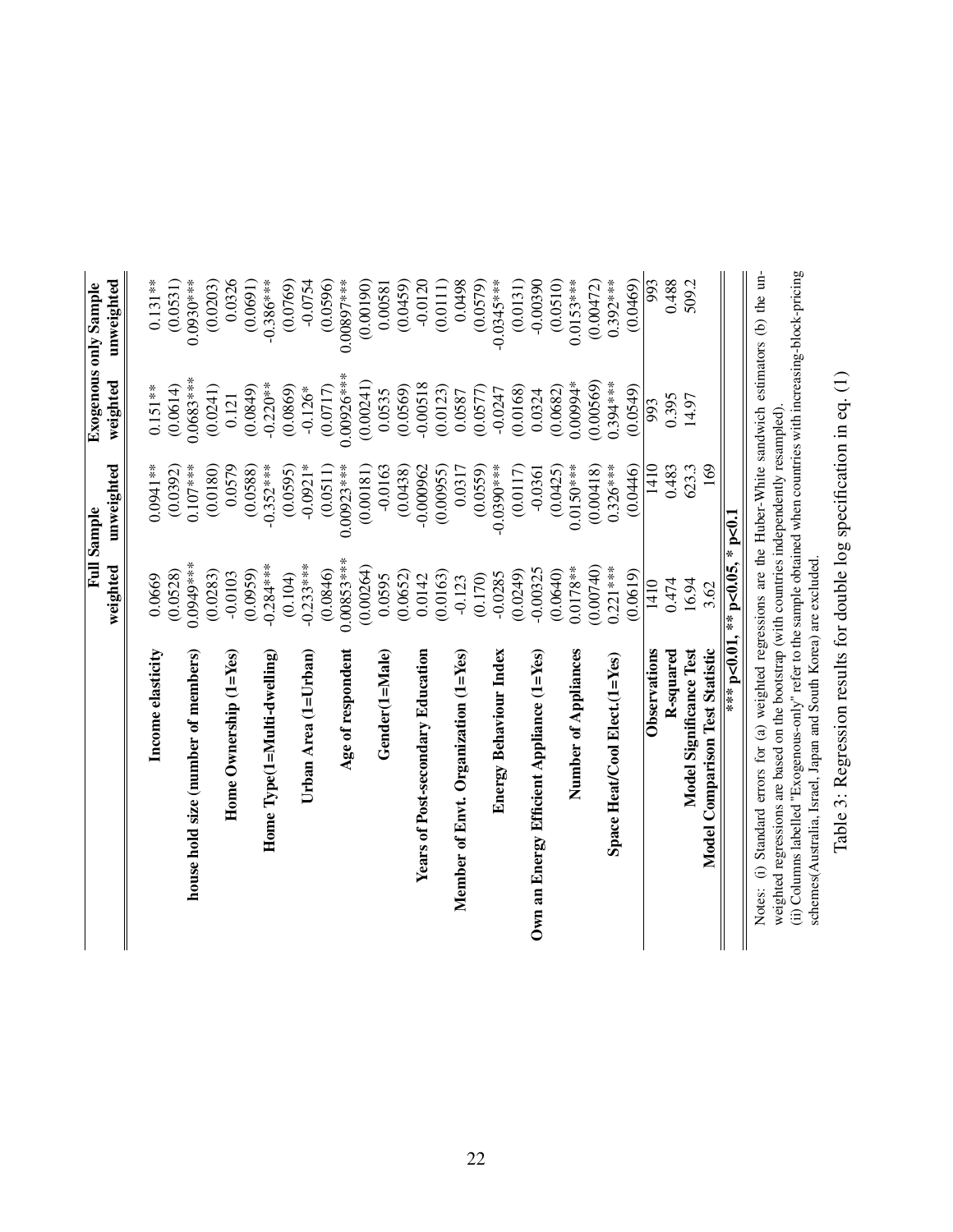<span id="page-23-0"></span>

|                    |            | Full data |            |        |            |         | Exogenous only                                                                                                                                                                                                                                                                                                                                                           |        |
|--------------------|------------|-----------|------------|--------|------------|---------|--------------------------------------------------------------------------------------------------------------------------------------------------------------------------------------------------------------------------------------------------------------------------------------------------------------------------------------------------------------------------|--------|
|                    | Trans-log  |           | Double Log |        | Trans-log  |         | Double Log                                                                                                                                                                                                                                                                                                                                                               |        |
| Country            | Elasticity | 모.<br>S   | Elasticity | S.E    | Elasticity | 5H      | Elasticity                                                                                                                                                                                                                                                                                                                                                               | S.E    |
| $0$ verall         | $-0.7456$  | 0.0466    |            |        | $-0.7537$  | 0.05657 |                                                                                                                                                                                                                                                                                                                                                                          |        |
| Australia          | $-0.7592$  | 0.0569    | 1,4338     | 0,3308 |            |         |                                                                                                                                                                                                                                                                                                                                                                          |        |
| Canada             | $-0.6441$  | 0.0518    | 1.1089     | 0.1882 | $-0.6817$  | 0.0728  | -1.1079                                                                                                                                                                                                                                                                                                                                                                  | 0.1873 |
| Chile              | 0.8609     | 0.0708    | 1.0966     | 0.0923 | -0.8807    | 0.0730  | $-1.0921$                                                                                                                                                                                                                                                                                                                                                                | 0.0968 |
| France             | $-0.6942$  | 0.0496    | 0.8518     | 0.1419 | 0.7133     | 0.0639  | $-0.8131$                                                                                                                                                                                                                                                                                                                                                                | 0.1473 |
| <b>Israe</b>       | 0.7245     | 0.0463    | 0.8876     | 0.1178 |            |         |                                                                                                                                                                                                                                                                                                                                                                          |        |
| Japan              | 0.7857     | 0.0543    | 0.5002     | 0.1171 |            |         |                                                                                                                                                                                                                                                                                                                                                                          |        |
| <b>South Korea</b> | $-0.3936$  | 0.0745    | 0.2623     | 0.084  |            |         |                                                                                                                                                                                                                                                                                                                                                                          |        |
| Netherlands        | 0.8232     | 0.0582    | 0.2455     | 0.0859 | $-0.7784$  | 0.0632  | $-0.2419$                                                                                                                                                                                                                                                                                                                                                                | 0.0863 |
| Spain              | 0.8372     | 0.534     | 1.0441     | 0.1326 | $-0.8045$  | 0.0558  | $-1.0304$                                                                                                                                                                                                                                                                                                                                                                | 0.1291 |
| Sweden             | 0.7146     | 0.0555    | 0.6893     | 0.1737 | $-0.7120$  | 0.0678  | $-0.6788$                                                                                                                                                                                                                                                                                                                                                                | 0.1701 |
| Switzerland        | 0.6977     | 0.0710    | 0.5363     | 0.1917 | $-0.6774$  | 0.0860  | $-0.4801$                                                                                                                                                                                                                                                                                                                                                                | 0.2061 |
| R-squared          | 0.45       |           | 0.483      |        | 0.4548     |         | 0.488                                                                                                                                                                                                                                                                                                                                                                    |        |
| Z                  | 1410       |           | 1410       |        | 993        |         | 993                                                                                                                                                                                                                                                                                                                                                                      |        |
|                    |            |           |            |        |            |         | by estimating the elasticity at the country-specific mean, while the Overall coefficient is obtained by estimating<br>Price elasticities for the double-log (in eq. (1)) and trans-log (in eq. (4)) specifications; all regressions use proba-<br>bility weights and country fixed-effects. For the translog model, the country-specific price elasticities are obtained |        |
|                    |            |           |            |        |            |         |                                                                                                                                                                                                                                                                                                                                                                          |        |

| ļ<br>:<br>$\frac{1}{2}$ |
|-------------------------|
| ı                       |
| contro person<br>ׇ֠     |
| i<br>l                  |
|                         |
|                         |

sample, refer to table [3.](#page-22-0)

sample, refer to table 3.

at the grand mean. Standard error computations for the double-log specification are as in table [3.](#page-22-0) For the trans-log specification, standard error computations are based on the delta method. For a definition of the "Exogenous-only"

at the grand mean. Standard error computations for the double-log specification are as in table 3. For the trans-log<br>specification, standard error computations are based on the delta method. For a definition of the "Exogen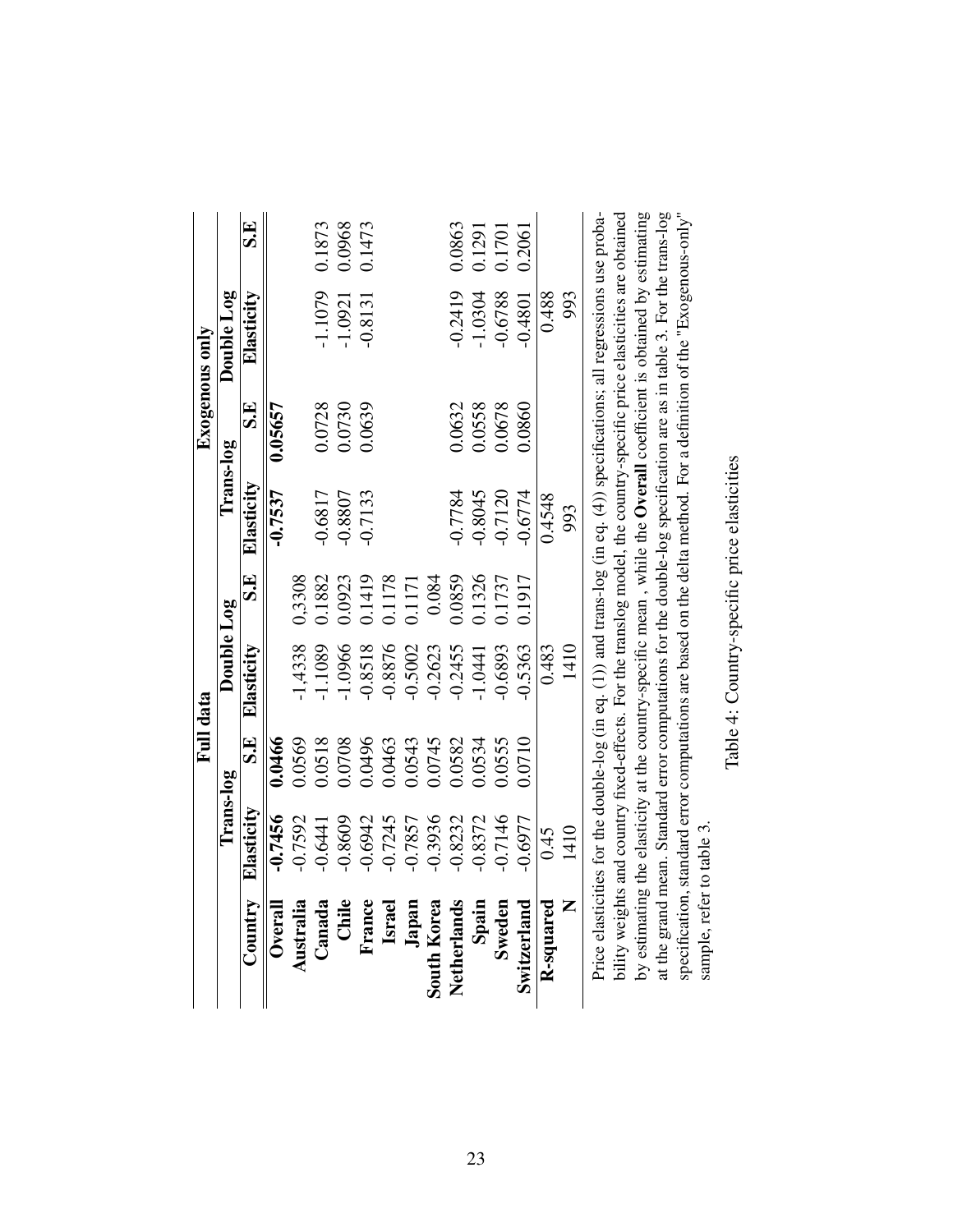(semi-) detached housing; across all specifications and all data configurations, residence in apartments has a very strong negative effect on electricity demand, varying between 22% and 38%, and always significant. There are several factors that may explain this finding. First of all, the area needed to be cooled/heated/lit is, in general, smaller (in this sample, at least).<sup>[20](#page-1-0)</sup> Second, there will typically be less number of windows and walls in an apartment compared to a detached house.

Finally, in common with [Alberini et al.](#page-35-0) [\(2011\)](#page-35-0), we find that having electric heating (and/or cooling) makes a substantial impact on electricity demand; across specifications, it varies between 22 and 41%, and is always significant.

We turn now to understanding the impact of attitudinal determinants of energy demand, membership in an environmental organization and energy behaviour index. From the results in table [3,](#page-22-0) table [6,](#page-27-0) table [A.1](#page-39-0) and table [A.2,](#page-40-0) we see that energy behaviour index is indeed negatively associated with energy demand across all specifications. Significance however, is restricted either to only the "exogenous only" countries in the main specification, with unweighted (i.e. raw) samples or with the trans-log specification. Essentially, significance depends upon assumptions regarding the population, and is sensitive to data configurations. Overall, however, there appears a significant negative effect, varying from 2 – 4%, on electricity demand. On the other hand, membership in an environmental organization is not, in any specification, significantly associated with electricity demand and is often of the incorrect sign, a somewhat surprising result, and one which (for our sample, at least) contradicts the results in [Kotchen & Moore](#page-36-5) [\(2008\)](#page-36-5), who report a strong negative effect on demand of environmental membership.

We note that income elasticity is rather low and varies widely across specifications, between 0.08 and 0.14. Typically, when weighting is resorted to, income turns insignificant, but is significant in all specifications with unweighted data. The magnitude and variability

<sup>&</sup>lt;sup>20</sup>We estimate the average living area per person to about 48  $m<sup>2</sup>$  across countries. For Sweden this number is about 54*m* 2 , which can be compared to the official statistics of 56 *m* <sup>2</sup> per person [http://www.scb.se/](http://www.scb.se/statistik/HE/HE0103/2006A03/HE0103_2006A03_SM_BO23SM0801.pdf) [statistik/HE/HE0103/2006A03/HE0103\\_2006A03\\_SM\\_BO23SM0801.pdf](http://www.scb.se/statistik/HE/HE0103/2006A03/HE0103_2006A03_SM_BO23SM0801.pdf).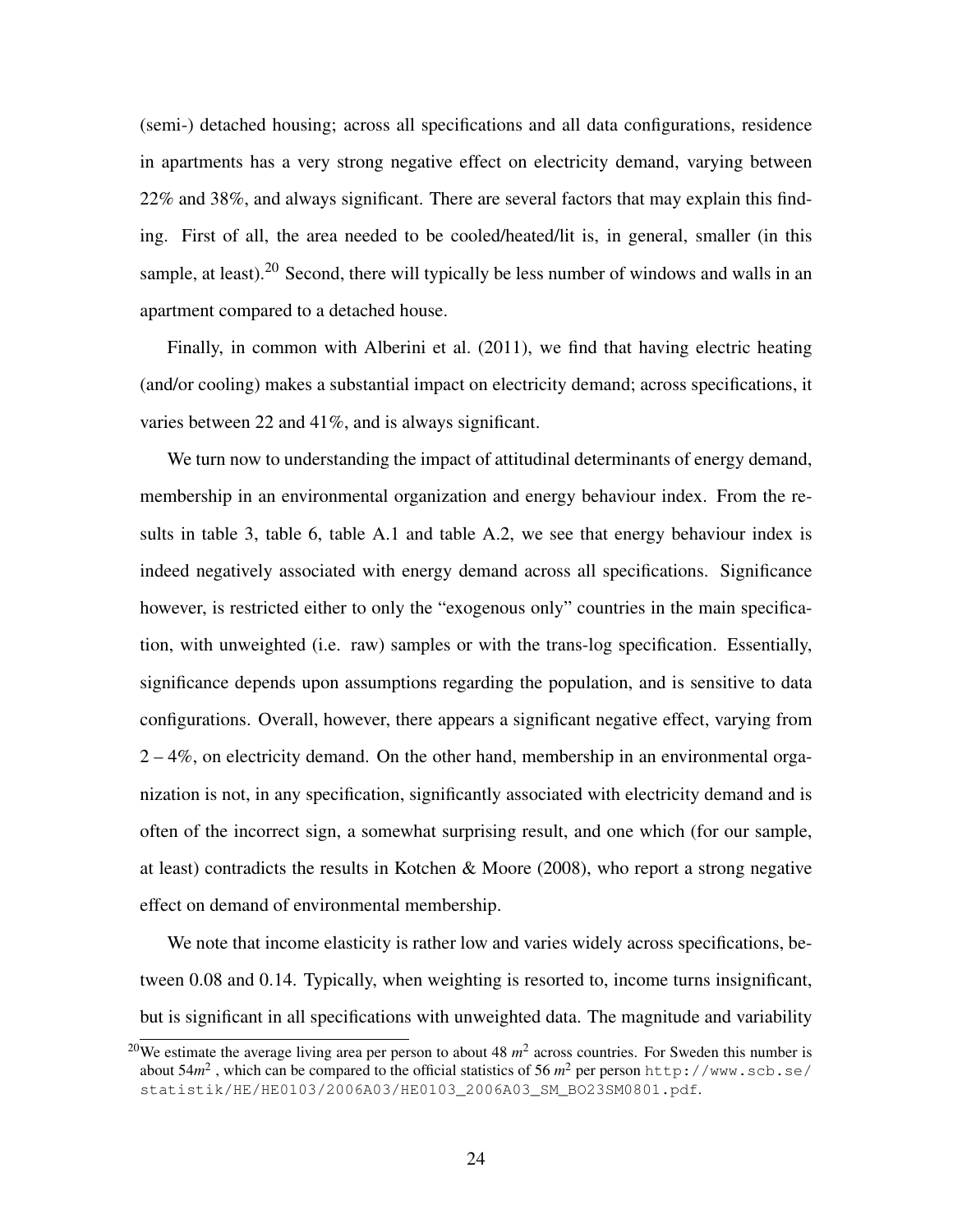(depending upon specification) of income elasticity are consistent with those in, for in-stance, [Fell et al.](#page-36-0) [\(2011\)](#page-36-0) and [Reiss & White](#page-37-4) [\(2005\)](#page-37-4), as well as with much of the existing literature. A possible explanation for the lack of significance of income elasticity when sampling weights are used is the oversampling of relatively higher income individuals in many countries leading to higher than anticipated average country income, a fact already remarked upon in section [3.2.](#page-14-0)

Our key result (column 4 in table [4\)](#page-23-0) is a unitary price elasticity for four countries, Australia, Canada, Chile and Spain and very high, but less-than-unitary elasticity for France and Israel. Only in the case of Korea and the Netherlands is the elasticity below 0.5. Price elasticity estimates as high<sup>[21](#page-1-0)</sup> as this are somewhat beyond the typical long-run elasticities reported in the literature (which are much lower), about 0.5 or below. Only [Fell et al.](#page-36-0) [\(2011\)](#page-36-0) and [Alberini et al.](#page-35-0) [\(2011\)](#page-35-0), using average prices, document very high price elasticity, unitary in the former and between 0.6 and 0.87 in the latter. [Borenstein](#page-35-2) [\(2009\)](#page-35-2) and [Ito](#page-36-2) [\(2012\)](#page-36-2), using average prices, find much smaller elasticities, less than 0.3, using a sample restricted to only (parts of) California. However, some of the older literature, beginning with [Halvorsen](#page-36-4) [\(1975\)](#page-36-4) and summarized in Bohi  $\&$  Zimmerman [\(1984,](#page-35-5) table 1, pp 116-118), find a substantially higher price elasticity, closer to the ones obtained in this study.

#### <span id="page-25-0"></span>4.2 Robustness Checks

We provide evidence to the effect that our results are robust to a variety of factors which can either confound the estimation or lead to biased estimates. In particular, we consider four types of issues (i) endogeneity of marginal price (ii) functional form chosen (iii) method of accommodating for heterogeneity (in estimating country-specific coefficients) and (iv) of outliers and extreme values in the sample.

 $^{21}$ In the discussion of results here, "high" and "low" price elasticity refers to the absolute value of elasticity, consistent with both intuition and usage in the literature. In the same spirit, we also do not append  $a - sign$ to price elasticities, to simplify understanding of 'high' and 'low'.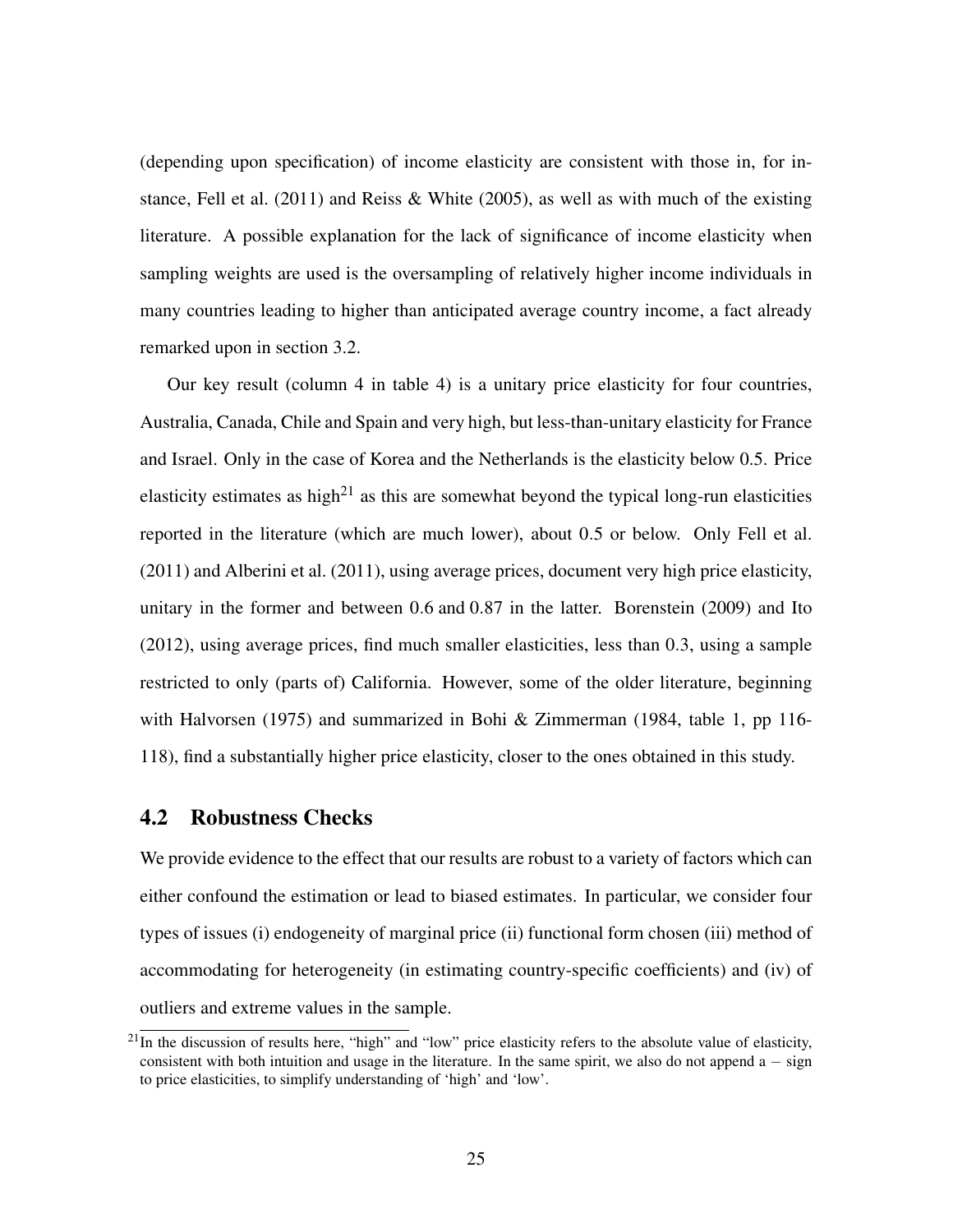<span id="page-26-0"></span>

|                    | <b>Regional FE</b> |        | Trimmed           |        | Winsorized        |        |
|--------------------|--------------------|--------|-------------------|--------|-------------------|--------|
| Country            | <b>Elasticity</b>  | S.E    | <b>Elasticity</b> | S.E    | <b>Elasticity</b> | S.E    |
| <b>Australia</b>   | $-1.5266$          | 0.4121 | $-0.7471$         | 0.504  | $-1.2557$         | 0.2706 |
| Canada             | $-1.2727$          | 0.2473 | $-1.1373$         | 0.2718 | $-1.0257$         | 0.135  |
| <b>Chile</b>       | $-1.1397$          | 0.1476 | $-1.3091$         | 0.2584 | $-1.0244$         | 0.0817 |
| <b>France</b>      | $-1.0045$          | 0.1394 | $-1.2428$         | 0.2551 | $-0.9293$         | 0.1544 |
| <b>Israel</b>      | $-0.9589$          | 0.1392 | $-1.0385$         | 0.1549 | $-0.9701$         | 0.1257 |
| <b>Japan</b>       | $-0.5051$          | 0.107  | $-0.8896$         | 0.2087 | $-0.4748$         | 0.0815 |
| <b>South Korea</b> | $-0.181$           | 0.0651 | $-0.9275$         | 0.6036 | $-0.803$          | 0.0486 |
| <b>Netherlands</b> | $-0.2884$          | 0.1117 | 0.0386            | 0.0734 | $-0.1766$         | 0.1008 |
| <b>Spain</b>       | $-1.0852$          | 0.1295 | $-0.8821$         | 0.1975 | $-1.0816$         | 0.1723 |
| <b>Sweden</b>      | $-0.7447$          | 0.2618 | $-0.6734$         | 0.2159 | $-0.6981$         | 0.1442 |
| <b>Switzerland</b> | $-0.6703$          | 0.2701 | $-0.7161$         | 0.3017 | $-0.6069$         | 0.1729 |

Notes: Country-specific price elasticity, computed for various data configurations, are shown. The regression specification, and standard error computation, is identical to that in table [3.](#page-22-0) The only differences are in fixed effects used (the model labelled "Regional FE" replaces country-specific fixed effects with country-region specific fixedeffects), sample size (model labelled "trimmed" reports results from a specification in which the upper and lower 5% of observations on price are dropped) or sample composition (the model labelled "winsorized" reports results from a specification in which price and quantity (expenditure) observations beyond the upper and lower 5% are replaced with the values at the 95*th* and 5*th* percentile, respectively).

Table 5: Robustness checks for price elasticity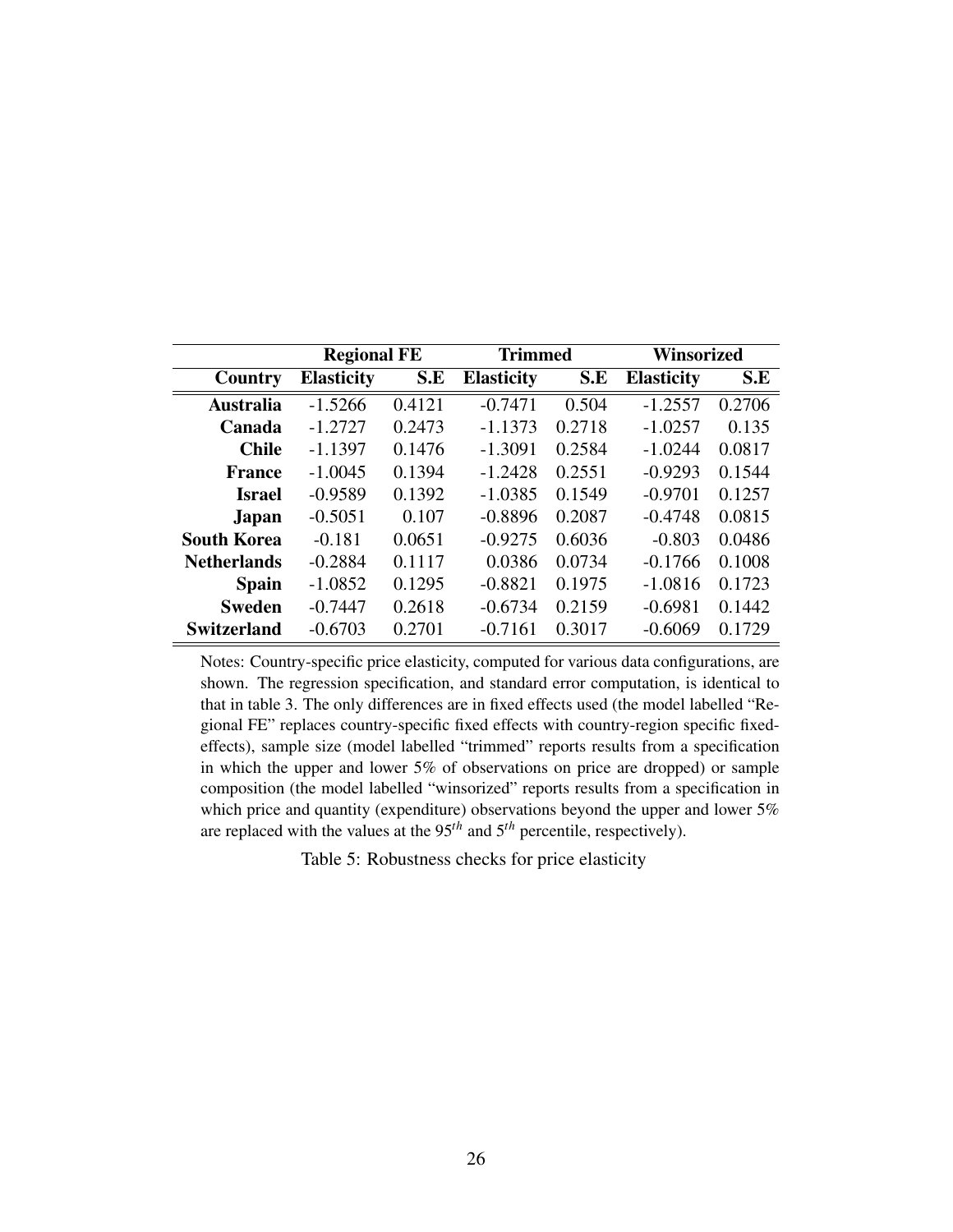<span id="page-27-0"></span>

|                                                                                                                               |                              | Full Sample: Pooled                   |              | <b>Exogenous only Sample: Pooled</b> |
|-------------------------------------------------------------------------------------------------------------------------------|------------------------------|---------------------------------------|--------------|--------------------------------------|
|                                                                                                                               | weighted                     | unweighted                            | weighted     | unweighted                           |
|                                                                                                                               |                              |                                       |              |                                      |
| Price elasticity                                                                                                              | $-0.9902*$                   | $-1.1017***$                          | $-1.2468**$  | $-1.1796**$                          |
|                                                                                                                               | (0.0542)                     | (0.0368)                              | (0.0516)     | (0.0517)                             |
| Income elasticity                                                                                                             | 0.0715                       | $0.104**$                             | $0.145***$   | $0.144***$                           |
|                                                                                                                               | (0.0734)                     | (0.0422)                              | (0.0602)     | (0.0540)                             |
| house hold size (number of members)                                                                                           | $0.102***$                   | $0.106***$                            | $0.0690***$  | $0.0979***$                          |
|                                                                                                                               | (0.0302)                     | (0.0196)                              | (0.0234)     | (0.0225)                             |
| Home Ownership $(1 = Yes)$                                                                                                    | $-0.00738$                   | 0.0514                                | 0.0693       | 0.00114                              |
|                                                                                                                               | (0.110)                      | (0.0657)                              | (0.0766)     | (0.0691)                             |
| Home $\operatorname{Type}(\operatorname{1=Mult-dwelling})$                                                                    | $-0.227**$                   | $-0.324***$                           | $-0.226***$  | $-0.378***$                          |
|                                                                                                                               | (0.114)                      | (0.0663)                              | (0.0866)     | (0.0749)                             |
| Urban Area $(1=U$ rban)                                                                                                       | $-0.279***$                  | $-0.113**$                            | $-0.118$     | $-0.0691$                            |
|                                                                                                                               | (0.0922)                     | (0.0566)                              | (0.0719)     | (0.0618)                             |
| Age of respondent                                                                                                             | $0.00851***$                 | $0.00969***$                          | $0.00959***$ | $0.00918***$                         |
|                                                                                                                               | (0.00279)                    | (0.00199)                             | (0.00248)    | (0.00214)                            |
| Gender(1=Male)                                                                                                                | 0.0721                       | $-0.0133$                             | 0.0505       | 0.00267                              |
|                                                                                                                               | (0.0705)                     | (0.0445)                              | (0.0577)     | (0.0467)                             |
| Years of Post-secondary Education                                                                                             | 0.0243                       | 0.00650                               | $-0.000560$  | $-0.00775$                           |
|                                                                                                                               | (0.0191)                     | (0.00992)                             | (0.0116)     | (0.0104)                             |
| Member of Envt. Organization (1=Yes)                                                                                          | $-0.0840$                    | 0.00446                               | $-0.000561$  | 0.00653                              |
|                                                                                                                               | (0.176)                      | (0.0576)                              | (0.0625)     | (0.0600)                             |
| Energy Behaviour Index                                                                                                        | $-0.0343$                    | $-0.0392***$                          | $-0.0295*$   | $-0.0369***$                         |
|                                                                                                                               | (0.0259)                     | (0.0126)                              | (0.0170)     | (0.0135)                             |
| Own an Energy Efficient Appliance (1=Yes)                                                                                     | $-0.114$                     | $-0.0557$                             | 0.0353       | $-0.00938$                           |
|                                                                                                                               | (0.0832)                     | (0.0445)                              | (0.0635)     | (0.0564)                             |
| Number of Appliances                                                                                                          | $0.0229**$                   | $0.0172***$                           | $0.0131***$  | $0.0180***$                          |
|                                                                                                                               | (0.00907)                    | (0.00417)                             | (0.00607)    | (0.00485)                            |
| Space Heat/Cool Elect.(1=Yes)                                                                                                 | $0.292***$                   | $0.363***$                            | $0.410***$   | $0.402***$                           |
|                                                                                                                               | (0.0676)                     | (0.0488)                              | (0.0562)     | (0.0503)                             |
| Observations                                                                                                                  | 1410                         | 1410                                  | 993          | 993                                  |
| R-squared                                                                                                                     | 0.419                        | 0.437                                 | 0.361        | 0.445                                |
| Model Significance Test                                                                                                       | 17.45                        | 411.0                                 | 17.02        | 354.1                                |
|                                                                                                                               |                              | Robust standard errors in parentheses |              |                                      |
|                                                                                                                               | *** p<0.01,** p<0.05,* p<0.1 |                                       |              |                                      |
| Notes: Standard error computation is as for the double-log specification in table 3. For a definition of the "Exogenous-only" |                              |                                       |              |                                      |
| sample, refer to table 3.                                                                                                     |                              |                                       |              |                                      |

Table 6: Regression results for the "pooled" model. Table 6: Regression results for the "pooled" model.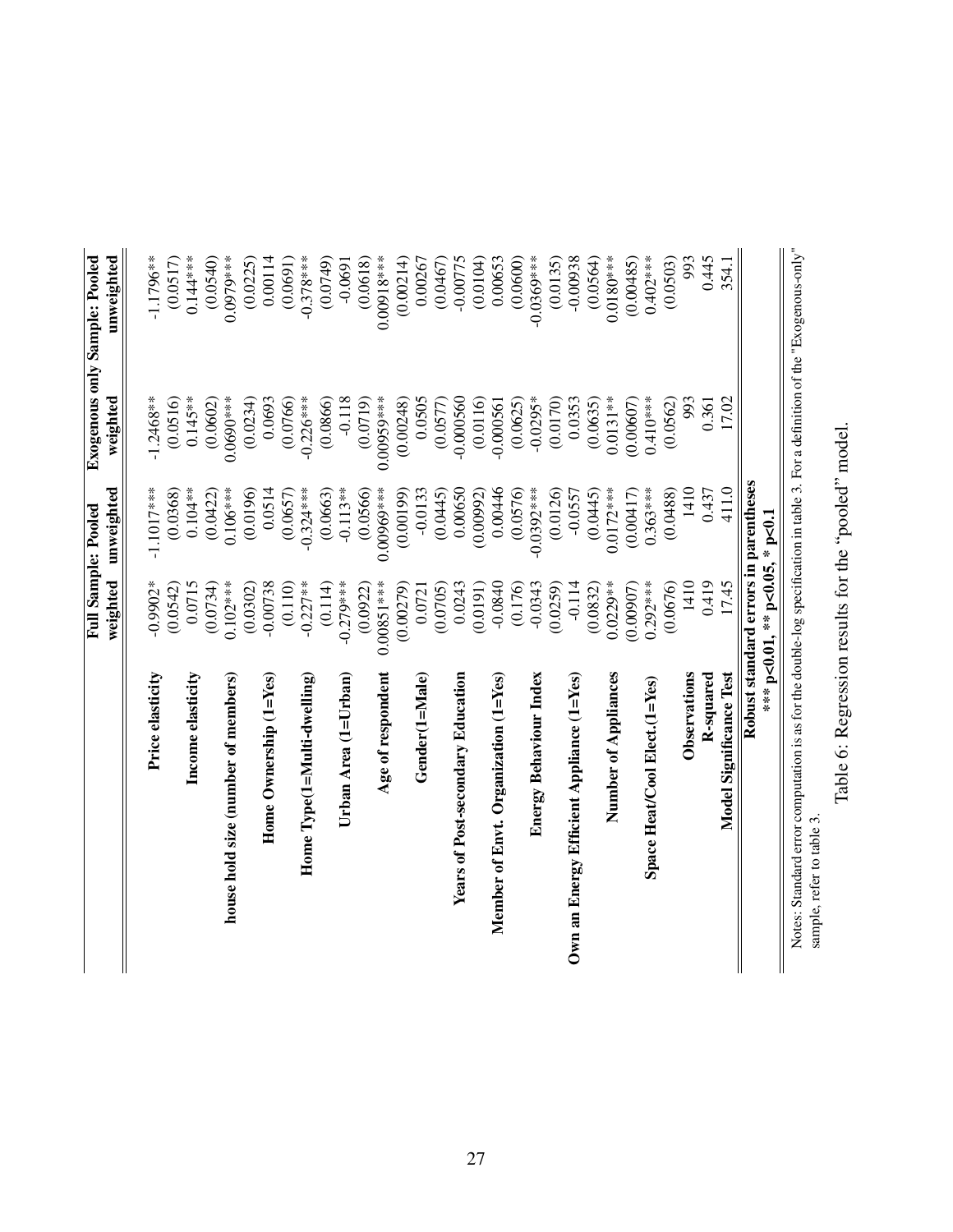Turning first to endogeneity of price (see footnote [4\)](#page-1-1), we note that when four countries with increasing-block-pricing are excluded from the regression sample (column 8 in table [4\)](#page-23-0), the three remaining countries (Canada, Chile and Spain) nonetheless have almost identical (unitary) elasticities as before<sup>[22](#page-1-0)</sup>. In addition, price elasticity of the other four countries do not appreciable change (except for a minor reduction for Switzerland).

An alternative way to see this is using the pooled model, where all coefficients (except the intercept) are assumed identical across countries, and country-specific fixed effects are used to allow intercepts to vary. In this specification (table [6,](#page-27-0) columns 2 and 4), we note two important points: first, that the pooled model yields unitary income elasticity  $(-0.99)$ , with the full sample, and second, that excluding the countries with suspected endogeneity from the regressions leads to slightly *increased* price elasticity, to −1.18. In other words, the very high estimates of elasticity are not an artifact either of increasing-block-pricing induced endogeneity in a part of the sample or a result of allowing for country-specific elasticities.

Second, given the substantial variation in elasticity estimates across functional forms and in general, the somewhat unrealistic nature of the double-log form (as noted in [Plourde](#page-37-3) [& Ryan](#page-37-3) [\(1985\)](#page-37-3) and [Ryan & Plourde](#page-37-9) [\(2008\)](#page-37-9), among others), we estimate a more general and encompassing trans-log functional form (which has been found to provide more reasonable price elasticity estimates than the double-log for other fuels, for instance, gasoline, in [Wadud et al.](#page-38-0) [\(2010\)](#page-38-0), [Liu](#page-37-5) [\(2011\)](#page-37-5)).

Results (column 2, table [4\)](#page-23-0) clearly indicate a very high price elasticity. Two points are noteworthy (i) apart from South Korea, no country has an elasticity lower than 0.35 (ii) no country has a unitary price elasticity, although countries with unitary elasticity in the double-log form have rather high price elasticity. In fact, price elasticity for *five* countries

<sup>&</sup>lt;sup>22</sup>Recall that our estimation is not equivalent to country-by-country estimation (see discussion on page [9\)](#page-9-0). Nonetheless, estimates of coefficients which are unrestricted typically are not altered significantly by moderate changes to the sample, such as we undertake here. It is not however, always the case, as may be observed by a comparison of the elasticity for the trans-log specification, for the Netherlands.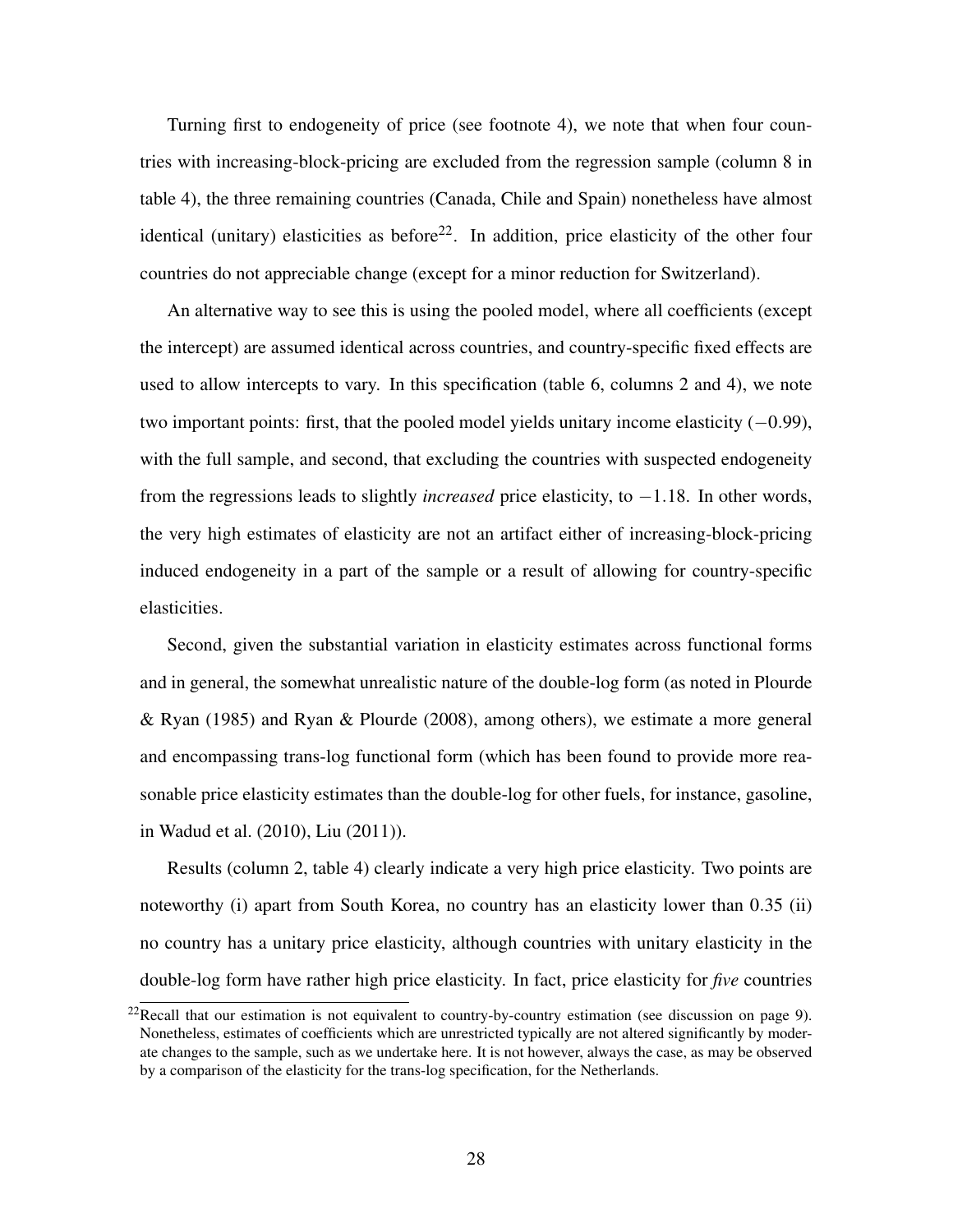(Japan, Korea, the Netherlands, Sweden and Switzerland) are higher with the trans-log form. In general, the trans-log functional form yields high but plausible elasticity estimates, very similar to those from the double-log form.

These results are unaltered when countries with suspected price endogeneity (as a result of increasing-block-pricing; see footnote [4\)](#page-1-1) are excluded (column 6). We note that, for all model specifications for the translog, we are able to reject the following null, via a Wald test:  $\beta_1 = \gamma_1 = \delta = 0$ , which is essentially a test of the double-log versus the trans-log functional form<sup>[23](#page-1-0)</sup>. We do not emphasize the model selection aspect here, since both models provide results which are qualitatively consistent and quantitatively comparable.

Third, we note that there is likely substantial regional variation, in both electricity pricing (e.g. in Australia and Canada), and important policies (e.g. climate policies at the regional level in Canada), within countries. The more robust approach to dealing with these would be to use country-region-specific fixed effects in models with country-specific coefficients<sup>[24](#page-1-0)</sup>. In our base model (table [3](#page-22-0) and table [4\)](#page-23-0), we do not take such an approach due to the substantial increase in the number of parameters estimated, relative to the sample size (152 regional fixed effects, as opposed to 11 country-fixed effects).

Nonetheless, to check if accounting for the substantial regional differences alter the magnitude of the estimated price elasticity, we estimate the same model as the base (eq. [\(](#page-8-0) [Unrestricted\)](#page-8-0)) with country-region-specific fixed-effects instead of country-fixed effects. We find virtually no qualitative difference in our results (table [A.2,](#page-40-0) column labelled "Regional-FE" ); in fact, the estimated price elasticities (table [5,](#page-26-0) column labelled "Regional FE") are now higher for most countries (except for South Korea, for which elasticity is moderately

 $^{23}$ It is important to point out that the double-log model which is estimated (eq. (Unrestricted)) is not derived from the trans-log in eq. [\(4\)](#page-10-0) by imposing the restrictions indicated above:  $\beta_1 = \gamma_1 = \delta = 0$ . This is because imposing these restrictions gives rise to a double-log model with identical coefficients on price–the "pooled" model whose estimates are reported in table [6.](#page-27-0) As a result, the  $R^2$  for the double-log and trans-log models in table [4](#page-23-0) are not comparable.

<sup>&</sup>lt;sup>24</sup>This approach, of using country-specific region-fixed-effects, controls for factors at the sub-national level which influence consumption but are not accounted for by country-specific factors proxied by countryspecific fixed effects.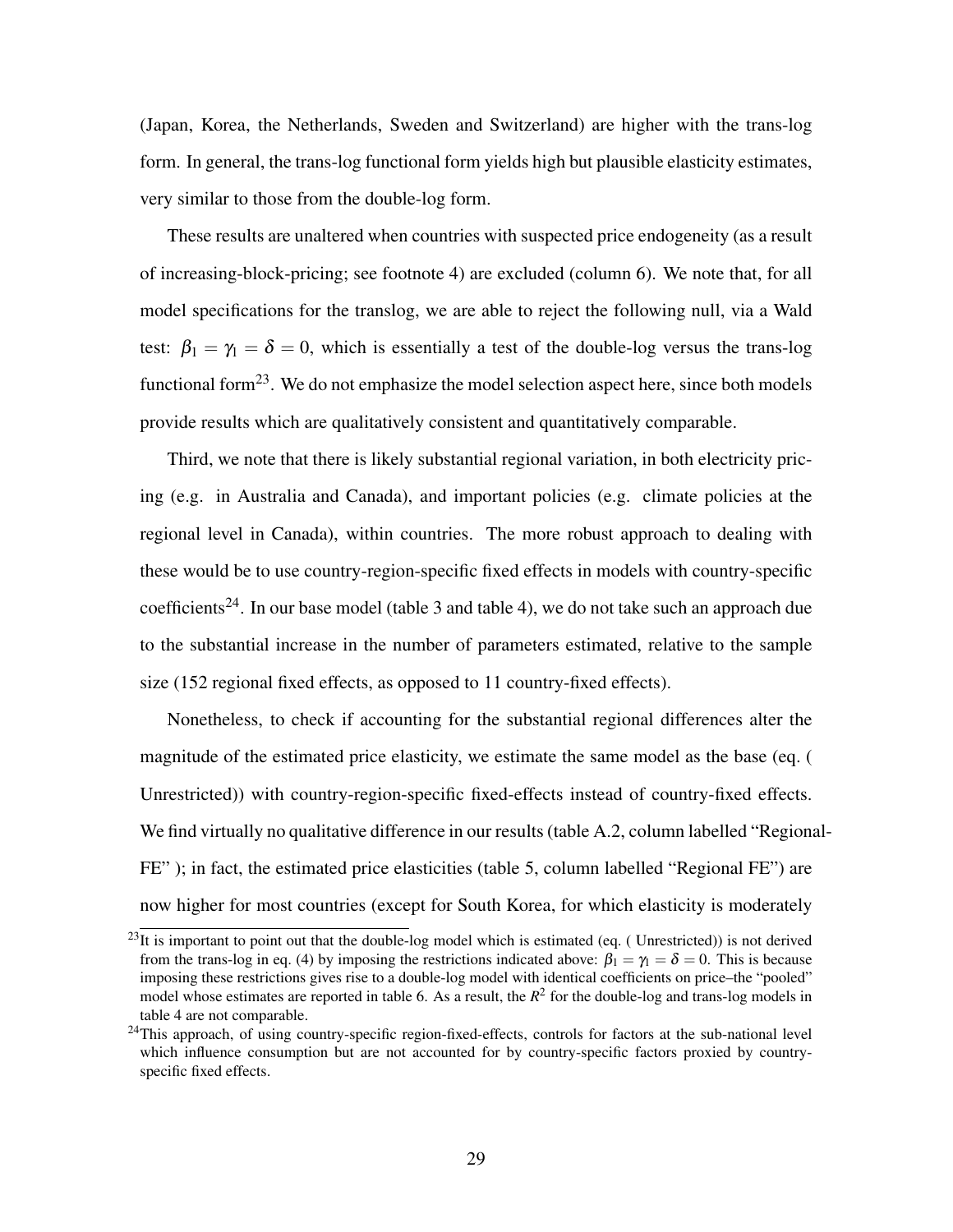reduced). The only other change is that standard errors on most coefficients are moderately higher as a result of the substantial number of additional parameters estimated (although significance levels are unaltered).

Fourth, there are many outlier or implausible values for expenditure and/or price (provide examples). In particular, our primary concerns centered around (i) wildly overstated prices (ii) substantial changes for households which report low spending and (iii) very different behaviour of high income households from those with very low income. In order to investigate if outliers substantially alter the magnitude of the estimates we obtain, we carry out two sets of regressions. In the first, we winsorized data at the 5% threshold, for price and quantity (expenditure). On repeating the analyses with these data for main specification (table [A.2,](#page-40-0) column IV, labelled "winsorized"), we found no qualitative difference in our main results and only very minor quantitative differences. The two important differences were the wider variation of income elasticity (not significant) and slightly reduced price elasticity for most countries, with only Korea having a significant change, a four-fold increase to 0.8 (table [5,](#page-26-0) column labelled "winsorized").

In the second set, we dropped observations which had very high and very low prices (the upper and lower 5%) and re-estimated the main specification (table [A.2,](#page-40-0) column III, labelled "trimmed"). Again, the qualitative direction of our main results are clearly unchanged (there are only minor quantitative differences for other coefficients); however, income is now significant, and with a larger elasticity, close to 0.1. Price elasticities (table [5,](#page-26-0) column labelled "trimmed") are qualitatively very similar, with mostly minor changes in magnitude; for many countries, elasticity increases (Chile, France, Japan, South Korea and, to a smaller extent, Switzerland and Israel) while Australia's is almost halved, to 0.7, and Netherlands' turns insignificant (and positive). Nonetheless, four countries still have unitary price elasticity, and our results for the main specification are more or less reproduced here.

To summarize, we find that our main results with the base specification(from sec-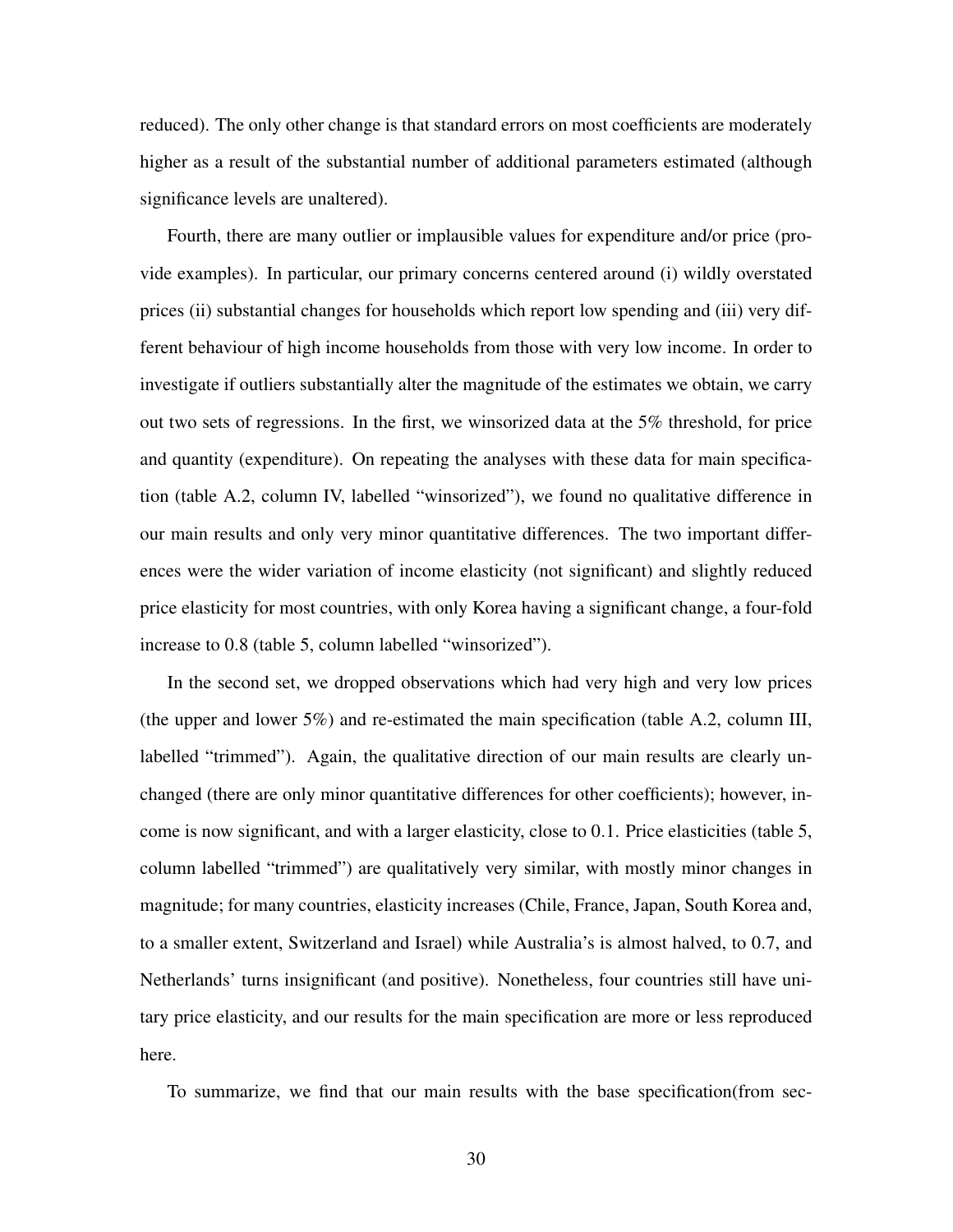tion [4.1\)](#page-20-0), very high (unitary for four countries) price elasticity and low and insignificant income elasticity, are robust to a variety of plausible issues–involving different data configurations, functional forms and regional heterogeneity–likely to adversely affect or weaken them.

#### <span id="page-31-0"></span>4.3 Comparison to prior literature

We turn next to providing a brief comparison of our results to those in the existing literature. We note that for the Netherlands, France and Chile, we have been unable to obtain references to any country-specific studies and so cannot provide explicit comparisons. An explicit comparison is also complicated by the very different methodologies (time-series versus panel versus cross-section) used across studies. Nonetheless, we provide compar-isons with long-run estimates of elasticity wherever possible<sup>[25](#page-1-0)</sup>. It is also pertinent to note that most studies cited here (except for [Bernard et al.](#page-35-6) [\(2011\)](#page-35-6)) use data at some degree of aggregation, instead of household, and (except for [Filippini](#page-36-8) [\(2011\)](#page-36-8)) some measure of average price. A common problem with many studies is insufficient price variation or lack of marginal price data at the household level.

The only study for Australia using individual-level data (at the annual frequency), [Fan](#page-36-9) [& Hyndman](#page-36-9) [\(2011\)](#page-36-9), found a relatively low price elasticity, between  $-0.36$  and  $-0.43$ , using average electricity price. However, it is rather difficult to compare our estimates to those in this study due to the unrepresentative sample(drawn from only one town in Southern Australia). For Canada, our estimate, of  $-1.1$ , is far larger than the short-run coefficients in the current literature, which vary between  $-0.3$  and  $-0.67$  but are quite close to the long-run elasticity of about  $-1.3$  reported in [\(Bernard et al. 2011,](#page-35-6) table 4) (using marginal prices invariant over the cross-section in a repeated cross-section setting for households in Quebec).

For Israel, our estimate of  $-0.85$  is higher than the range ( $-0.21$  to  $-0.59$ ) reported

<sup>&</sup>lt;sup>25</sup>Since at least [Baltagi & Griffin](#page-35-7) [\(1984\)](#page-35-7), cross-section elasticity estimates are interpreted as long-run estimates, and we follow that convention here, at least for comparing our elasticities with those in the literature.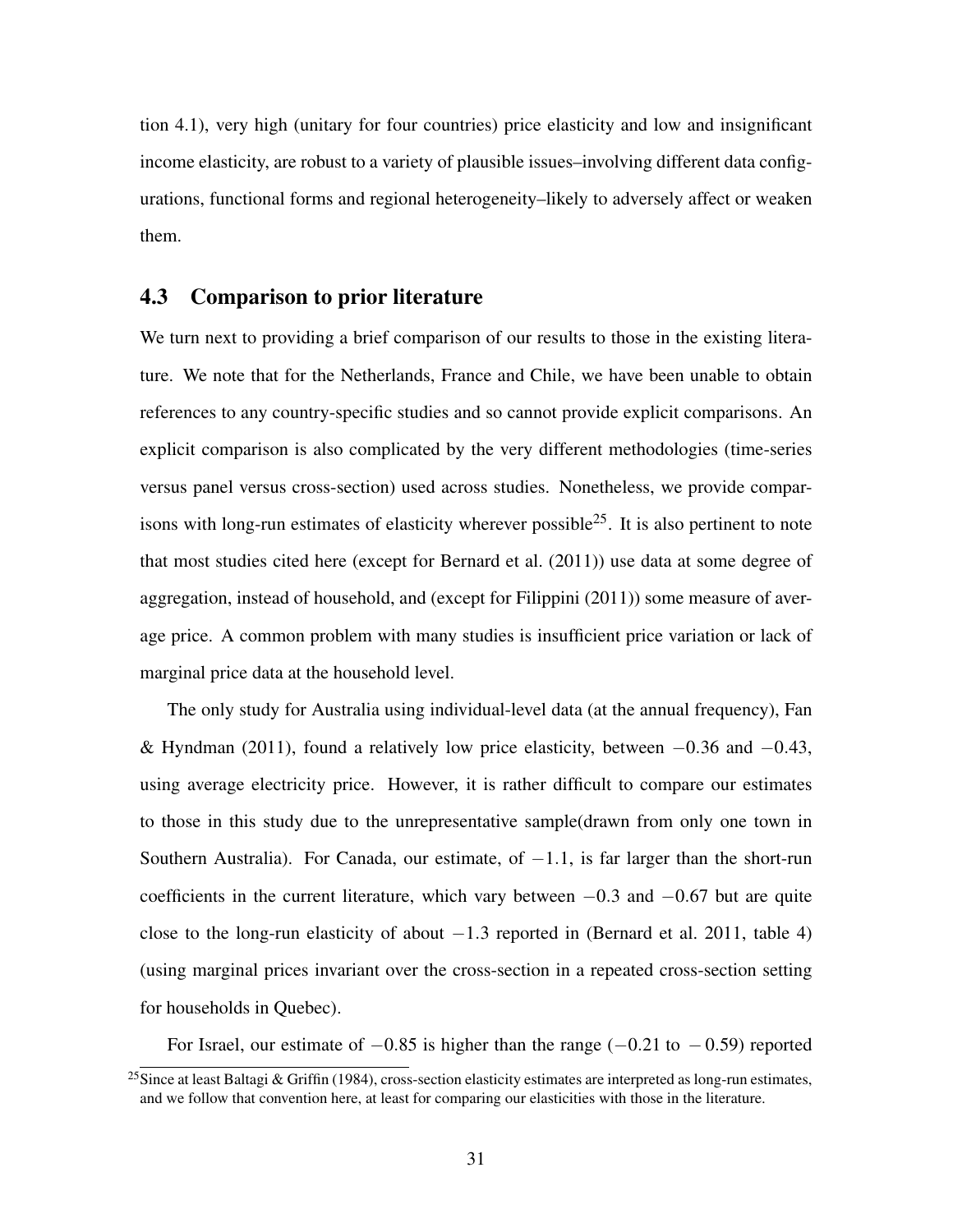in [Beenstock et al.](#page-35-8) [\(1999\)](#page-35-8) (using quarterly household aggregate data, and possibly average price), while for Japan, our estimates of  $-0.5$  to  $-0.8$  are lower than that in [Nakajima](#page-37-10) [\(2010\)](#page-37-10) (using prefecture-level data, with both consumption and price derived from aggregates), of −1.3, but comparable to those in the prior literature [\(Nakajima](#page-37-10) [\(2010,](#page-37-10) table 1)), which lie between  $-0.37 \& -0.47$ .

For South Korea, estimated price elasticity varies widely between the trans-log and the double-log, at  $-1.04$  and  $-0.27$  respectively, possibly as a result of data collection or sample selection issues (already referred to above). Neither of our estimates accord with the estimated (long-run) elasticity of  $-0.5$ , in the most recent study, [Saad](#page-37-11) [\(2009\)](#page-37-11) (estimated using national-level aggregate data on consumption and price), but the double-log estimate is almost identical to the one obtained for Seoul  $(-0.24)$  in [Yoo et al.](#page-38-3) [\(2007\)](#page-38-3). For Spain, our estimates, for all specifications, are quite close, between −0.9 and −1; however, existing elasticity estimates for Spain using household level data are widely varying, and range between −0.87 [\(Labandeira et al.](#page-36-10) [\(2006\)](#page-36-10)) and −0.25 [\(Labandeira et al.](#page-36-11) [\(2012\)](#page-36-11)). Our estimates are closer to the former which, like ours, are estimated for survey data (annual data on expenditure, with average aggregated prices derived from a variety of sources) .

<span id="page-32-0"></span>For Sweden, our estimates, which vary between  $-0.68$  and  $-1$ , are very similar to those reported in the literature using household data. [Damsgaard](#page-35-9) [\(2003\)](#page-35-9) provides varied estimates, based on type of heating, between  $-0.37$  and  $-1.35$ , while [Andersson](#page-35-10) [\(1997\)](#page-35-10), considering only households with electric heating, finds a rather high elasticity of  $-1.37$ . Finally, for Switzerland, our estimates vary between  $-0.49$  and  $-0.63$ , which are remarkably similar to the short-run elasticities estimated using house-hold data for a large sample, in [Filippini](#page-36-8) [\(2011\)](#page-36-8), which vary between  $-0.65$  and  $-0.85$  (estimated at the city level, for 22 cities, using city-specific price).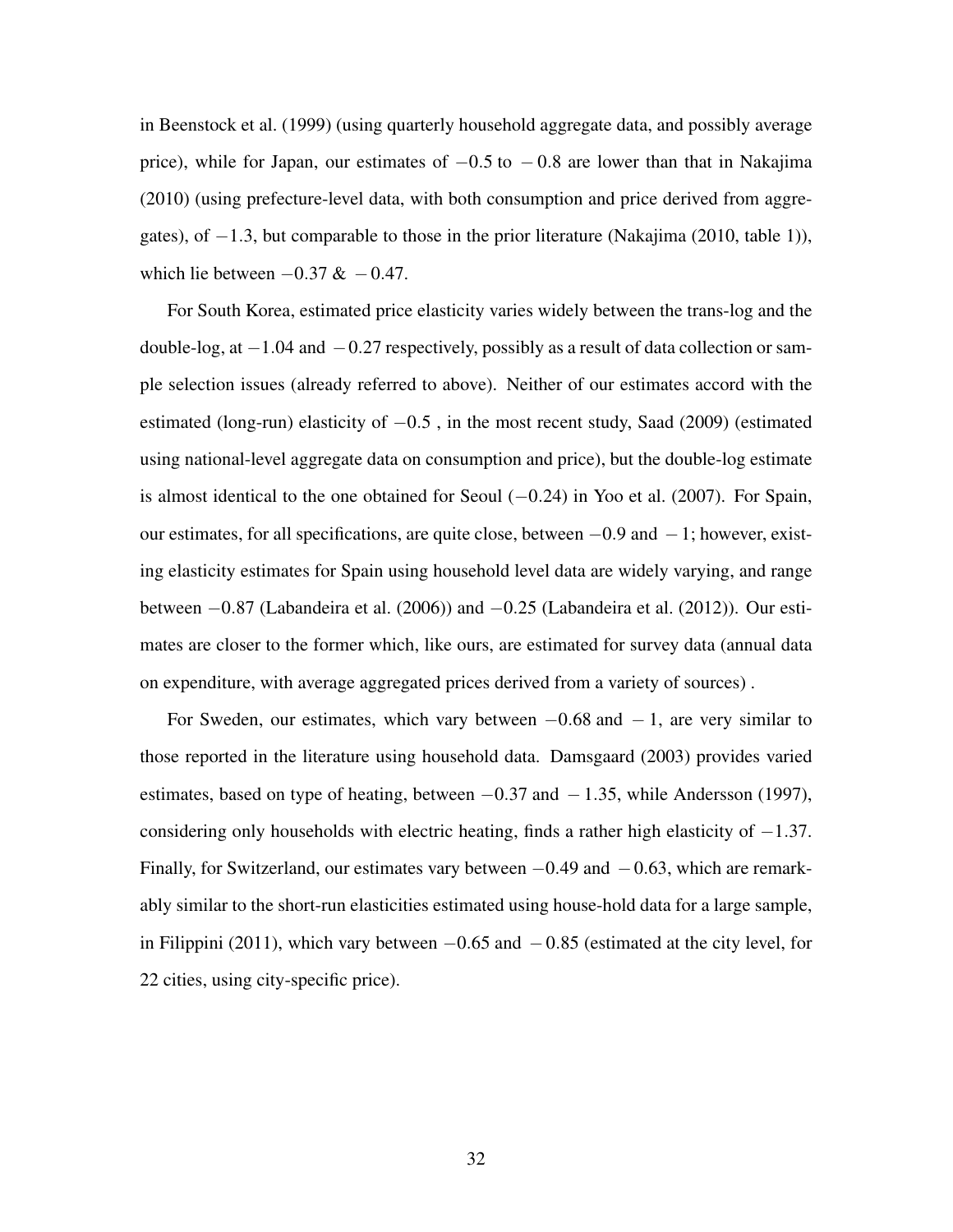# 5 Conclusions

Consistent estimates of price and income elasticity are an important part of understanding the policy space for climate change mitigation in many OECD countries. There are few existing studies estimating these important parameters across countries using a consistent household dataset and methodology. This study is a first attempt at addressing the aforementioned gap.

The primary objective of our study is an estimation of price- and income-elasticity across 11 OECD countries using survey data, while accommodating observed heterogeneity through country-specific coefficients. In addition, this study is among a few studies on electricity demand to have gone beyond the double-log functional form, in order to overcome its well known deficiencies, using, in addition, the encompassing trans-log demand function.

Unlike in some of the existing literature, we find very strong price responsiveness, ranging from a low of  $-0.25$  (for the Netherlands) to a high of  $-1.4$  (for Australia). In general, except for the Netherlands and South Korea, we find price responsiveness to be substantial. In contrast, our estimates of income elasticity, varying between 0.07 and 0.14 (and always significant in the unweighted specifications), are quite low but consistent with those in the existing literature.

In addition, due to the unique nature of the dataset, we find that non-price related attitudinal measures are also of some importance in explaining energy demand, a theme increasingly being explored in the literature. In particular, self-reported energy saving measures undertaken by households reduce energy demand between 2 and 4%, depending upon the specification.

Our findings suggest that households appear to exhibit substantial response to average price changes. However, before these can be taken directly to policy (as in [Fell et al.](#page-36-0) [\(2011\)](#page-36-0)), at least three important issues have to be addressed. First and foremost, what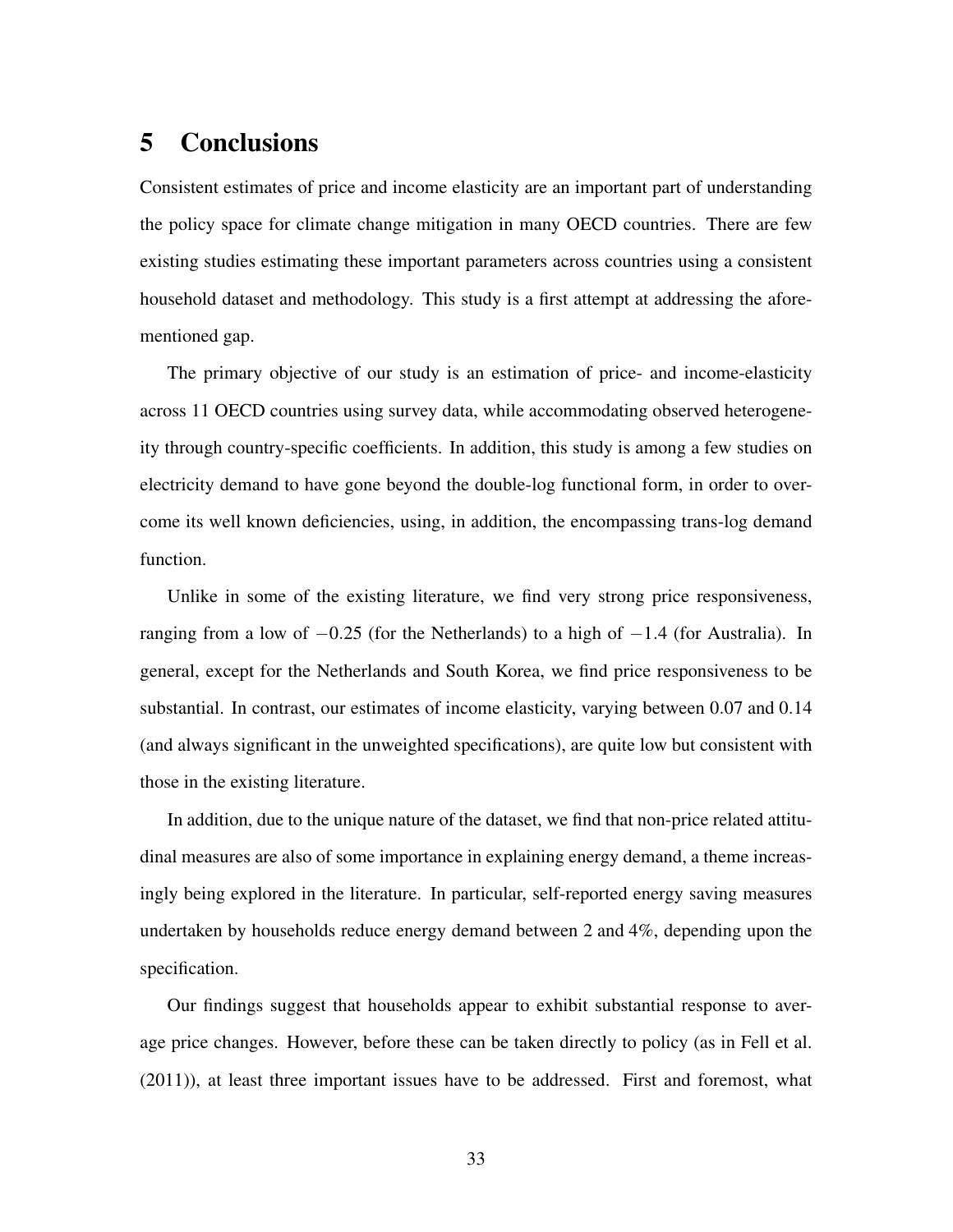prices do consumers actually respond to? Evidence that consumers respond to average prices is rather sparse and rely on very low samples in specific regions, while evidence that consumers respond to marginal price appears to contradict the rather large literature that stresses household's inability to respond in a rational manner to economic incentives. Second, obtaining estimates similar to those we do in a panel context (with its attendant benefits), would likely provide a stronger evidence base upon which policies may be designed.

An important drawback of the current study is the lack of sufficient instruments to explicitly address the issue of endogeneity of price. Presumably, future rounds of the OECDsurvey will provide researchers with additional data (such as region-specific marginal prices, current and past), allowing construction of instruments to explicitly deal with the identification challenges raised by the endogeneity of average price. A feasible and possibly immediate extension of our work would be to couple two rounds of the OECD surveys (the next round begins in 2014) to accommodate (the well-documented) variability over time of price- and income-responsiveness.

Elasticities to the type estimated here play an important role in policy evaluation for country groups, where consistency and comparability of elasticities used are important. For instance, these elasticities (when re-estimated across groups of interest) can be used to investigate welfare implications of relative price changes (e.g. of increases in/imposition of carbon taxes for a cross-country setting) or in computable-general-equilibrium-based evaluation of regional policies on climate change or other energy sector policies.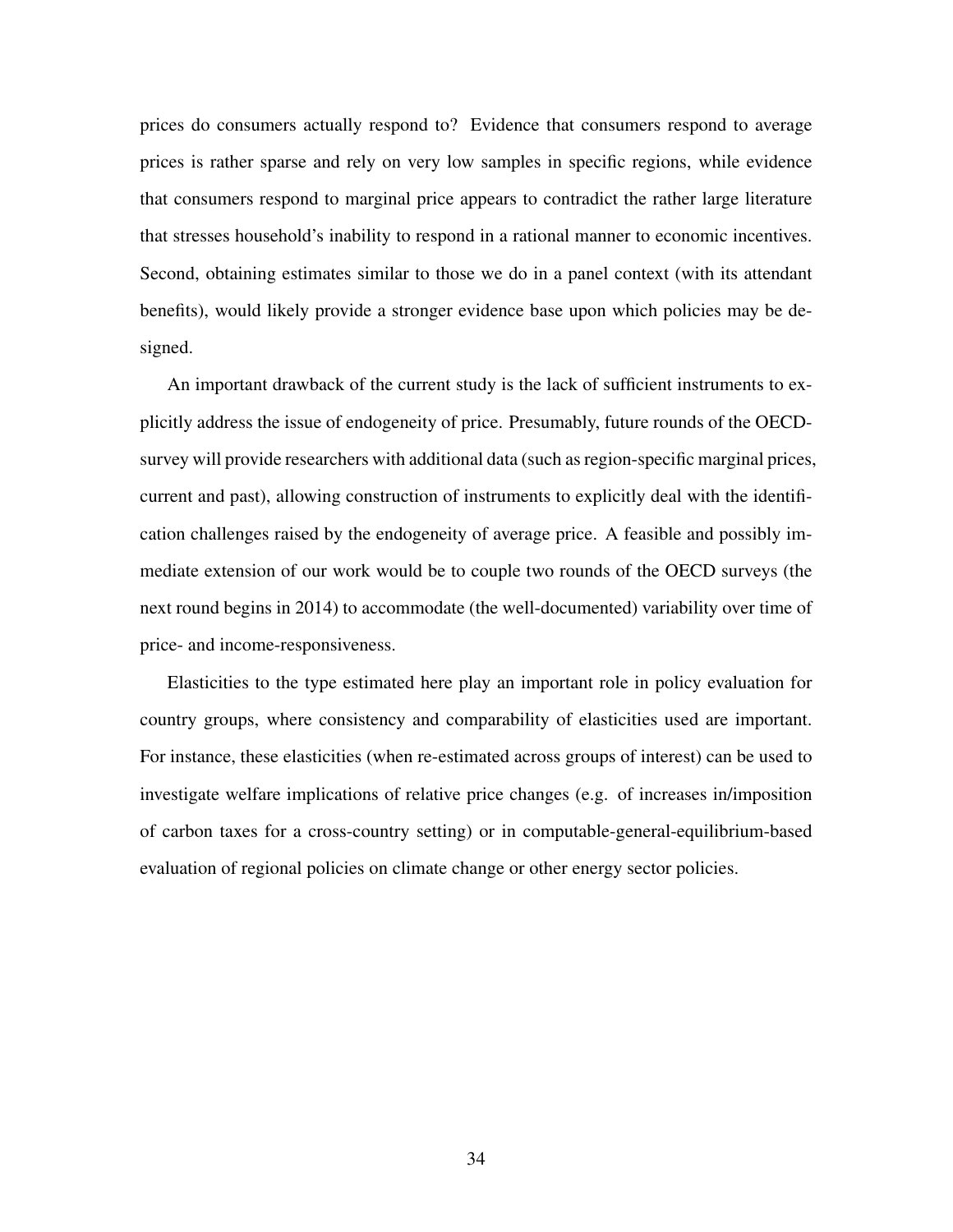# <span id="page-35-1"></span>References

- Alberini, A. & Filippini, M. (2011). Response of residential electricity demand to price: The effect of measurement error. *Energy economics*, 33(5), 889–895.
- <span id="page-35-0"></span>Alberini, A., Gans, W., & Velez-Lopez, D. (2011). Residential consumption of gas and electricity in the us: The role of prices and income. *Energy Economics*, 33(5), 870–881.
- <span id="page-35-10"></span>Andersson, B. (1997). *Essays on the Swedish Electricity Market*, chapter Electricity Demand–A Study of the Swedish Residential Sector. PhD Thesis, Stockholm School of Economics.
- <span id="page-35-7"></span>Baltagi, B. H. & Griffin, J. M. (1984). Short and long run effects in pooled models. *International Economic Review*, (pp. 631–645).
- <span id="page-35-8"></span>Beenstock, M., Goldin, E., & Nabot, D. (1999). The demand for electricity in israel. *Energy Economics*, 21(2), 168–183.
- <span id="page-35-6"></span>Bernard, J.-T., Bolduc, D., & Yameogo, N.-D. (2011). A pseudo-panel data model of household electricity demand. *Resource and Energy Economics*, 33(1), 315–325.
- <span id="page-35-5"></span>Bohi, D. R. & Zimmerman, M. B. (1984). An update on econometric studies of energy demand behavior. *Annual Review of Energy*, 9(1), 105–154.
- <span id="page-35-2"></span>Borenstein, S. (2009). To what electricity price do consumers respond? residential demand elasticity under increasing-block pricing. *Preliminary Draft April*, 30.
- <span id="page-35-4"></span>Branch, E. R. (1993). Short run income elasticity of demand for residential electricity using consumer expenditure survey data. *The Energy Journal*, (4), 111–122.
- <span id="page-35-3"></span>Bushnell, J. B. & Mansur, E. T. (2005). Consumption under noisy price signals: A study of electricity retail rate deregulation in san diego. *The Journal of Industrial Economics*, 53(4), 493–513.
- <span id="page-35-9"></span>Damsgaard, N. (2003). *Regulation and Deregulation of Electricity Markets*, chapter Residential electricity demand: Effects of behavior, attitudes and interest. PhD Thesis, Stockholm School of Economics.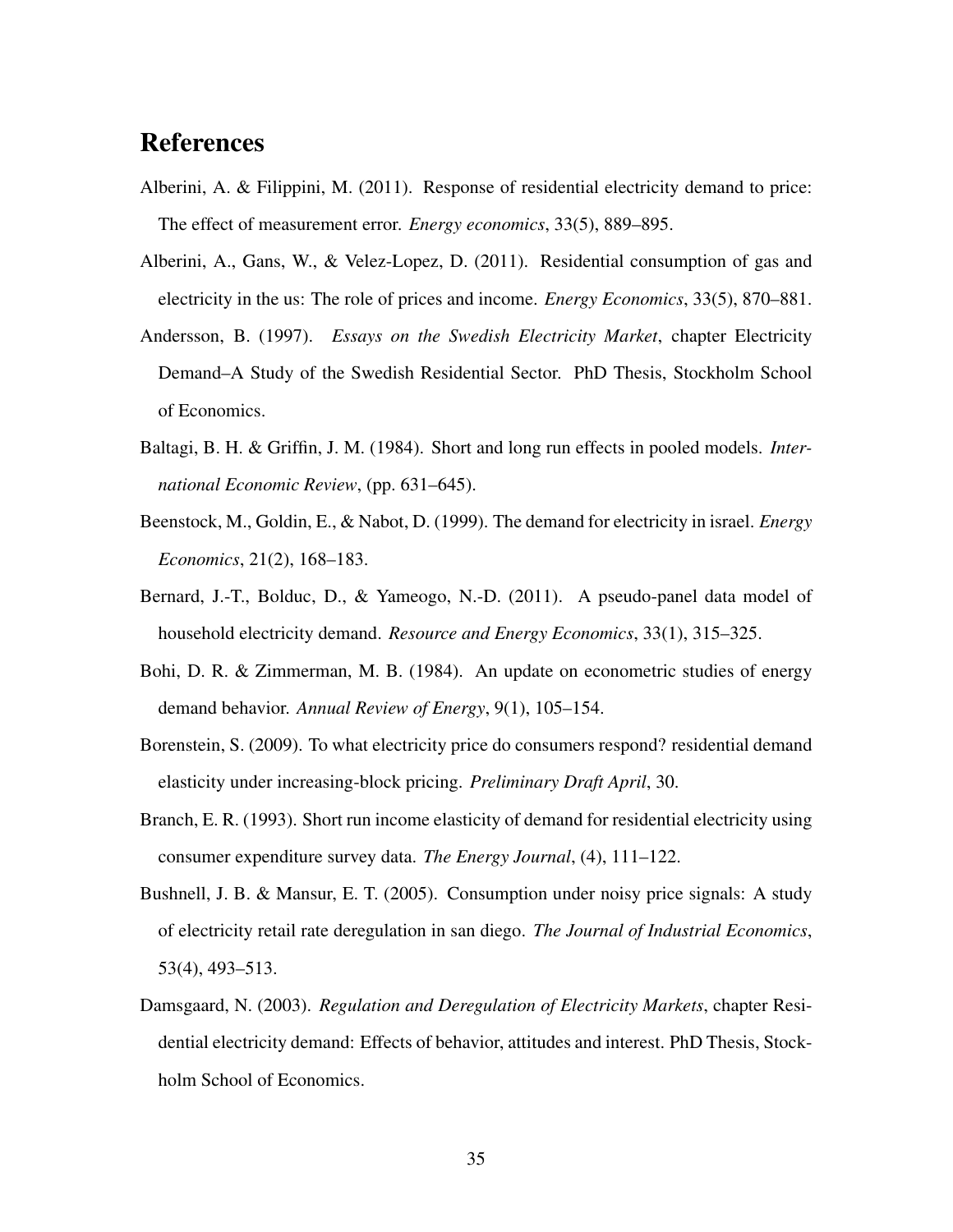- <span id="page-36-6"></span>Davis, L. W. (2012). Evaluating the slow adoption of energy efficient investments: are renters less likely to have energy efficient appliances? In D. Fullerton & C. Wolfram (Eds.), *The Design and Implementation of US Climate Policy* (pp. 301–319). University of Chicago Press.
- <span id="page-36-9"></span>Fan, S. & Hyndman, R. J. (2011). The price elasticity of electricity demand in south australia. *Energy Policy*, 39(6), 3709–3719.
- <span id="page-36-0"></span>Fell, H., Li, S., & Paul, A. (2011). A new approach to estimate residential electricity demand using household expenditure data. *Resources for the Future Discussion Paper*, (pp. 10–57).
- <span id="page-36-8"></span>Filippini, M. (2011). Short-and long-run time-of-use price elasticities in swiss residential electricity demand. *Energy policy*, 39(10), 5811–5817.
- <span id="page-36-4"></span>Halvorsen, R. (1975). Residential demand for electric energy. *The Review of Economics and Statistics*, 57(1), 12–18.
- <span id="page-36-7"></span>Halvorsen, R. & Palmquist, R. (1980). The interpretation of dummy variables in semilogarithmic equations. *American economic review*, 70(3), 474–75.
- <span id="page-36-3"></span>Hausman, J. A. (1981). Exact consumer's surplus and deadweight loss. *The American Economic Review*, 71(4), 662–676.
- <span id="page-36-2"></span>Ito, K. (2012). *Do Consumers Respond to Marginal or Average Price? Evidence from Nonlinear Electricity Pricing*. Technical report, National Bureau of Economic Research.
- <span id="page-36-5"></span>Kotchen, M. J. & Moore, M. R. (2008). Conservation: From voluntary restraint to a voluntary price premium. *Environmental and Resource Economics*, 40(2), 195–215.
- <span id="page-36-1"></span>Kriström, B. (2013). *Greening Household Behaviour: Overview from the 2011 Survey*, chapter Household behaviour and energy use, (pp. 77–112). OECD Publishing.
- <span id="page-36-11"></span>Labandeira, X., Labeaga, J. M., & López-Otero, X. (2012). Estimation of elasticity price of electricity with incomplete information. *Energy Economics*, 34(3), 627–633.
- <span id="page-36-10"></span>Labandeira, X., Labeaga, J. M., & Rodriguez, M. (2006). A residential energy demand system for spain. *The Energy journal*, 27(2), 87–111.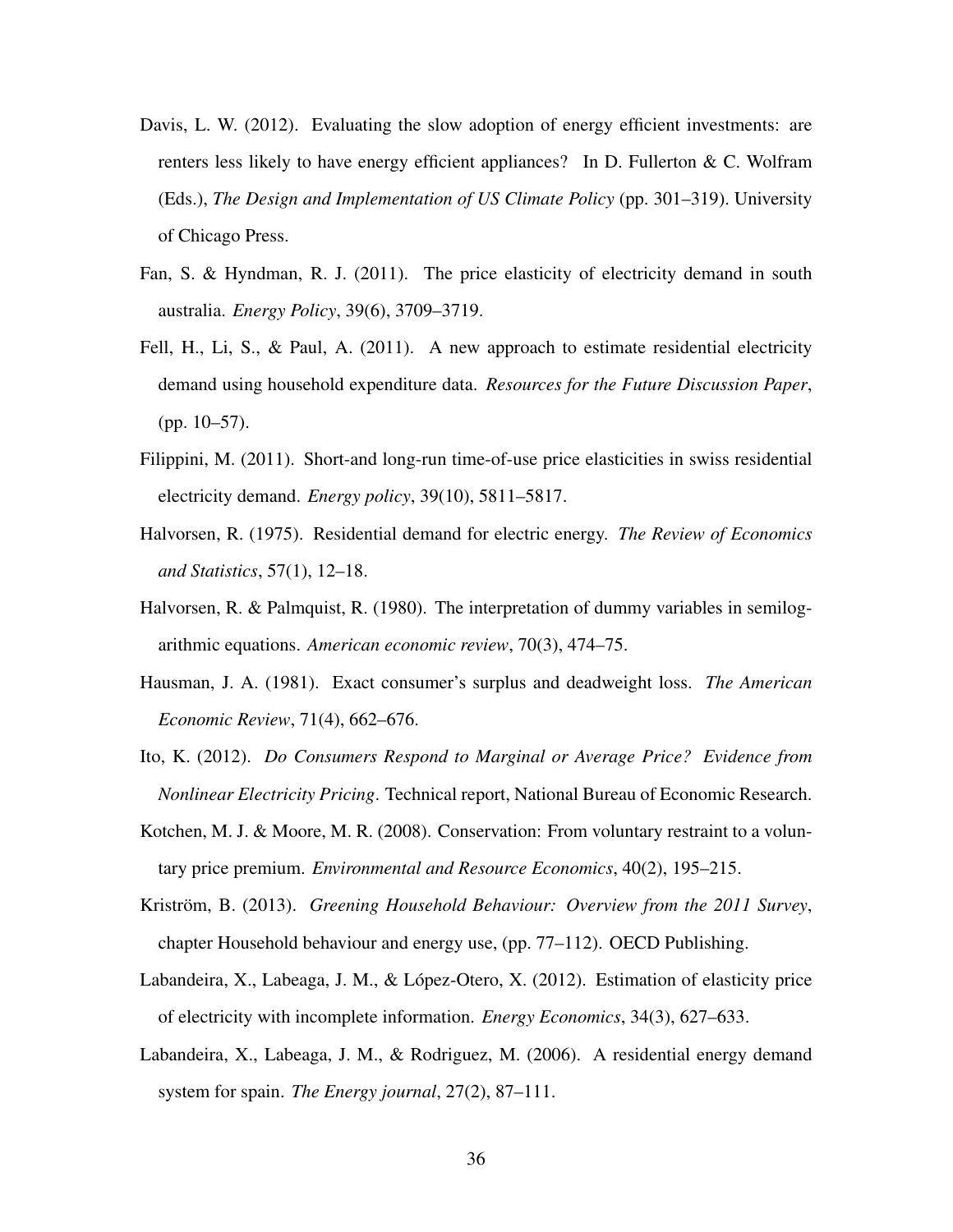- <span id="page-37-5"></span>Liu, W. (2011). *Modelling Gasoline Demand in the United States: A Flexible Semiparametric Approach*. Technical report, Technical Report. Department of Economics, State University of New York at Binghamton.
- <span id="page-37-8"></span>Maréchal, K. (2010). Not irrational but habitual: The importance of "behavioural lock-in" in energy consumption. *Ecological Economics*, 69(5), 1104–1114.
- <span id="page-37-7"></span>Martinsson, J., Lundqvist, L. J., & Sundström, A. (2011). Energy saving in swedish households. the (relative) importance of environmental attitudes. *Energy Policy*, 39(9), 5182– 5191.
- <span id="page-37-0"></span>Metcalf, G. E. & Hassett, K. A. (1999). Measuring the energy savings from home improvement investments: evidence from monthly billing data. *Review of economics and statistics*, 81(3), 516–528.
- <span id="page-37-10"></span>Nakajima, T. (2010). The residential demand for electricity in japan: an examination using empirical panel analysis techniques. *Journal of Asian Economics*, 21(4), 412–420.
- <span id="page-37-6"></span>OECD (2013). *Greening Household Behaviour: Overview from the 2011 Survey*. Technical report.
- <span id="page-37-3"></span>Plourde, A. & Ryan, D. (1985). On the use of double-log forms in energy demand analysis. *The Energy Journal*, 6(4), 105–113.
- <span id="page-37-4"></span>Reiss, P. C. & White, M. W. (2005). Household electricity demand, revisited. *The Review of Economic Studies*, 72(3), 853–883.
- <span id="page-37-9"></span>Ryan, D. L. & Plourde, A. (2008). *Energy Demand Models and Modelling*. Technical report.
- <span id="page-37-11"></span>Saad, S. (2009). Electricity demand for south korean residential sector. *Energy Policy*, 37(12), 5469–5474.
- <span id="page-37-2"></span>Shin, J.-S. (1985). Perception of price when price information is costly: evidence from residential electricity demand. *The review of economics and statistics*, 67(4), 591–98.
- <span id="page-37-1"></span>Taylor, L. D. (1975). The demand for electricity: a survey. *The Bell Journal of Economics*, (pp. 74–110).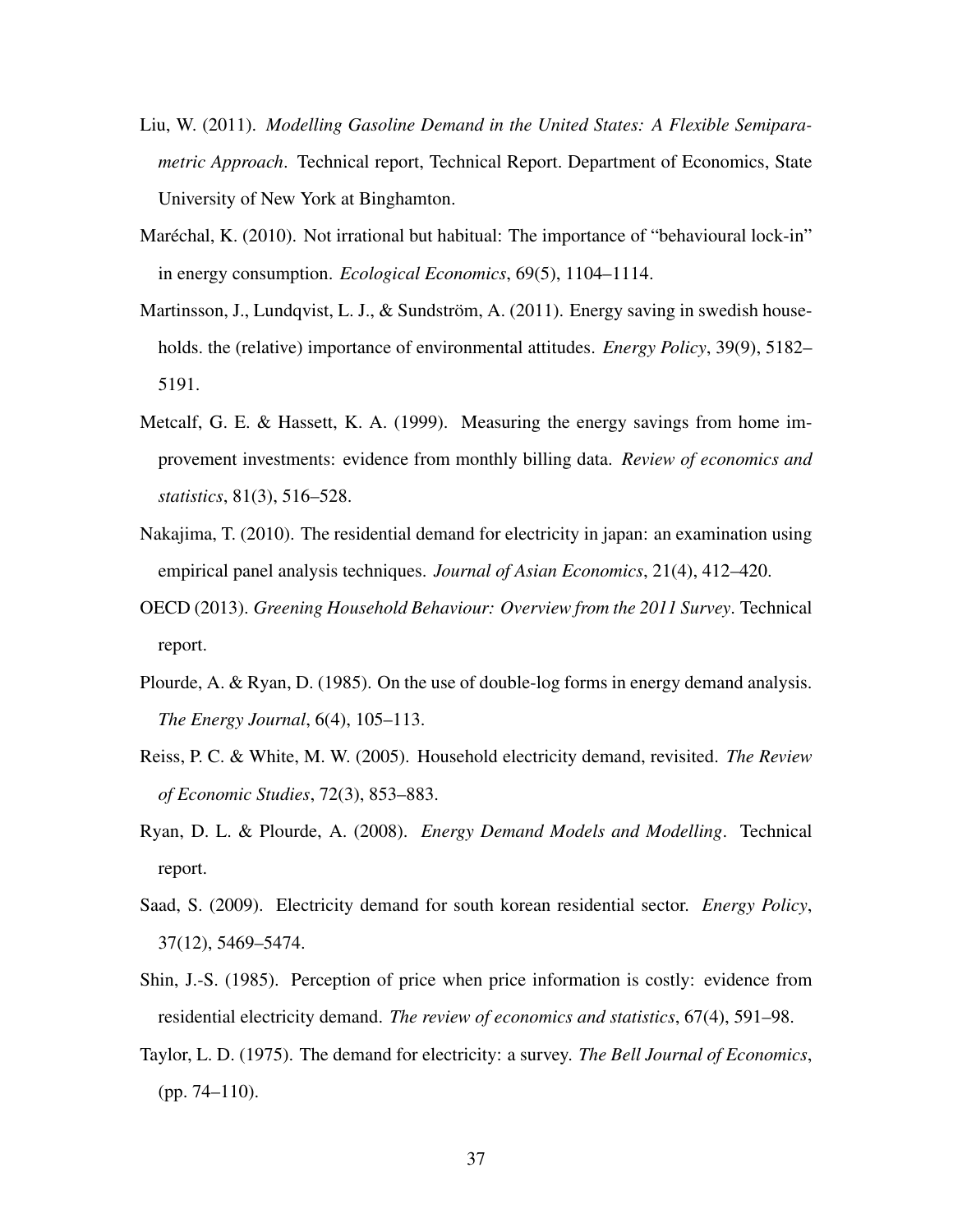- <span id="page-38-0"></span>Wadud, Z., Graham, D. J., & Noland, R. B. (2010). Gasoline demand with heterogeneity in household responses. *Energy Journal*, 31(1), 47.
- <span id="page-38-2"></span>Wilson, C. & Dowlatabadi, H. (2007). Models of decision making and residential energy use. *Annu. Rev. Environ. Resour.*, 32, 169–203.
- <span id="page-38-1"></span>Wooldridge, J. M. (2010). *Econometric Analysis of Cross Section and Panel Data*. The MIT Press.
- <span id="page-38-3"></span>Yoo, S.-H., Lee, J. S., & Kwak, S.-J. (2007). Estimation of residential electricity demand function in seoul by correction for sample selection bias. *Energy Policy*, 35(11), 5702– 5707.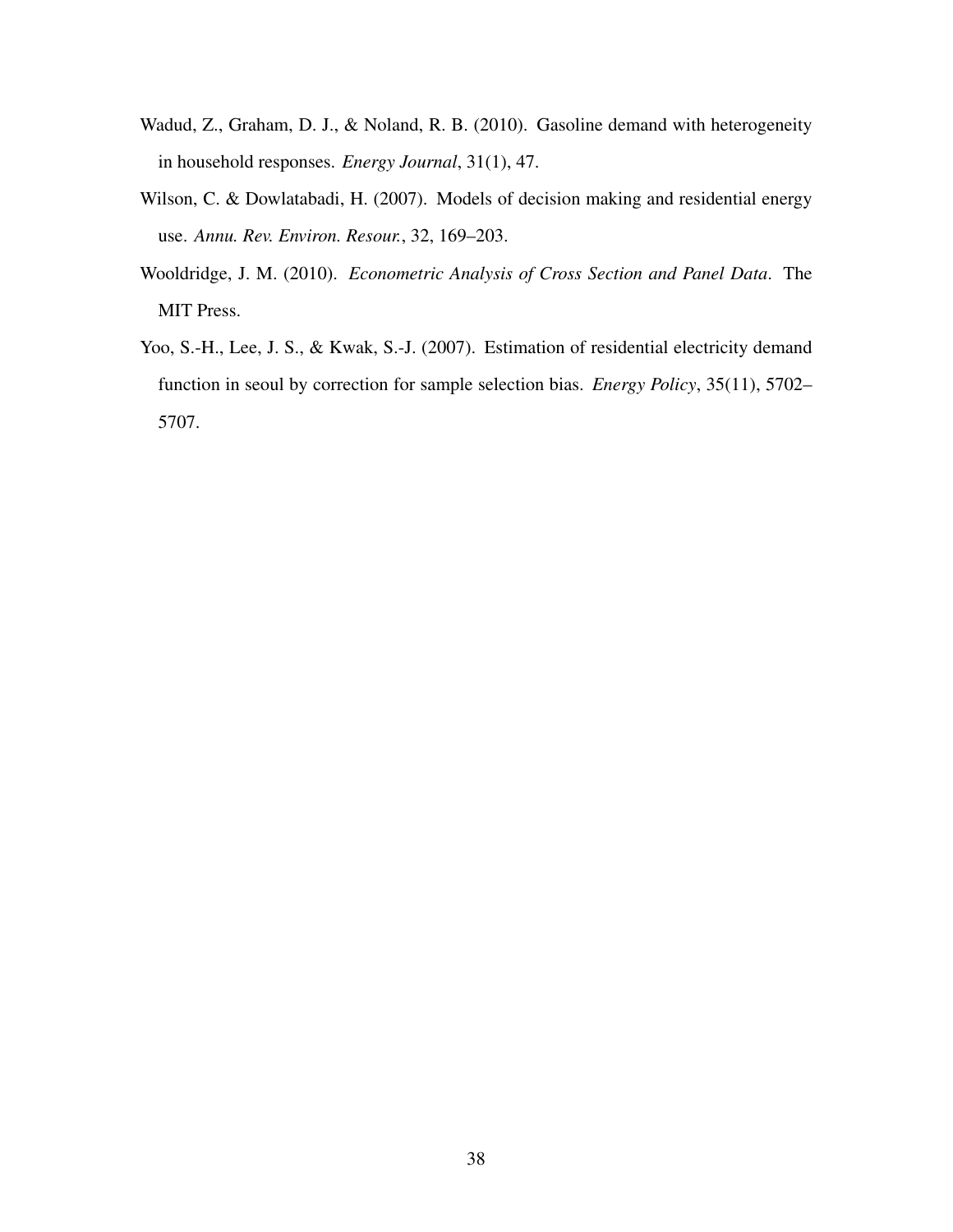|                                           | <b>Full Data</b> | <b>Exogenous Only</b> |
|-------------------------------------------|------------------|-----------------------|
| In(Income)                                | $1.563**$        | $1.383**$             |
|                                           | (0.704)          | (0.657)               |
| In(Price)                                 | $-1.795***$      | $-2.026***$           |
|                                           | (0.566)          | (0.749)               |
| ln(Income)*ln(Price)                      | 0.0581           | 0.100                 |
|                                           | (0.0561)         | (0.0717)              |
| $ln(Income)^2$                            | $-0.0667*$       | $-0.0520$             |
|                                           | (0.0343)         | (0.0333)              |
| $ln(Price)^2$                             | $-0.120***$      | $-0.0639$             |
|                                           | (0.0210)         | (0.0406)              |
| household size                            | $0.116***$       | $0.104***$            |
|                                           | (0.0201)         | (0.0224)              |
| Home Size (sq mtr)                        | 0.000461         | $0.00143***$          |
|                                           | (0.000570)       | (0.000468)            |
| Home Ownership (1=Yes)                    | 0.0741           | 0.0463                |
|                                           | (0.0620)         | (0.0711)              |
| Home Type(1=Multi-dwelling)               | $-0.337***$      | $-0.378***$           |
|                                           | (0.0660)         | (0.0798)              |
| Urban Area (1=Urban)                      | $-0.0906*$       | $-0.0657$             |
|                                           | (0.0516)         | (0.0598)              |
| Age of HH head                            | 0.00891 ***      | 0.00839 ***           |
|                                           | (0.00183)        | (0.00213)             |
| Gender(1=Male)                            | $-0.0140$        | 0.00677               |
|                                           | (0.0449)         | (0.0509)              |
| <b>Years of Post-secondary Education</b>  | 0.00112          | $-0.0109$             |
|                                           | (0.00955)        | (0.0109)              |
| Member of Envt. Organization (1=Yes)      | 0.0165           | 0.0383                |
|                                           | (0.0539)         | (0.0560)              |
| <b>Energy Behaviour Index</b>             | $-0.0394***$     | $-0.0361***$          |
|                                           | (0.0123)         | (0.0135)              |
| Own an Energy Efficient Appliance (1=Yes) | $-0.0661$        | $-0.0321$             |
|                                           | (0.0435)         | (0.0575)              |
| <b>Number of Appliances</b>               | $0.0139***$      | $0.0141***$           |
|                                           | (0.00404)        | (0.00469)             |
| <b>Space Heating Elect.(1=Yes)</b>        | $0.344***$       | $0.400***$            |
|                                           | (0.0491)         | (0.0502)              |
| <b>Observations</b>                       | 1410             | 993                   |
| <b>R-squared</b>                          | 0,533            | 0.622                 |

# <span id="page-39-0"></span>A Additional Tables

Notes: Standard error computations are based on the huber-white sandwich estimator. For a definition of the "Exogenous Only" sample, refer to table [3.](#page-22-0)

Table A.1: Complete regression results for the trans-log specification in eq. [\(4\)](#page-10-0).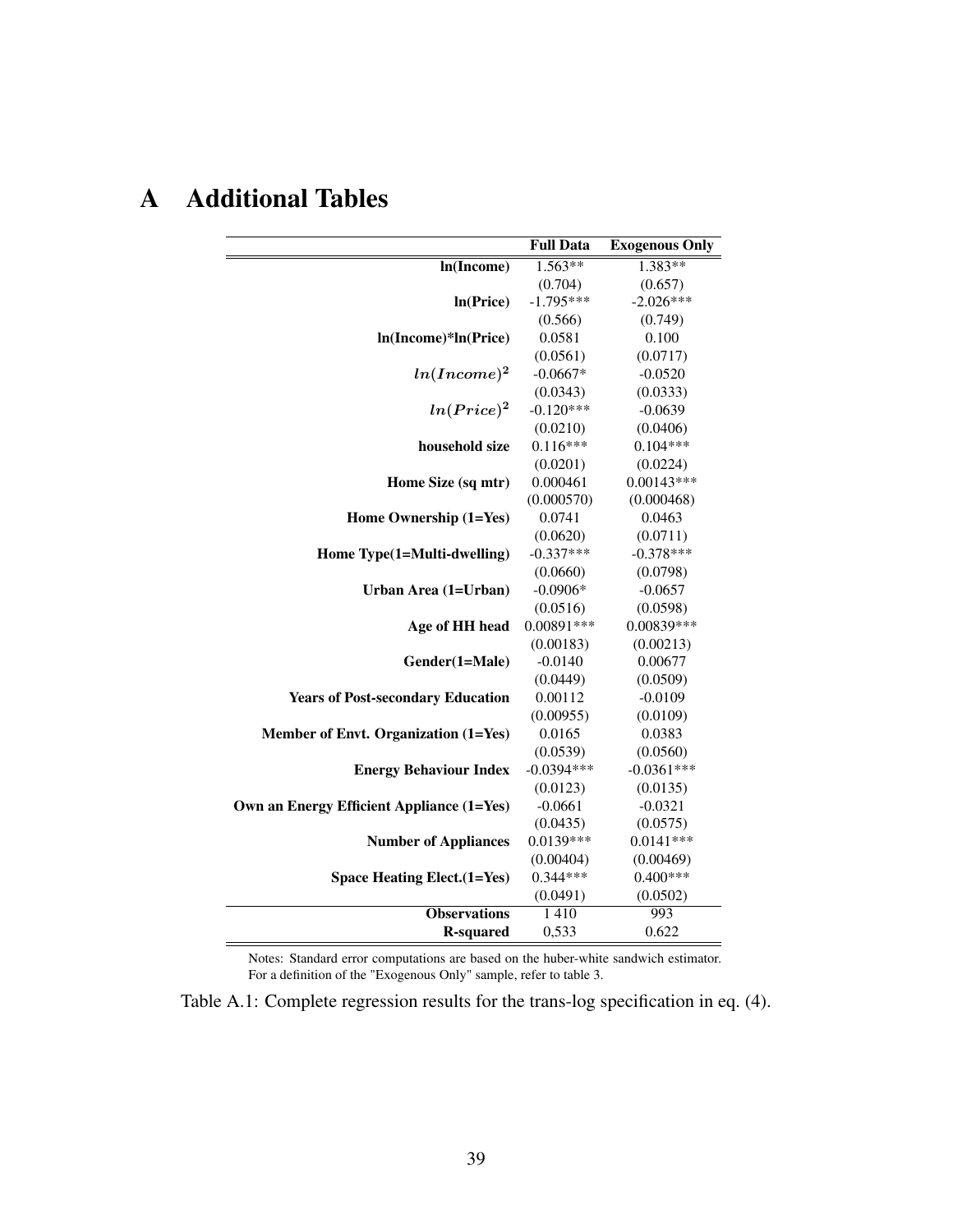<span id="page-40-0"></span>

|                                                  | <b>Regional FE</b> | <b>Trimmed</b> | Winsorized   |
|--------------------------------------------------|--------------------|----------------|--------------|
| <b>Income elasticity</b>                         | 0.0648             | $0.0907*$      | 0.0722       |
|                                                  | (0.0503)           | (0.0509)       | (0.0454)     |
| house hold size (number of members)              | $0.0900$ ***       | $0.0881***$    | $0.0876***$  |
|                                                  | (0.0288)           | (0.0294)       | (0.0203)     |
| Home Ownership (1=Yes)                           | $-0.0272$          | $-0.0428$      | 0.0142       |
|                                                  | (0.104)            | (0.107)        | (0.0659)     |
| Home Type(1=Multi-dwelling)                      | $-0.267***$        | $-0.303***$    | $-0.204***$  |
|                                                  | (0.103)            | (0.111)        | (0.0648)     |
| Urban Area (1=Urban)                             | $-0.253***$        | $-0.186**$     | $-0.187***$  |
|                                                  | (0.0935)           | (0.0888)       | (0.0557)     |
| Age of respondent                                | $0.00645**$        | $0.00824***$   | $0.00604***$ |
|                                                  | (0.00269)          | (0.00286)      | (0.00188)    |
| Gender(1=Male)                                   | 0.0433             | 0.0430         | 0.0648       |
|                                                  | (0.0619)           | (0.0672)       | (0.0471)     |
| <b>Years of Post-secondary Education</b>         | 0.00856            | 0.0121         | 0.00552      |
|                                                  | (0.0158)           | (0.0180)       | (0.0112)     |
| Member of Envt. Organization (1=Yes)             | $-0.190$           | $-0.132$       | $-0.0920$    |
|                                                  | (0.192)            | (0.188)        | (0.0941)     |
| <b>Energy Behaviour Index</b>                    | $-0.0366$          | $-0.0339$      | $-0.0319*$   |
|                                                  | (0.0266)           | (0.0262)       | (0.0163)     |
| <b>Own an Energy Efficient Appliance (1=Yes)</b> | $-0.000768$        | 0.0218         | 0.0496       |
|                                                  | (0.0636)           | (0.0664)       | (0.0509)     |
| <b>Number of Appliances</b>                      | $0.0199**$         | $0.0214***$    | $0.0153***$  |
|                                                  | (0.00803)          | (0.00824)      | (0.00482)    |
| Space Heat/Cool Elect. (1=Yes)                   | $0.239***$         | $0.202***$     | $0.235***$   |
|                                                  | (0.0671)           | (0.0659)       | (0.0490)     |
| <b>Observations</b>                              | 1,410              | 1,274          | 1,410        |
| <b>R-squared</b>                                 | 0.543              | 0.343          | 0.494        |
| <b>Model Significance Test</b>                   | 21.10              | 22.95          | 18.30        |
| *** p<0.01, ** p<0.05, * p<0.1                   |                    |                |              |

Notes: The regression specification, and standard error computation, is identical to that in table [3.](#page-22-0) The only differences are in fixed effects (the model labelled "Regional FE" replaces country-specific fixed effects with country-region specific fixed-effects), sample size (model labelled "trimmed" reports results from a specification in which the upper and lower 5% of observations on price are dropped) or sample composition (the model labelled "winsorized" reports results from a specification in which price and quantity (expenditure) observations beyond the upper and lower 5% are replaced with the values at the 95*th* and 5*th* percentile, respectively).

Table A.2: Complete regression results for robustness checks.